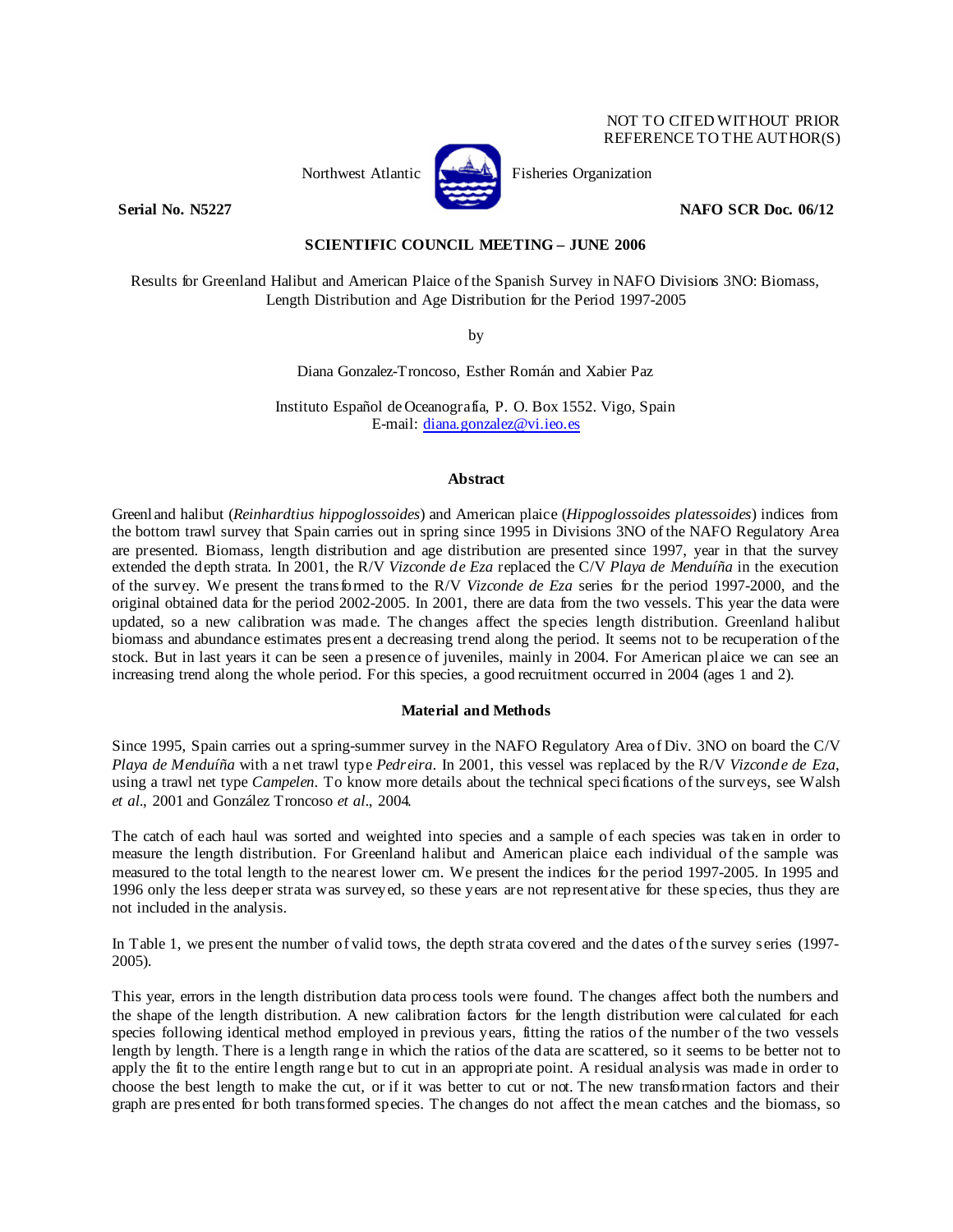these indices are the same than last years. For details about the transformation of these species, see González Troncoso *et al.*, 2004 and González Troncoso *et al.*, 2004.

For each species, all the indices are presented transformed until 2000 and no-transformed in the period 2002-2005. In the year 2001, there are data transformed from the former vessel with original data from the new vessel. We present per haul the mean catch, the stratified mean catch and the biomass with their variance per year; the length distribution in number per haul stratified mean catches per length, sex and year; and per age the age numbers, the mean length and the mean weight per haul stratified mean catches. The age numbers were calculated starting from the length distribution per haul stratified mean catches applying the Age Length Key (ALK) for age-length keys. Weight at age was calculated by applying the length/weight relationship for each year to the mean length. For Greenland halibut, Spanish ALK was applied, but for American plaice we have no ALK yet, so we have used the Canadian ALK for this species (K. Dwyer and J. Morgan, com. pers.)

#### **Results**

## *Greenland halibut*

#### **Introduction**

The Greenland halibut stock in Subarea and Div. 3KLMNO is considered to be part of a biological stock complex, which includes Subareas 0 and 1. Abundance and biomass indices were available from research vessel surveys by Canada in Div. 2J+3KLMNO (1978-2004), EU in Div. 3M (1988-2004) and EU-Spain in Div. 3NO (1995-2004). Commercial catch-at-age data were available from 1975-2004.

The exploitable biomass (age 5+) was reduced to low levels in 1995-97 due to very high catches and high fishing mortality. It increased during 1998-2000 due to greatly reduced catches, much lower fishing mortality and improved recruitment. However, increasingly higher catches and fishing mortality since then accompanied by scarce recruitment has caused a subsequent decline. The 2005 biomass estimate is the lowest in the series.

So, the exploitable biomass has been declining in recent years and is presently estimated to be at its lowest observed level. Recent recruitment has been below average, and fishing mortality has increased substantially in recent years, and is currently estimated as the highest in the time series (NAFO, 2005). Our results confirm these results presented by the Scientific Council last year.

# **Mean catches and Biomass**

Table 2 shows the swept area, the tow number, the mean catches and their variance per haul and year to Greenland halibut. In Table 3 and Fig. 1 we present the stratified mean catches per stratum with the total variance per year. Table 4 and Fig. 2 present the biomass per swept area per stratum and their total variance per year, as the biomass corresponding with the ages 5+ and 10+. In Table 5 we present the length-weight relationship parameters *a* and *b*.

The biomass of the Greenland halibut has decreased since the year 1999. At this moment, the biomass is much below the level of 1997. As the Canadian data, our lowest data is in 2002. The stock seems not to recover.

# **Length Distribution**

The result of the model proposed by Warren for Greenland halibut was the following:

$$
ln(ratio) = exp(11.844 + 0.0556l - 4.5043ln(l))
$$

Figure 3 shows the ratios and their fit. In this figure, we observed that, although the data is a bit dispersed, in general the fit is good. So, for this species, this fit was taken for all the length range.

Table 6 presents the length distribution in number per stratified mean catch by haul for the Greenland halibut, by sex and year, with the number of samples in which there was length measures, the total number of individuals measured in these samples, the sampled catch and the range of lengths met, as the total catch of this species and the total hauls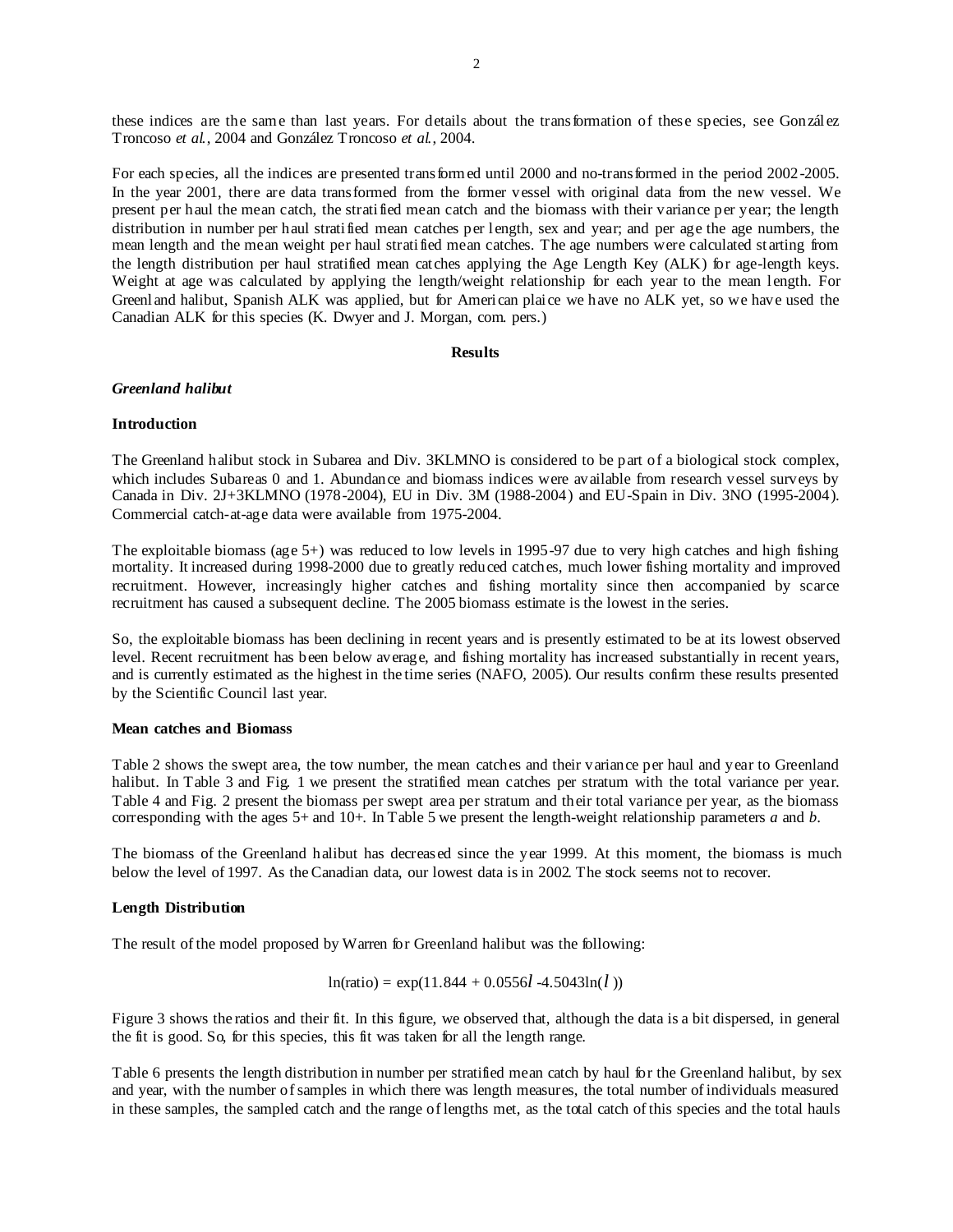made in the survey. In Fig. 4 and 5 we can follow the evolution along the years. We can follow a mode since 1997 until 2001, but since then no high new values appears. The highest recruitments were in 1997, 2001 and 2004. In 2005 the small individuals (around 22 cm) are the mode of the length distribution range.

#### **Age numbers**

We present the abundance at age per stratified mean catch by haul in the Table 7 and Fig. 6, by sex and year. Individuals between 0 and 20 years were caught in the period 1997-2005, and in last years (most since 2002) younger individuals were caught. Perhaps it can be due to the change of gear and/or vessel. We can follow three conspicuous cohorts in our series, the 1994-1996 cohorts (ages 1, 2 and 3 in 1997). Cohorts from following years seem to be weaker than those ones, but more constant. And 2002-2003 cohorts appear to be quite strong, as we can see in recent years, especially 2003 one. This year the presence of all the ages-classes is very weak.

## **Mean length and mean weight**

Mean length and weight at age by sex over time are presented in Tables 8 and 9, and shown in Fig. 7 and 8. It seems that the greatest ages were increasing their mean length and weight until 2003, and falling in the youngest individuals, but this year the trend changes and these values decreased for ages 13 and 14+ and increased for ages 1 and 2.

## *American plaice*

## **Introduction**

There was no directed fishing of American plaice in 1994 and there has been a moratorium from 1995. Even under moratorium, catches have increased substantially in recent years. Biomass and SSB are very low compared to historic levels. SSB declined to the lowest estimated level in 1994 and 1995. It has increased since then but still remains very low. There has been no good recruitment to the exploitable biomass since the mid-1980s (NAFO, 2005).

#### **Mean catches and Biomass**

American plaice haul mean catches by stratum are presented in Table 10, included swept area, number of hauls and SD. Stratified haul mean catches by stratum and year and their SD are presented in Table 11.

The entire time series (1997-2005) of biomass and their SD estimates of American plaice are presented in Table 12. Estimated parameters values of length-weight distribution *a* and *b* are presented in Table 13.

The American plaice indices show a general increasing trend along the years, agree with the results from the Canadian surveys. We can see a decreasing until the year 2002, and an increasing in 2003 and 2004, with a slight decreasing in 2005 (Fig. 9 and 10).

# **Length Distribution**

The result of the model proposed by Warren for American plaice was the following:

$$
ln(ratio) = exp(9.1237 + 0.1047l - 4.0231ln(l))
$$

Figure 11 shows the ratios and their fit. In this figure, we observed that, for the lengths below 12 cm, the data are very scattered, so, for these values, the mean of the ratios factor was applied, and two length-classes are formed as:

> For  $l \le 12$  : cf = 12.0930 For  $l \ge 13$ : cf = exp(9.1237 + 0.1047*l* -4.0231ln(*l*))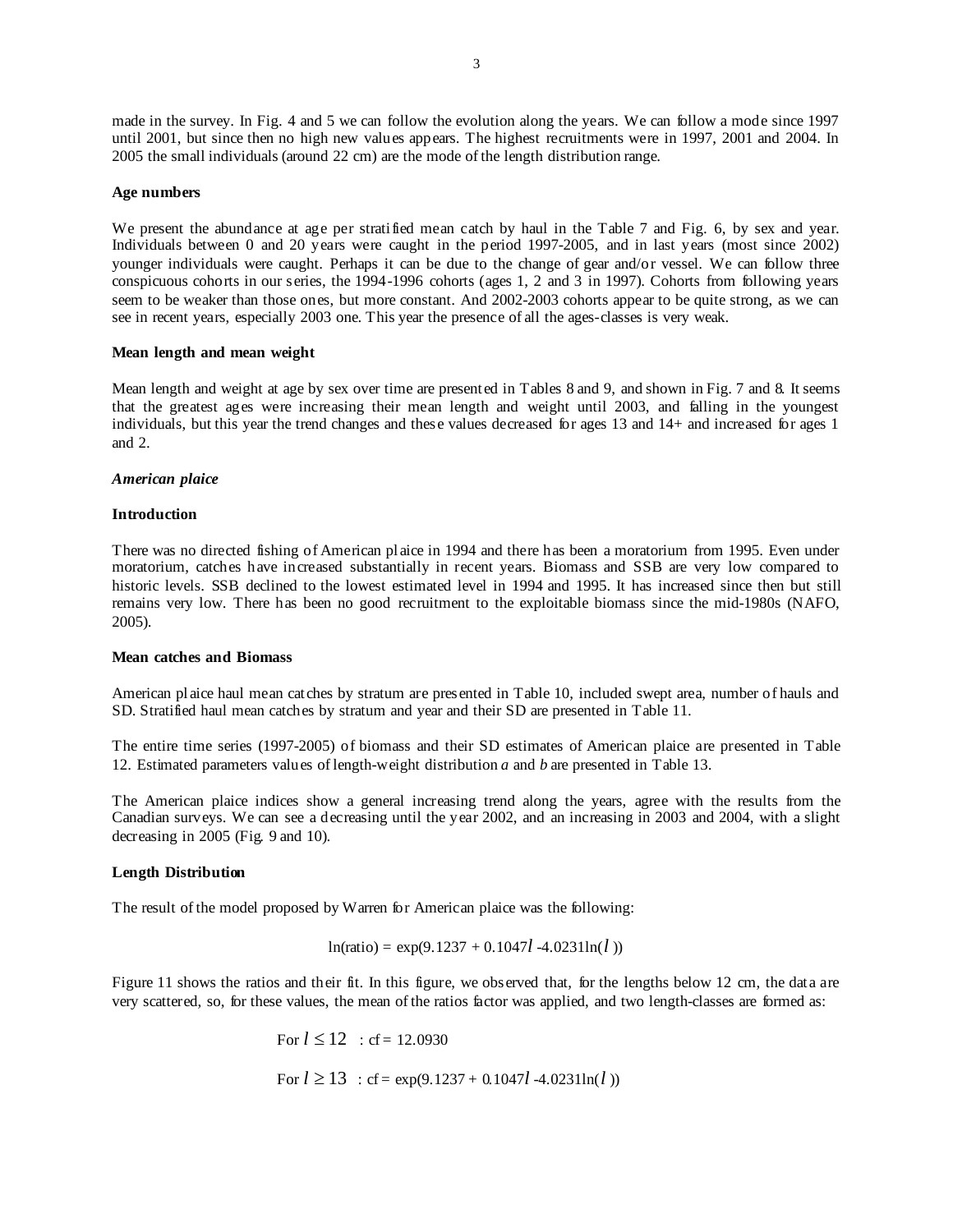Table 14 and Fig. 12 and 13 show the length distribution per haul stratified mean catches by sex and year, besides the sampled size and its catch, for the period 1997-2005. The data have been grouped two by two**,** so we present the data every two cm. In 2004 there is a great presence of juveniles (8 cm), and in 2005 the mode appears around 14 cm.

#### **Age numbers**

We present the abundance at age per stratified mean catch by haul in the Table 15 and Fig. 14, by sex and year. The ALK is the Canadian one. We can follow a cohort without problems since the year 2000, starting in individuals of 2 years old (1998 cohort), reaching the 7 year old in 2005; a second cohort, weaker, can be followed since 1999, starting in 2 years old, too (1997 cohort). And more recently, a new cohort from the year 2002 (one year old in 2003), can be followed until this year.

#### **Mean length and mean weight**

Mean length and weight at age by sex over time are presented in Tables 16 and 17, and shown in Fig. 15 and 16. The mean length is more or less stable in all ages, at least since the year 2002. The same occurs with the mean weight, although with more variations. The major variations appear in the older ages studied: 13, 14 and 15+ years old individuals. From 1997 to 1999 a general decreasing in the two means is observed.

#### **Acknowledges**

The authors are very grateful to Karen Dwyer and Joanne Morgan from the DFO of Newfoundland & Labrador, in St. John's, for letting us to use the Canadian ALK for American plaice.

# **References**

Doubleday, W. G. 1981. Manual on groundfish surveys in the Northwest Atlantic. *NAFO Sci. Coun. Studies*, **2**, 55.

- González Troncoso, D., C. González and X. Paz. 2004. American plaice biomass and abundance from the surveys conducted by Spain in the NAFO Regulatory Area of Divisions 3NO, 1995-2003. *NAFO SCR Doc*., No. 09, Serial No. N4954, 22 pp.
- González Troncoso, D., E. Román and X. Paz. 2005. Results for Greenland halibut from the surveys conducted by Spain in the NAFO Regulatory Area of Divisions 3NO, 1996-2003. *NAFO SCR Doc*., No. 11, Serial No. N4956, 16 pp.
- González Troncoso, D., C. González and X. Paz. 2005. American plaice and Yellowtail flounder indices from the Spanish survey conducted in Divisions 3NO of the NAFO Regulatory area. *NAFO SCR Doc*., No. 25, Serial No. N5110, 27 p.
- González Troncoso, D., E. Román and X. Paz. 2005. Results for Greenland halibut of the Spanish survey in NAFO Divisions 3NO: Biomass, length distribution and age distribution for the period 1997-2004. *NAFO SCR Doc*., No. 27, Serial No. N5113, 18 p.
- NAFO. 2005. Report of Scientific Council Meeting, 2-16 June 2006.
- Walsh, J. S., X. Paz and P. Durán. 2001. A preliminary investigation of the efficiency of Canadian and Spanish Survey bottom trawls on the Southern Bank. *NAFO SCR Doc*., No. 74, Serial No. N4453, 18 p.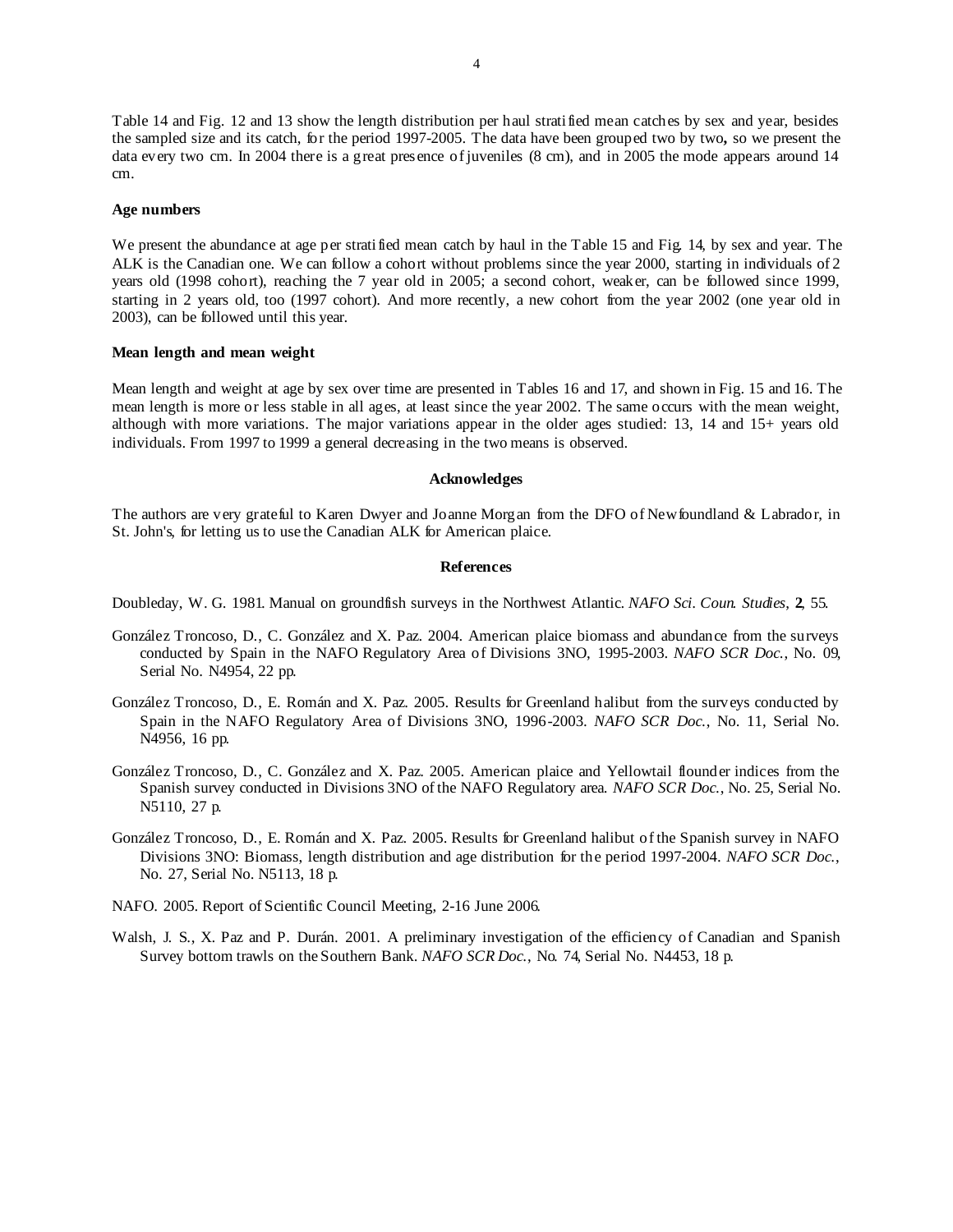| Year | Vessel                                       | Valid tows  | Depth strata covered (m) | Dates                   |
|------|----------------------------------------------|-------------|--------------------------|-------------------------|
| 1997 | C/V Playa de Menduíña                        | 128         | 56-1280                  | April 26-May 18         |
| 1998 | C/V Playa de Menduíña                        | 124         | 56-1464                  | May 06-May 26           |
| 1999 | C/V Playa de Menduíña                        | 114         | 56-1464                  | May 07-May 26           |
| 2000 | C/V Playa de Menduíña                        | 118         | 56-1464                  | May 07-May 28           |
| 2001 | R/V Vizconde de Eza<br>C/V Playa de Menduíña | $123^{(*)}$ | 56-1464                  | May $05$ -May 23        |
| 2002 | R/V Vizconde de Eza                          | 125         | 56-1464                  | April 29-May 19         |
| 2003 | R/V Vizconde de Eza                          | 118         | 56-1464                  | May $11$ -Jun $02$      |
| 2004 | R/V Vizconde de Eza                          | 120         | 56-1464                  | $\ln n$ 06 – $\ln n$ 24 |
| 2005 | R/V Vizconde de Eza                          | 119         | 56-1464                  | $Jun 10 - Jun 29$       |

**TABLE 1.** Spanish spring bottom trawl surveys on NAFO Div. 3NO: 1997-2005

(\*) We took, for the calculation of the series, 83 hauls from the R/V *Vizconde de Eza* and 40 hauls from the C/V *Playa de Menduíña* (123 hauls in total).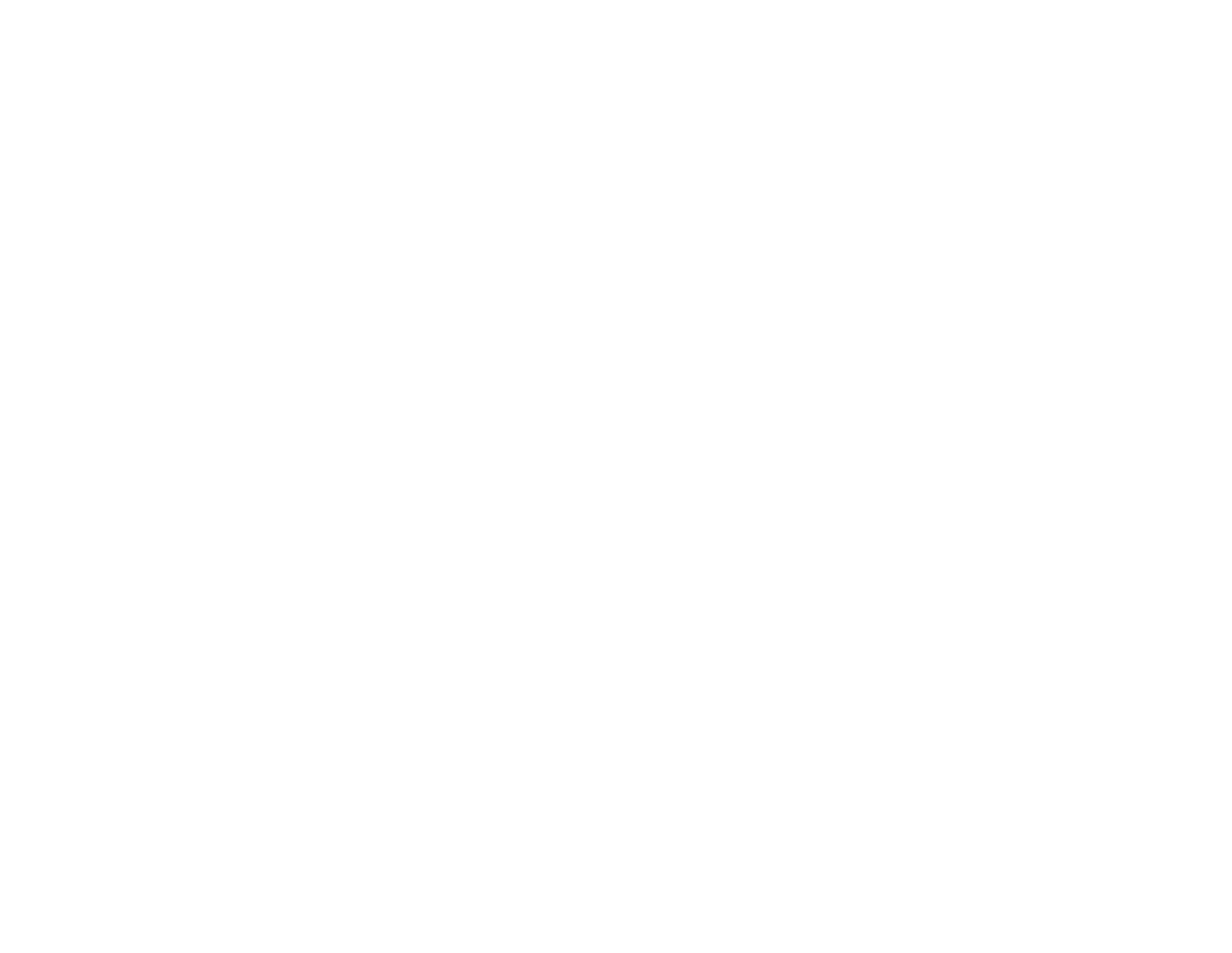**TABLE 2.** Swept area, number of hauls and Greenland halibut mean catch (kg) and SD (\*\*) by stratum. Spanish Spring Survey s on NAFO Div. 3NO: 1997-2005. Swe pt area in square miles. n.s. means stratum not survey ed. 1997-2000 data are transformed C/V *Playa de Menduíña* data, and 2002-2005 data are original from R/V *Vizconde de Eza*. In 2001, there are data from the two vessels.

|         | 1997   |                |            |                          |        | 1998             |            |            |  |        |                | 1999       |            |  |  |
|---------|--------|----------------|------------|--------------------------|--------|------------------|------------|------------|--|--------|----------------|------------|------------|--|--|
|         | Swept  | Tow            | G. halibut | G. halibut               | Swept  | Tow              | G. halibut | G. halibut |  | Swept  | Tow            | G. halibut | G. halibut |  |  |
| Stratum | area   | number         | Mean catch | SD                       | area   | number           | Mean catch | <b>SD</b>  |  | area   | number         | Mean catch | $\rm SD$   |  |  |
| 353     | 0.0480 | $\overline{4}$ | 0.06       | 0.053                    | 0.0465 | $\overline{4}$   | 1.37       | 1.274      |  | 0.0360 | 3              | 0.61       | 0.569      |  |  |
| 354     | 0.0233 | $\sqrt{2}$     | 0.70       | 0.095                    | 0.0356 | 3                | 2.36       | 1.246      |  | 0.0218 | $\sqrt{2}$     | 0.86       | 0.781      |  |  |
| 355     | 0.0233 | $\sqrt{2}$     | 4.07       | 0.230                    | 0.0221 | $\sqrt{2}$       | 0.29       | 0.066      |  | 0.0229 | $\sqrt{2}$     | 0.22       | 0.295      |  |  |
| 356     | 0.0225 | $\sqrt{2}$     | 4.11       | 1.871                    | 0.0221 | $\overline{c}$   | 4.27       | 4.759      |  | 0.0229 | $\overline{c}$ | 0.23       | 0.174      |  |  |
| 357     | 0.0443 | $\overline{4}$ | 1.08       | 1.341                    | 0.0240 | $\sqrt{2}$       | 8.40       | 6.433      |  | 0.0236 | $\sqrt{2}$     | 1.69       | 0.276      |  |  |
| 358     | 0.0563 | 5              | 1.38       | 1.168                    | 0.0236 | 3                | 2.35       | 1.843      |  | 0.0349 | 3              | 4.10       | 3.155      |  |  |
| 359     | 0.0690 | 6              | 0.66       | 0.623                    | 0.0698 | 6                | 0.22       | 0.185      |  | 0.0364 | 3              | 2.15       | 3.725      |  |  |
| 360     | 0.3754 | 32             | 0.04       | 0.183                    | 0.2561 | 25               | 0.04       | 0.158      |  | 0.2325 | 19             | 0.31       | 0.918      |  |  |
| 374     | 0.0353 | 3              | 0.00       | 0.000                    | 0.0353 | 3                | 0.05       | 0.080      |  | 0.0244 | $\mathbf{2}$   | 0.00       | 0.000      |  |  |
| 375     | 0.0116 | $\mathbf{1}$   | $0.00\,$   |                          | 0.0345 | 3                | 0.00       | 0.000      |  | 0.0236 | $\sqrt{2}$     | 0.00       | 0.000      |  |  |
| 376     | 0.1583 | 14             | 0.00       | 0.000                    | 0.0930 | 10               | 0.00       | 0.000      |  | 0.1219 | 10             | 0.00       | 0.000      |  |  |
| 377     | 0.0116 | $\mathbf{1}$   | 0.00       |                          | 0.0229 | $\mathbf{2}$     | 0.03       | 0.039      |  | 0.0240 | $\mathbf{2}$   | 0.48       | 0.683      |  |  |
| 378     | 0.0210 | $\mathbf{2}$   | 0.78       | 0.985                    | 0.0120 | $\overline{c}$   | 0.66       | 0.873      |  | 0.0229 | $\mathbf{2}$   | 1.03       | 0.330      |  |  |
| 379     | 0.0206 | $\overline{c}$ | 2.23       | 1.031                    | 0.0356 | 3                | 1.88       | 0.826      |  | 0.0236 | $\overline{c}$ | 0.96       | 0.013      |  |  |
| 380     | 0.0210 | $\sqrt{2}$     | 2.64       | 1.210                    | 0.0113 | $\mathbf{2}$     | 2.48       | 2.022      |  | 0.0236 | $\sqrt{2}$     | 3.94       | 1.326      |  |  |
| 381     | 0.0221 | $\overline{c}$ | 0.21       | 0.009                    | 0.0229 | $\mathbf{2}$     | 0.70       | 0.144      |  | 0.0229 | $\overline{c}$ | 2.82       | 0.985      |  |  |
| 382     | 0.0461 | $\overline{4}$ | $0.00\,$   | 0.000                    | 0.0229 | 3                | 0.04       | 0.064      |  | 0.0484 | $\overline{4}$ | 0.00       | 0.001      |  |  |
| 721     | 0.0221 | $\sqrt{2}$     | 2.98       | 1.053                    | 0.0203 | $\mathbf{2}$     | 11.82      | 9.833      |  | 0.0244 | $\sqrt{2}$     | 0.62       | 0.249      |  |  |
| 722     | 0.0214 | $\sqrt{2}$     | 1.53       | 2.163                    | 0.0101 | $\sqrt{2}$       | 24.84      | 1.628      |  | 0.0229 | $\sqrt{2}$     | 1336       | 7.909      |  |  |
| 723     | 0.0210 | $\sqrt{2}$     | 5.16       | 2.543                    | 0.0233 | $\mathbf{2}$     | 5.32       | 1.956      |  | 0.0229 | $\mathbf{2}$   | 11.07      | 10.916     |  |  |
| 724     | 0.0225 | $\sqrt{2}$     | 1.92       | 0.624                    | 0.0206 | $\overline{c}$   | 8.40       | 1.044      |  | 0.0225 | $\mathbf{2}$   | 4.55       | 1.181      |  |  |
| 725     | 0.0206 | $\overline{c}$ | 7.85       | 4.225                    | 0.0086 |                  | 2.07       |            |  | 0.0229 | $\overline{c}$ | 4.97       | 5.763      |  |  |
| 726     | n.s.   | n.s.           | n.s.       | n.s.                     | 0.0094 | $\overline{c}$   | 27.96      | 33.187     |  | 0.0225 | $\overline{c}$ | 29.04      | 26314      |  |  |
| 727     | 0.0094 | -1             | 5.16       | ÷,                       | 0.0233 | $\sqrt{2}$       | 7.80       | 6.754      |  | 0.0236 | $\sqrt{2}$     | 10.48      | 8.316      |  |  |
| 728     | 0.0214 | $\sqrt{2}$     | 36.24      | 23.055                   | 0.0206 | $\mathbf{2}$     | 5721       | 56.042     |  | 0.0233 | $\sqrt{2}$     | 6232       | 12.655     |  |  |
| 752     | 0.0218 | $\sqrt{2}$     | 36.90      | 9.964                    | 0.0229 | $\overline{c}$   | 54.22      | 23.669     |  | 0.0233 | $\sqrt{2}$     | 56.93      | 8.677      |  |  |
| 753     | 0.0214 | $\sqrt{2}$     | 32.43      | 8.270                    | 0.0218 | $\mathbf{2}$     | 3332       | 8.507      |  | 0.0229 | $\sqrt{2}$     | 64.23      | 4.417      |  |  |
| 754     | 0.0330 | 3              | 18.70      | 4.941                    | 0.0210 | $\mathbf{2}$     | 1732       | 4.706      |  | 0.0206 | $\overline{c}$ | 17.12      | 11.204     |  |  |
| 755     | n.s.   | n.s.           | n.s.       | n.s.                     | 0.0206 | $\mathbf{2}$     | 19.07      | 0.177      |  | 0.0311 | 3              | 15.94      | 8.279      |  |  |
| 756     | 0.0109 | $\mathbf{1}$   | 6836       | $\sim$                   | 0.0225 | $\overline{c}$   | 220.13     | 34559      |  | 0.0225 | $\overline{c}$ | 125.28     | 46.721     |  |  |
| 757     | 0.0304 | 3              | 34.70      | 10.823                   | 0.0206 | $\overline{c}$   | 95.25      | 21.628     |  | 0.0233 | $\overline{c}$ | 106.53     | 27.496     |  |  |
| 758     | 0.0214 | $\sqrt{2}$     | 3936       | 23502                    | 0.0105 | $\mathbf{2}$     | 5255       | 9.813      |  | 0.0214 | $\sqrt{2}$     | 52.72      | 11.736     |  |  |
| 759     | n.s.   | n.s.           | n.s.       | n.s.                     | 0.0214 | $\mathbf{2}$     | 48.19      | 35.497     |  | 0.0218 | $\overline{c}$ | 44.72      | 44.096     |  |  |
| 760     | 0.0105 | $\mathbf{1}$   | 10.44      | $\overline{\phantom{a}}$ | 0.0214 | $\mathbf{2}$     | 32.89      | 28.743     |  | 0.0225 | $\overline{c}$ | 44.98      | 46.019     |  |  |
| 761     | 0.0315 | 3              | 61.90      | 36985                    | 0.0206 | $\boldsymbol{2}$ | 46.01      | 16364      |  | 0.0210 | $\overline{c}$ | 37.88      | 1.004      |  |  |
| 762     | 0.0308 | $\overline{3}$ | 45.89      | 27.172                   | 0.0094 | $\sqrt{2}$       | 38.22      | 15.038     |  | 0.0210 | $\sqrt{2}$     | 6334       | 37.289     |  |  |
| 763     | n.s.   | n.s.           | n.s.       | n.s.                     | 0.0218 | $\overline{c}$   | 35.02      | 27312      |  | 0.0311 | 3              | 21.44      | 8.946      |  |  |
| 764     | 0.0206 | $\sqrt{2}$     | 20.63      | 2.422                    | 0.0218 | $\mathbf{2}$     | 2131       | 10.686     |  | 0.0225 | $\overline{c}$ | 28.81      | 12.412     |  |  |
| 765     | 0.0206 | $\sqrt{2}$     | 35.43      | 14.289                   | 0.0098 | $\overline{c}$   | 22.82      | 3.131      |  | 0.0221 | $\overline{c}$ | 31.43      | 0.328      |  |  |
| 766     | 0.0308 | 3              | 62.87      | 9.784                    | 0.0191 | $\mathbf{2}$     | 20.82      | 3.479      |  | 0.0218 | $\sqrt{2}$     | 3131       | 20.000     |  |  |
| 767     | n.s.   | n.s.           | n.s.       | n.s.                     | 0.0109 | 2                | 1021       | 50.629     |  | 0.0214 | $\overline{c}$ | 25.90      | 9.786      |  |  |

$$
(**) SD = \frac{\sum (x_i - \overline{x})}{n - 1}
$$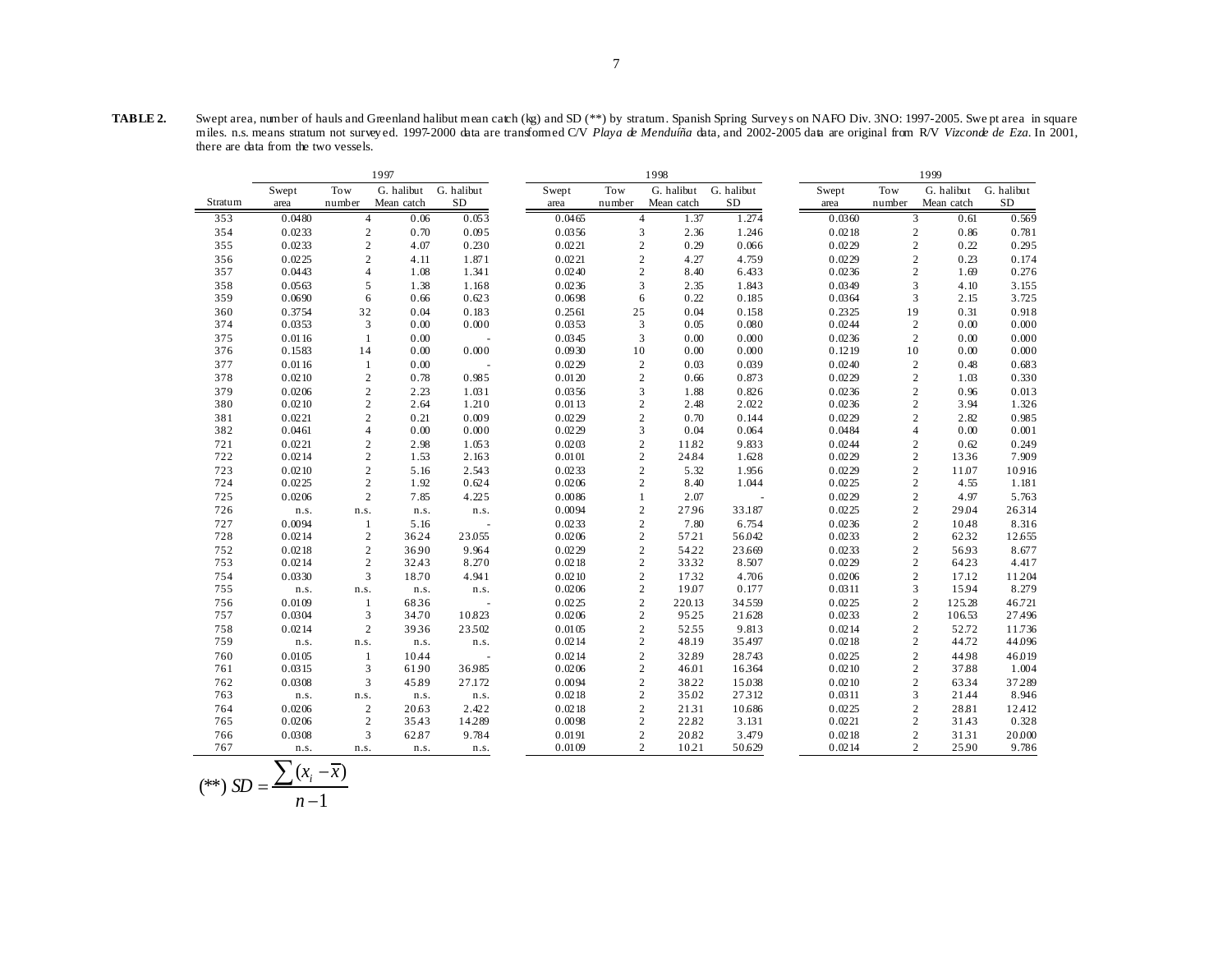|            |                  | 2000           |                                               |                  | 2001             |                              |                |                 |  | 2002             |                                  |               |                 |
|------------|------------------|----------------|-----------------------------------------------|------------------|------------------|------------------------------|----------------|-----------------|--|------------------|----------------------------------|---------------|-----------------|
|            | Swept            | Tow            | G. halibut                                    | G. halibut       | Swept            | <b>Tow</b>                   | G. halibut     | G. halibut      |  | Swept            | Tow                              | G. halibut    | G. halibut      |
| Stratum    | area             | number         | Mean catch                                    | <b>SD</b>        | area             | number                       | Mean catch     | <b>SD</b>       |  | area             | number                           | Mean catch    | SD              |
| 353        | 0.0356           |                | 0.19<br>3                                     | 0.178            | 0.0341           | 3                            | 0.03           | 0.038           |  | 0.0476           | $\overline{4}$                   | 0.21          | 0.278           |
| 354        | 0.0356           |                | 3<br>0.11                                     | 0.057            | 0.0338           | $\mathfrak z$                | 3.22           | 1.927           |  | 0.0356           | $\mathfrak{Z}$                   | 0.85          | 0.839           |
| 355        | 0.0233           |                | $\mathbf{2}$<br>0.22                          | 0.274            | 0.0240           | $\overline{2}$               | 17.25          | 15.486          |  | 0.0236           | $\overline{c}$                   | 0.43          | 0.467           |
| 356        | 0.0225           |                | $\mathbf{2}$<br>0.49                          | 0.043            | 0.0240           | $\overline{c}$               | 0.07           | 0.042           |  | 0.0233           | $\overline{c}$                   | 1.40          | 1.131           |
| 357        | 0.0124           | 1              | 0.11                                          |                  | 0.0244           | $\sqrt{2}$                   | 2.69           | 2.135           |  | 0.0240           | $\overline{c}$                   | 1.15          | 1.626           |
| 358        | 0.0341           |                | 3<br>0.48                                     | 0.529            | 0.0345           | 3                            | 8.46           | 12.298          |  | 0.0345           | 3                                | 3.20          | 0.819           |
| 359        | 0.0469           |                | $\overline{4}$<br>1.35                        | 2.014            | 0.0803           | $7\phantom{.0}$              | 1.97           | 2.329           |  | 0.0686           | 6                                | 0.28          | 0.219           |
| 360        | 0.2396           | 20             | 0.13                                          | 0.352            | 0.2423           | 20                           | 0.17           | 0.484           |  | 0.2865           | 25                               | 0.00          | 0.007           |
| 374        | 0.0240           | $\overline{c}$ | 0.00                                          | 0.000            | 0.0240           | $\overline{2}$               | 0.00           | 0.000           |  | 0.0345           | 3                                | 0.00          | 0.000           |
| 375        | 0.0244           |                | $\mathbf{2}$<br>0.00                          | 0.000            | 0.0338           | 3                            | 0.00           | 0.000           |  | 0.0353           | 3                                | 0.00          | 0.000           |
| 376        | 0.1200           | 10             | 0.00                                          | 0.000            | 0.1155           | 10                           | 0.00           | 0.000           |  | 0.1140           | 10                               | 0.00          | 0.000           |
| 377        | 0.0229           |                | $\mathbf{2}$<br>0.16                          | 0.221            | 0.0229           | $\overline{2}$               | 0.42           | 0.537           |  | 0.0229           | $\mathbf{2}$                     | 0.00          | 0.001           |
| 378        | 0.0233           |                | $\mathbf{2}$<br>1.09                          | 1.214            | 0.0236           | $\overline{c}$               | 5.69           | 8.040           |  | 0.0233           | $\overline{c}$                   | 1.85          | 0.636           |
| 379        | 0.0225           |                | $\sqrt{2}$<br>1.23                            | 0.880            | 0.0229           | $\overline{c}$               | 4.61           | 4.236           |  | 0.0229           | $\boldsymbol{2}$                 | 5.85          | 4.313           |
| 380        | 0.0236           |                | $\mathbf{2}$<br>2.42                          | 1.447            | 0.0206           | $\overline{2}$               | 4.06           | 0.066           |  | 0.0225           | $\overline{c}$                   | 5.05          | 3.041           |
| 381        | 0.0236           |                | $\overline{c}$<br>1.36                        | 0.352            | 0.0236           | $\overline{2}$               | 0.90           | 1.271           |  | 0.0229           | $\overline{c}$                   | 0.5275        | 0.145           |
| 382        | 0.0499           |                | 0.12<br>$\overline{4}$                        | 0.147            | 0.0469           | $\overline{4}$               | 0.05           | 0.080           |  | 0.0341           | 3                                | 0.401         | 0.683           |
| 721        | 0.0236           |                | $\mathfrak{2}$<br>0.48                        | 0.681            | 0.0248           | $\overline{2}$               | 0.40           | 0.431           |  | 0.0233           | $\overline{c}$                   | 0.08          | 0.062           |
| 722        | 0.0218           |                | $\mathfrak{2}$<br>19.49                       | 9.977            | 0.0233           | $\overline{2}$               | 1.09           | 0.863           |  | 0.0236           | $\overline{c}$                   | 2.63          | 2.906           |
| 723        | 0.0248           |                | $\mathbf{2}$<br>2.85                          | 1.094            | 0.0240           | $\overline{2}$               | 1.33           | 0.240           |  | 0.0233           | $\overline{c}$                   | 1.24          | 1.075           |
| 724        | 0.0233           |                | $\mathbf{2}$<br>5.83                          | 2.179            | 0.0353           | 3                            | 3.45           | 2.786           |  | 0.0225           | $\overline{c}$                   | 4.75          | 1.202           |
| 725        | 0.0210           |                | $\mathbf{2}$<br>10.03                         | 8.796            | 0.0116           |                              | 2.67           | 0.522           |  | 0.0225           | $\overline{c}$                   | 7.35          | 6.718           |
| 726        | 0.0221           |                | $\mathbf{2}$<br>1295                          | 3.348            | 0.0116           |                              | 3.65           | 1.200           |  | 0.0214           | $\overline{c}$                   | 3.25          | 3.323           |
| 727        | 0.0210           |                | $\sqrt{2}$<br>2.65                            | 1.181            | 0.0225           | $\overline{2}$               | 3.79           | 0.243           |  | 0.0233           | $\sqrt{2}$                       | 2.01          | 1.400           |
| 728        | 0.0210           |                | $\mathfrak{2}$<br>29.91                       | 0.098            | 0.0229           | $\overline{2}$               | 8.62           | 1.654           |  | 0.0229           | $\overline{c}$                   | 7.93          | 10.986          |
| 752        | 0.0206           |                | $\mathbf{2}$<br>2333                          | 1.989            | 0.0210           | $\sqrt{2}$                   | 2637           | 8.723           |  | 0.0116           |                                  | 0.34          |                 |
| 753        | 0.0218           |                | $\sqrt{2}$<br>49.77                           | 21.700           | 0.0214           | $\overline{2}$               | 22.66          | 4.883           |  | 0.0229           | $\mathfrak{2}$                   | 2.45          | 3.465           |
| 754        | 0.0195           |                | $\mathbf{2}$<br>46.69                         | 14381            | 0.0195           | $\overline{2}$               | 41.09          | 41.477          |  | 0.0341           | 3                                | 2033          | 4.996           |
| 755        | 0.0431           |                | 35.73<br>$\overline{4}$                       | 20.076           | 0.0416           | $\overline{4}$               | 27.16          | 16.279          |  | 0.0338           | 3                                | 0.46          | 0.655           |
| 756        | 0.0203           |                | $\boldsymbol{2}$<br>60.60                     | 40.187           | 0.0113<br>0.0233 | $\overline{2}$               | 30.10          | 16.124          |  | 0.0229           | $\boldsymbol{2}$                 | 1055<br>9.95  | 14.920          |
| 757        | 0.0214<br>0.0210 |                | $\mathfrak{2}$<br>37.41                       | 10.108<br>11.487 | 0.0218           |                              | 42.23          | 4.326<br>8.828  |  | 0.0225<br>0.0225 | $\overline{c}$<br>$\overline{c}$ |               | 2.192<br>1.485  |
| 758<br>759 | 0.0210           |                | $\sqrt{2}$<br>56.67<br>29.43                  | 8.579            | 0.0221           | $\overline{2}$<br>$\sqrt{2}$ | 42.11<br>76.11 | 21.890          |  | 0.0225           |                                  | 17.15<br>2.15 | 3.041           |
|            |                  |                | $\boldsymbol{2}$                              | 2.862            |                  | $\overline{2}$               |                |                 |  |                  | $\boldsymbol{2}$                 |               |                 |
| 760<br>761 | 0.0210<br>0.0221 |                | $\mathbf{2}$<br>3056<br>$\mathbf{2}$<br>36.09 | 26.813           | 0.0229<br>0.0225 | $\overline{2}$               | 9.42<br>8.10   | 10.861<br>7.778 |  | 0.0229<br>0.0225 | $\overline{c}$<br>$\overline{c}$ | 4.75<br>16.65 | 4.172<br>16.900 |
| 762        | 0.0203           |                | $\mathfrak{2}$<br>3637                        | 1.726            | 0.0116           | $\mathbf{1}$                 | 2250           | 21.072          |  | 0.0225           | $\overline{c}$                   |               |                 |
| 763        | 0.0416           |                | 25.64<br>$\overline{4}$                       | 21.799           | 0.0330           | 3                            | 31.61          | 22554           |  | 0.0225           | $\boldsymbol{2}$                 | 2.11<br>0.74  | 1.563<br>1.047  |
| 764        | 0.0218           |                | $\mathfrak{2}$<br>16.96                       | 6.498            | 0.0240           | $\overline{2}$               | 53.64          | 1.888           |  | 0.0236           | $\overline{c}$                   | 6.95          | 5.869           |
| 765        | 0.0203           |                | $\mathfrak{2}$<br>37.13                       | 30587            | 0.0113           | $\mathbf{1}$                 | 35.87          | 13.111          |  | 0.0236           | $\overline{c}$                   | 45.90         | 39.739          |
| 766        | 0.0214           |                | $\mathbf{2}$<br>16.76                         | 2.475            | 0.0203           | $\overline{2}$               | 16.42          | 9.557           |  | 0.0233           | $\overline{c}$                   | 9.53          | 1.025           |
| 767        | 0.0210           |                | $\overline{c}$<br>21.21                       | 6.393            | 0.0218           | $\overline{2}$               | 5.72           | 2.593           |  | 0.0225           | $\overline{c}$                   | 0.85          | 1.202           |
|            |                  |                |                                               |                  |                  |                              |                |                 |  |                  |                                  |               |                 |

$$
(**) SD = \frac{\sum (x_i - \overline{x})}{n-1}
$$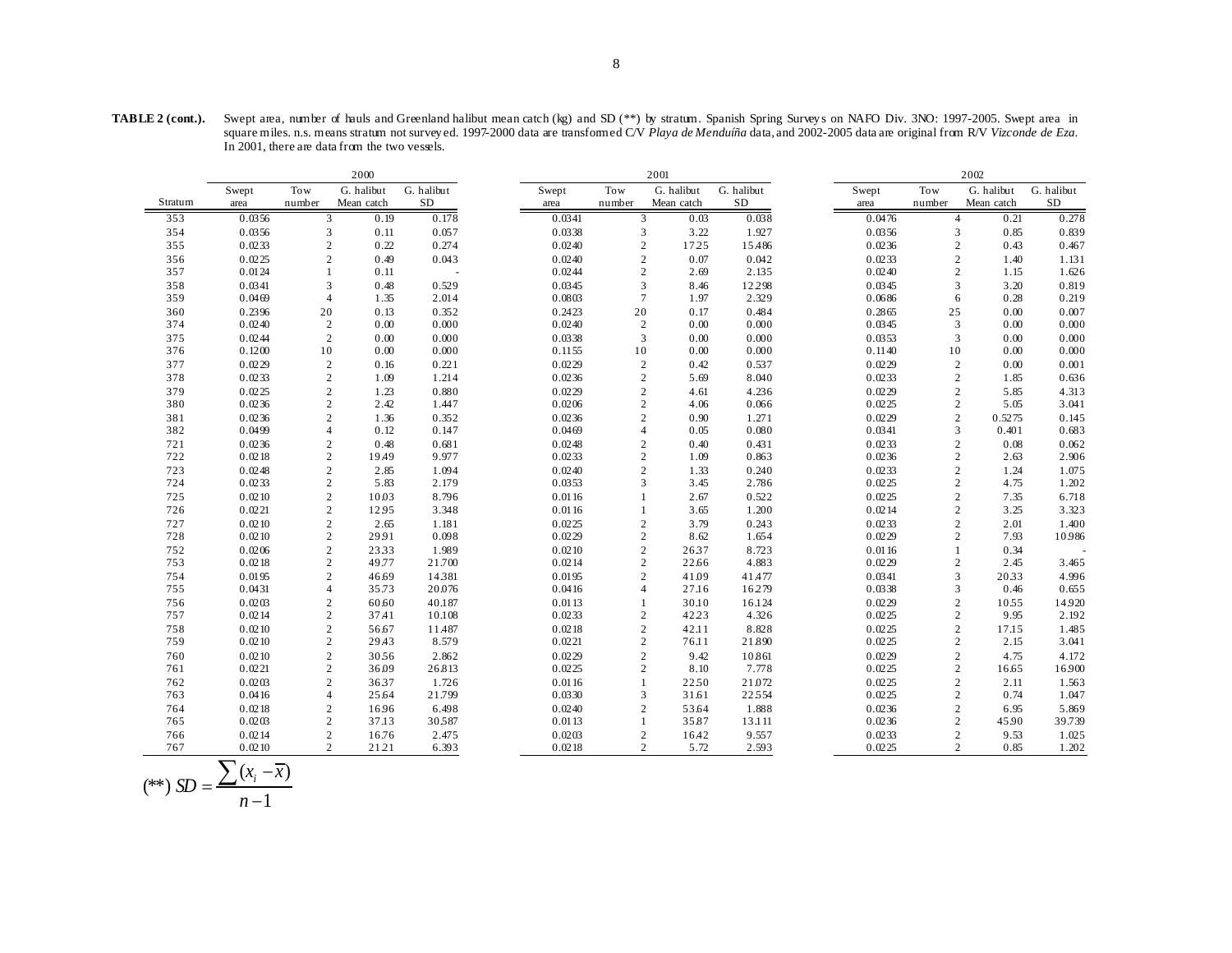|            |                  |                                  | 2003          |                 |                  |                              | 2004           |                 |                  |                     | 2005                  |                |
|------------|------------------|----------------------------------|---------------|-----------------|------------------|------------------------------|----------------|-----------------|------------------|---------------------|-----------------------|----------------|
|            | Swept            | <b>Tow</b>                       | G. halibut    | G. halibut      | Swept            | Tow                          | G. halibut     | G. halibut      | Swept            | Tow                 | G. halibut G. halibut |                |
| Stratum    | area             | number                           | Mean catch    | SD              | area             | number                       | Mean catch     | <b>SD</b>       | area             | number              | Mean catch            | SD             |
| 353        | 0.0334           | 3                                | 0.01          | 0.013           | 0.0338           | 3                            | 1.44           | 2.395           | 0.0353           | 3                   | 1.92                  | 2.694          |
| 354        | 0.0338           | 3                                | 0.04          | 0.029           | 0.0345           | $\mathfrak{Z}$               | 1.51           | 2.160           | 0.0353           | 3                   | 3.13                  | 4.202          |
| 355        | 0.0229           | $\sqrt{2}$                       | 2.46          | 2.492           | 0.0229           | $\sqrt{2}$                   | 4.02           | 5.119           | 0.0225           | $\sqrt{2}$          | 1.36                  | 0.849          |
| 356        | 0.0225           | $\overline{c}$                   | 2.95          | 3.695           | 0.0221           | $\sqrt{2}$                   | 3.35           | 3.873           | 0.0233           | $\overline{c}$      | 0.92                  | 0.973          |
| 357        | 0.0229           | $\sqrt{2}$                       | 6.72          | 5.070           | 0.0229           | $\overline{c}$               | 1.50           | 0.521           | 0.0233           | $\overline{c}$      | 1.20                  | 0.817          |
| 358        | 0.0338           | 3                                | 3.45          | 5.973           | 0.0330           | 3                            | 0.94           | 0.438           | 0.0349           | 3                   | 1.91                  | 3.063          |
| 359        | 0.0791           | $\overline{7}$                   | 0.30          | 0.438           | 0.0791           | $\overline{7}$               | 1.18           | 2.137           | 0.0814           | 7                   | 0.35                  | 0.364          |
| 360        | 0.2254           | 20                               | 0.02          | 0.056           | 0.2310           | 20                           | 0.11           | 0.459           | 0.2325           | 20                  | 0.29                  | 1.075          |
| 374        | 0.0225           | $\mathfrak{2}$                   | 0.00          | 0.000           | 0.0233           | $\overline{2}$               | 0.00           | 0.005           | 0.0229           | 2                   | 0.00                  | 0.000          |
| 375        | 0.0330           | 3                                | 0.00          | 0.002           | 0.0338           | 3                            | 0.00           | 0.000           | 0.0349           | 3                   | 0.00                  | 0.000          |
| 376        | 0.1125           | 10                               | 0.00          | 0.003           | 0.1166           | 10                           | $0.00\,$       | 0.000           | 0.1174           | 10                  | 0.00                  | 0.004          |
| 377        | 0.0225           | $\overline{2}$                   | 1.55          | 1.884           | 0.0218           | $\sqrt{2}$                   | 0.07           | 0.011           | 0.0233           | $\overline{c}$      | 1.34                  | 1.898          |
| 378        | 0.0225           | $\overline{c}$                   | 2.97          | 3.008           | 0.0225           | $\overline{2}$               | 0.38           | 0.530           | 0.0225           | $\overline{c}$      | 0.02                  | 0.005          |
| 379        | 0.0229           | $\sqrt{2}$                       | 7.67          | 5.275           | 0.0124           | $\mathbf{1}$                 | 2.60           |                 | 0.0236           | $\overline{c}$      | 3.72                  | 3.370          |
| 380        | 0.0229           | $\mathbf{2}$                     | 4.345         | 0.205           | 0.0221           | $\overline{2}$               | 103            | 0.424           | 0.0229           | $\overline{c}$      | 34.1                  | 23.617         |
| 381        | 0.0229           | $\overline{c}$                   | 1.06          | 1.188           | 0.0225           | $\sqrt{2}$                   | 5.488          | 6.701           | 0.0233           | $\overline{c}$      | 6.248                 | 3.948          |
| 382        | 0.0454           | $\overline{4}$                   | 0.045         | 0.061           | 0.0461           | $\overline{4}$               | 0.0575         | 0.068           | 0.0458           | 4                   | 0.49                  | 0.571          |
| 721        | 0.0225           | $\sqrt{2}$                       | 0.12          | 0.051           | 0.0221           | $\sqrt{2}$                   | 1.92           | 0.693           | 0.0229           | $\sqrt{2}$          | 0.99                  | 0.131          |
| 722        | 0.0221           | $\mathbf{2}$                     | 1.66          | 0.410           | 0.0218           | $\sqrt{2}$                   | 24.04          | 23.144          | 0.0233           | $\overline{c}$      | 23.29                 | 12.887         |
| 723        | 0.0229           | $\overline{c}$                   | 4.02          | 5.416           | 0.0229           | $\sqrt{2}$                   | 3.85           | 3.755           | 0.0233           | $\overline{c}$      | 2.68                  | 2.271          |
| 724        | 0.0225           | $\overline{2}$                   | 7.07          | 4.971           | 0.0214           | $\sqrt{2}$                   | 12.45          | 3.182           | 0.0225           | $\overline{c}$      | 1198                  | 10.925         |
| 725        | 0.0229           | $\overline{c}$                   | 1055          | 0.778           | 0.0225           | $\sqrt{2}$                   | 1957           | 19537           | 0.0236           | $\overline{2}$      | 1737                  | 18374          |
| 726        | 0.0225           | $\boldsymbol{2}$                 | 0.00          | 0.000           | 0.0225           | $\sqrt{2}$                   | 14.71          | 1.287           | 0.0113           | 1                   | 12.24                 |                |
| 727        | 0.0218           | $\overline{c}$                   | 18.48         | 11.066          | 0.0233           | $\sqrt{2}$                   | 20.47          | 10.281          | 0.0229           | $\overline{c}$      | 19.28                 | 7.582          |
| 728        | 0.0225           | $\sqrt{2}$                       | 3995          | 17.748          | 0.0180           | $\sqrt{2}$                   | 5.70           | 4.950           | 0.0109           | 1                   | 0.84                  |                |
| 752        | 0.0229           | $\sqrt{2}$                       | 39.80         | 39.032          | 0.0214           | $\sqrt{2}$                   | 4.64           | 5.424           | 0.0236           | $\boldsymbol{2}$    | 5.66                  | 2.482          |
| 753        | 0.0229           | $\sqrt{2}$                       | 16.64         | 12.721          | 0.0218           | $\overline{c}$               | 4.37           | 0.820           | 0.0225           | $\overline{c}$      | 9.00                  | 1.107          |
| 754        | 0.0218           | $\overline{c}$                   | 19.12         | 6.484           | 0.0214           | $\overline{c}$               | 3.21           | 0.007           | 0.0225           | $\overline{c}$      | 4.60                  | 6.498          |
| 755        | 0.0221           | $\mathbf{2}$                     | 1.88          | 2.652           | 0.0319           | 3                            | 2.64           | 4.567           | 0.0450           | 4                   | 5.61                  | 4.039          |
| 756        | 0.0221           | $\overline{c}$                   | 23.11         | 27.994          | 0.0218           | $\overline{c}$               | 14.99          | 4.609           | 0.0233           | $\overline{c}$      | 7.11                  | 0.308          |
| 757        | 0.0221           | $\mathbf{2}$                     | 2.49          | 2.348           | 0.0218           | $\sqrt{2}$                   | 4.55           | 6.435           | 0.0225           | $\overline{c}$      | 6.81                  | 3.422          |
| 758        | 0.0221           | $\mathbf{2}$                     | 0.00          | 0.000           | 0.0214           | $\sqrt{2}$                   | 9.73           | 3.714           | 0.0225           | $\overline{c}$      | 11.25                 | 1.775          |
| 759        | 0.0113           | $\mathbf{1}$                     | 21.61         |                 | 0.0214           | $\overline{c}$               | 4.43           | 3.203           | 0.0229           | $\mathbf{2}$        | 9.03                  | 12.763         |
| 760        | 0.0218           | $\overline{c}$                   | 1938          | 13.188          | 0.0221           | $\overline{2}$               | 14.63          | 7.958           | 0.0229           | $\overline{c}$      | 4.77                  | 2.843          |
| 761        | 0.0225           | $\sqrt{2}$                       | 13.26         | 3.387           | 0.0221           | $\overline{2}$               | 2.92           | 1.996           | 0.0221           | $\overline{c}$      | 6.61                  | 5.172          |
| 762<br>763 | 0.0225<br>0.0311 | $\sqrt{2}$<br>3                  | 34.91<br>1.75 | 19.622<br>3.037 | 0.0233           | $\overline{c}$<br>3          | 8.44           | 4.349           | 0.0225           | $\overline{c}$<br>3 | 13.23<br>5.06         | 3.500<br>6.575 |
|            |                  |                                  |               |                 | 0.0326           | $\overline{c}$               | 20.78          | 9.792           | 0.0334           |                     |                       |                |
| 764<br>765 | 0.0221           | $\overline{c}$                   | 2837          | 15.882          | 0.0229<br>0.0225 | $\sqrt{2}$                   | 33.78<br>20.98 | 29.165<br>8.464 | 0.0233<br>0.0229 | $\overline{c}$      | 4.07<br>18.44         | 5.756<br>0.926 |
|            | 0.0113           | 1                                | 31.80         |                 |                  |                              |                |                 |                  | 2                   |                       |                |
| 766<br>767 | 0.0225<br>0.0229 | $\overline{c}$<br>$\overline{c}$ | 8.91          | 1.966           | 0.0225<br>0.0218 | $\sqrt{2}$<br>$\overline{c}$ | 8.46           | 11958           | 0.0229           | $\overline{c}$<br>1 | 9.33<br>0.00          | 13.198         |
|            |                  |                                  | 15.96         | 21270           |                  |                              | 1.26           | 1.782           | 0.0113           |                     |                       |                |

$$
(**) SD = \frac{\sum (x_i - \overline{x})}{n-1}
$$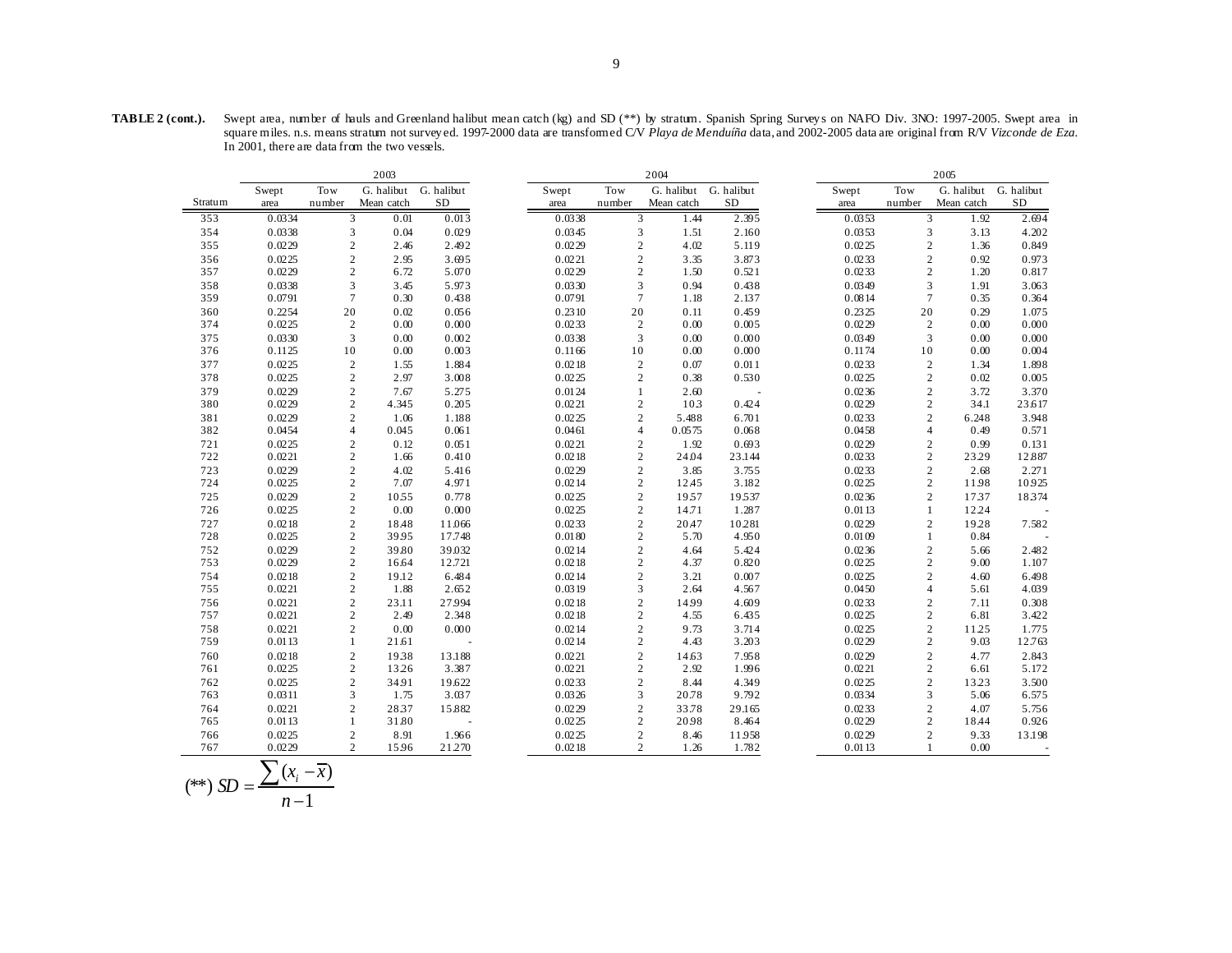| Stratum      | 1997     | 1998      | 1999      | 2000     | 2001     | 2002     | 2003     | 2004     | 2005     |
|--------------|----------|-----------|-----------|----------|----------|----------|----------|----------|----------|
| 353          | 15.61    | 368.31    | 164.80    | 50.27    | 7.17     | 57.16    | 2.06     | 387.99   | 516.48   |
| 354          | 171.84   | 581.54    | 211.23    | 2755     | 792.94   | 209.92   | 1033     | 371.38   | 769.98   |
| 355          | 301.21   | 21.29     | 16.18     | 16.14    | 127650   | 31.86    | 181.89   | 297.48   | 100.64   |
| 356          | 193.06   | 200.47    | 10.97     | 2325     | 3.29     | 65.80    | 138.51   | 157.52   | 4333     |
| 357          | 176.36   | 1377.73   | 277.07    | 17.81    | 441.16   | 188.60   | 110126   | 246.25   | 197.05   |
| 358          | 310.53   | 529.11    | 921.77    | 108.61   | 190350   | 720.00   | 776.85   | 212.40   | 430.50   |
| 359          | 279.62   | 94.44     | 905.35    | 568.81   | 827.57   | 116.83   | 125.94   | 495.40   | 145.85   |
| 360          | 120.66   | 100.23    | 852.78    | 358.57   | 461.98   | 5.79     | 4954     | 314.48   | 795.80   |
| 374          | 0.00     | 9.93      | 0.00      | 0.00     | 0.00     | 0.00     | 0.00     | 0.75     | 0.00     |
| 375          | 0.00     | 0.00      | 0.00      | 0.00     | 0.00     | 0.00     | 0.36     | 0.00     | $0.00\,$ |
| 376          | 0.00     | 0.00      | 0.00      | 0.00     | 0.00     | 0.00     | 1.73     | 0.00     | 1.60     |
| 377          | 0.00     | 2.78      | 48.27     | 1559     | 42.00    | 0.10     | 154.80   | 7.40     | 134.20   |
| 378          | 108.38   | 92.26     | 143.03    | 151.61   | 790.22   | 257.15   | 413.25   | 52.13    | 2.71     |
| 379          | 236.64   | 199.42    | 101.35    | 130.87   | 488.13   | 620.10   | 813.02   | 275.60   | 394.00   |
| 380          | 253.84   | 237.93    | 377.84    | 232.32   | 389.43   | 484.80   | 417.12   | 988.80   | 3273.60  |
| 381          | 3054     | 100.25    | 406.36    | 196.29   | 129.93   | 75.96    | 152.64   | 790.27   | 899.71   |
| 382          | 0.00     | 12.74     | 0.16      | 4251     | 16.16    | 137.54   | 15.44    | 19.72    | 168.07   |
| 721          | 193.53   | 768.09    | 40.40     | 3132     | 25.68    | 5.23     | 7.54     | 124.80   | 64.51    |
| 722          | 128.46   | 208659    | 1122.44   | 1637.46  | 9156     | 220.50   | 139.44   | 2018.94  | 1956.15  |
| 723          | 799.62   | 824.44    | 1715.78   | 441.21   | 206.15   | 192.20   | 623.18   | 596.29   | 414.78   |
| 724          | 237.69   | 1041.12   | 564.01    | 722.86   | 427.80   | 589.00   | 876.06   | 1543.80  | 1484.90  |
| 725          | 824.43   | 217.35    | 521.45    | 1052.65  | 280.46   | 771.75   | 1107.75  | 205433   | 1823.59  |
| 726          | n.s.     | 2013.07   | 2090.94   | 932.35   | 262.92   | 234.00   | 0.00     | 1059.12  | 880.92   |
| 727          | 495.47   | 749.00    | 100654    | 253.97   | 364.03   | 192.96   | 1773.60  | 1965.12  | 1850.98  |
| 728          | 2826.86  | 4462.31   | 4861.26   | 233324   | 672.64   | 618.66   | 3116.10  | 444.60   | 6552     |
| 752          | 4833.71  | 7102.82   | 7457.90   | 3056.49  | 3454.13  | 44.41    | 5213.80  | 607.19   | 740.81   |
| 753          | 4475.84  | 459753    | 8863.93   | 6868.76  | 3126.94  | 338.10   | 2295.63  | 603.06   | 1242.35  |
| 754          | 3365.21  | 3117.02   | 3081.94   | 8403.69  | 7396.15  | 3660.00  | 3440.70  | 576.90   | 827.10   |
| 755          | n.s.     | 7342.42   | 6136.26   | 13757.44 | 10457.90 | 177.23   | 721.88   | 1015.12  | 2160.81  |
| 756          | 6904.11  | 22233.50  | 12653.16  | 6121.02  | 3040.24  | 106555   | 2333.61  | 1514.09  | 718.36   |
| 757          | 353938   | 9715.91   | 10866.31  | 3815.73  | 4307.61  | 1014.90  | 253.98   | 464.10   | 694.62   |
| 758          | 3896.21  | 5202.82   | 5218.91   | 561039   | 4168.97  | 1697.85  | $0.00\,$ | 962.87   | 1113.26  |
| 759          | n.s.     | 6119.66   | 5679.93   | 3737.70  | 966637   | 273.05   | 2744.47  | 561.98   | 1146.18  |
| 760          | 1608.22  | 506554    | 6926.79   | 4706.01  | 1450.68  | 731.50   | 2983.75  | 2252.64  | 734.58   |
| 761          | 10584.19 | 7867.63   | 6477.12   | 6170.76  | 1385.10  | 2847.15  | 2266.61  | 499.58   | 1129.80  |
| 762          | 9728.04  | 8102.93   | 13428.13  | 771131   | 4769.98  | 446.26   | 7399.86  | 1788.22  | 2803.70  |
| 763          | n.s.     | 913992    | 5595.80   | 6691.10  | 825035   | 193.14   | 457.62   | 5422.71  | 1319.79  |
| 764          | 2063.07  | 213130    | 2880.87   | 1695.94  | 536350   | 695.00   | 2837.00  | 3377.75  | 407.00   |
| 765          | 4392.98  | 2829.86   | 3897.46   | 4604.20  | 4447.98  | 5691.60  | 3943.20  | 2600.90  | 2285.94  |
| 766          | 9053.27  | 2998.23   | 4508.03   | 2413.42  | 2364.63  | 1371.60  | 1283.04  | 121759   | 1343.88  |
| 767          | n.s.     | 161333    | 4092.64   | 335132   | 904.20   | 134.30   | 2521.68  | 199.08   | 0.00     |
| <b>TOTAL</b> | 72148.61 | 121270.85 | 124125.15 | 98060.56 | 84455.93 | 26177.55 | 51917.35 | 38088.31 | 35083.03 |
|              | 7.73     | 11.73     | 12.00     | 9.48     | 8.17     | 2.64     | 5.10     | 3.68     | 3.39     |
| S.D.         | 0.62     | 0.89      | 1.00      | 0.75     | 0.84     | 0.45     | 0.61     | 0.40     | 0.36     |

**TABLE 3.** Stratified mean catches (Kg) by stratum and year and SD by year of Greenland halibut (1997-2005). n.s. means stratum not surveyed. 1997-2000 data are transformed C/V *Playa de Menduíña* data (by FPC). 2002-2005 data are original from R/V *Vizconde de Eza*. In 2001, there are data from the two vessels.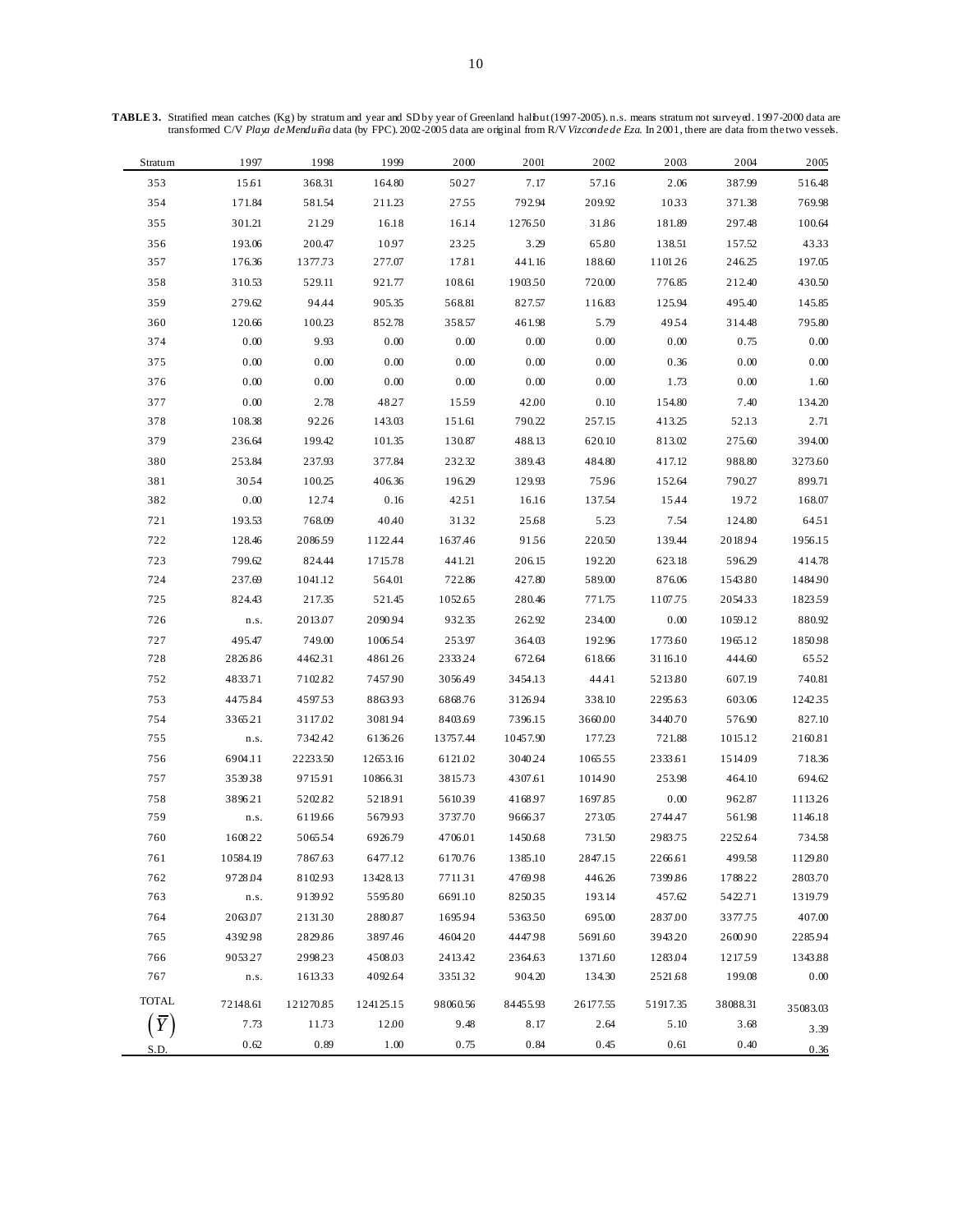| Stratum      | 1997                        | 1998             | 1999             | 2000                        | 2001             | 2002             | 2003             | 2004             | 2005             |
|--------------|-----------------------------|------------------|------------------|-----------------------------|------------------|------------------|------------------|------------------|------------------|
| 353          | $\mathbf{1}$                | 32               | 14               | $\overline{4}$              | $\mathbf{1}$     | 5                | $\boldsymbol{0}$ | 34               | 44               |
| 354          | 15                          | 49               | 19               | $\sqrt{2}$                  | 70               | $1\,8$           | $\mathbf{1}$     | 32               | 66               |
| 355          | 26                          | $\sqrt{2}$       | $\mathbf{1}$     | $\,1$                       | 106              | $\mathfrak{Z}$   | 16               | 26               | 9                |
| 356          | 17                          | $1\,8$           | $\mathbf{1}$     | $\sqrt{2}$                  | $\boldsymbol{0}$ | 6                | $12$             | 14               | $\overline{4}$   |
| 357          | 16                          | 115              | 23               | $\mathbf{1}$                | 36               | 16               | 96               | 22               | 17               |
| 358          | 28                          | 46               | 79               | 10                          | 165              | 63               | 69               | 19               | 37               |
| 359          | 24                          | $\,8\,$          | 75               | 49                          | 72               | 10               | 11               | 44               | 13               |
| 360          | 10                          | 9                | $70\,$           | 30                          | 38               | $\mathbf{1}$     | 4                | 27               | 68               |
| 374          | $\boldsymbol{0}$            | $\mathbf{1}$     | $\boldsymbol{0}$ | $\boldsymbol{0}$            | $\boldsymbol{0}$ | $\boldsymbol{0}$ | $\boldsymbol{0}$ | $\boldsymbol{0}$ | $\boldsymbol{0}$ |
| 375          | $\boldsymbol{0}$            | $\boldsymbol{0}$ | $\boldsymbol{0}$ | $\boldsymbol{0}$            | $\boldsymbol{0}$ | $\boldsymbol{0}$ | $\boldsymbol{0}$ | $\boldsymbol{0}$ | $\boldsymbol{0}$ |
| 376          | $\boldsymbol{0}$            | $\boldsymbol{0}$ | $\boldsymbol{0}$ | $\boldsymbol{0}$            | $\boldsymbol{0}$ | $\boldsymbol{0}$ | $\boldsymbol{0}$ | $\boldsymbol{0}$ | $\boldsymbol{0}$ |
| 377          | $\boldsymbol{0}$            | $\boldsymbol{0}$ | $\overline{4}$   | $\,1$                       | $\overline{4}$   | $\boldsymbol{0}$ | 14               | $\,1$            | 12               |
| 378          | $10\,$                      | $\,$ 8 $\,$      | 13               | 13                          | 67               | 22               | 37               | $\sqrt{5}$       | $\boldsymbol{0}$ |
| 379          | 23                          | 17               | 9                | 12                          | 43               | 54               | $7\,\rm 1$       | 22               | 33               |
| 380          | 24                          | 21               | 32               | $20\,$                      | 38               | 43               | 36               | 89               | 286              |
| 381          | $\ensuremath{\mathfrak{Z}}$ | 9                | 36               | 17                          | 11               | $\boldsymbol{7}$ | 13               | 70               | 77               |
| 382          | $\boldsymbol{0}$            | $\mathbf{1}$     | $\boldsymbol{0}$ | $\ensuremath{\mathfrak{Z}}$ | $\mathbf{1}$     | 12               | $\mathbf{1}$     | $\sqrt{2}$       | 15               |
| 721          | 17                          | 76               | $\mathfrak{Z}$   | $\mathfrak{Z}$              | $\sqrt{2}$       | $\boldsymbol{0}$ | $\,1\,$          | 11               | $\sqrt{6}$       |
| 722          | 12                          | 195              | 98               | 151                         | $\,$ 8 $\,$      | 19               | 13               | 186              | 168              |
| 723          | 76                          | 71               | 150              | 36                          | 17               | 17               | 54               | 52               | 36               |
| 724          | 21                          | 101              | 50               | 62                          | 36               | 52               | 78               | 144              | 132              |
| 725          | 80                          | $2\sqrt{5}$      | 46               | 100                         | 24               | 69               | 97               | 183              | 154              |
| 726          | ${\tt n.s.}$                | 195              | 186              | 84                          | 22               | $2\sqrt{2}$      | $\boldsymbol{0}$ | 94               | 78               |
| 727          | 53                          | 64               | 85               | 24                          | 32               | 17               | 163              | 169              | 162              |
| 728          | 265                         | 433              | 418              | 222                         | 59               | 54               | 277              | 49               | 6                |
| 752          | 444                         | 621              | 642              | 296                         | 329              | 151              | 456              | 57               | 63               |
| 753          | 419                         | 423              | 775              | 632                         | 293              | 30               | 201              | 55               | $1\,10$          |
| 754          | 306                         | 297              | 299              | 862                         | 758              | 275              | 316              | 54               | 74               |
| 755          | n.s.                        | 712              | 591              | 1276                        | 1005             | 14               | 65               | 96               | 192              |
| 756          | 635                         | 1976             | 1125             | 605                         | 266              | 93               | 211              | 139              | 62               |
| 757          | 350                         | 942              | 935              | 357                         | 371              | 90               | $23\,$           | 43               | 62               |
| 758          | 365                         | 478              | 488              | 534                         | 383              | 151              | $\boldsymbol{0}$ | 90               | 99               |
| 759          | ${\tt n.s.}$                | 573              | 522              | 356                         | 874              | 24               | 244              | 53               | 100              |
| 760          | 153                         | 474              | 616              | 448                         | 127              | 64               | 274              | 204              | 64               |
| 761          | 1008                        | 763              | 617              | 558                         | 123              | 253              | 201              | 45               | 102              |
| 762          | 949                         | 786              | 1279             | 762                         | 424              | 40               | 658              | 154              | 249              |
| 763          | ${\tt n.s.}$                | 840              | 539              | 643                         | 750              | 17               | 44               | 499              | 119              |
| 764          | 200                         | 196              | 256              | 156                         | 447              | 59               | 256              | 295              | 35               |
| 765          | 426                         | 270              | 352              | 455                         | 402              | 482              | 351              | 231              | 200              |
| 766          | 883                         | 314              | 415              | 226                         | 233              | 118              | 114              | 108              | 117              |
| 767          | n.s.                        | 146              | 383              | 319                         | 83               | $12\,$           | 220              | 18               | $\boldsymbol{0}$ |
| <b>TOTAL</b> | 6859                        | 11305            | 11246            | 9331                        | 7721             | 2380             | 4701             | 3437             | 3071             |
| S.D.         | 546                         | 860              | 973              | 707                         | 790              | 410              | 575              | 373              | 325              |
| Biomass $5+$ | 4303                        | 6284             | 6367             | 8785                        | 6700             | 2011             | 3386             | 2318             | 2628             |
| Biomass 10+  | 406                         | 504              | 660              | 1111                        | 741              | 279              | 495              | 318              | 497              |

**TABLE 4.** Survey estimates (by the swept area method) of Greenland halibut biomass (t) and SD by stratum and year on NAFO Div. 3NO. n.s. means stratum not surveyed. 1997-2000 data are transformed C/V *Playa de Menduíña* data. 2001-2005 data are original from R/V *Vizconde de Eza*. In 2001, there are data from the two vessels. The last two rows present the biomass corresponding to set of ages 5+ and 10+.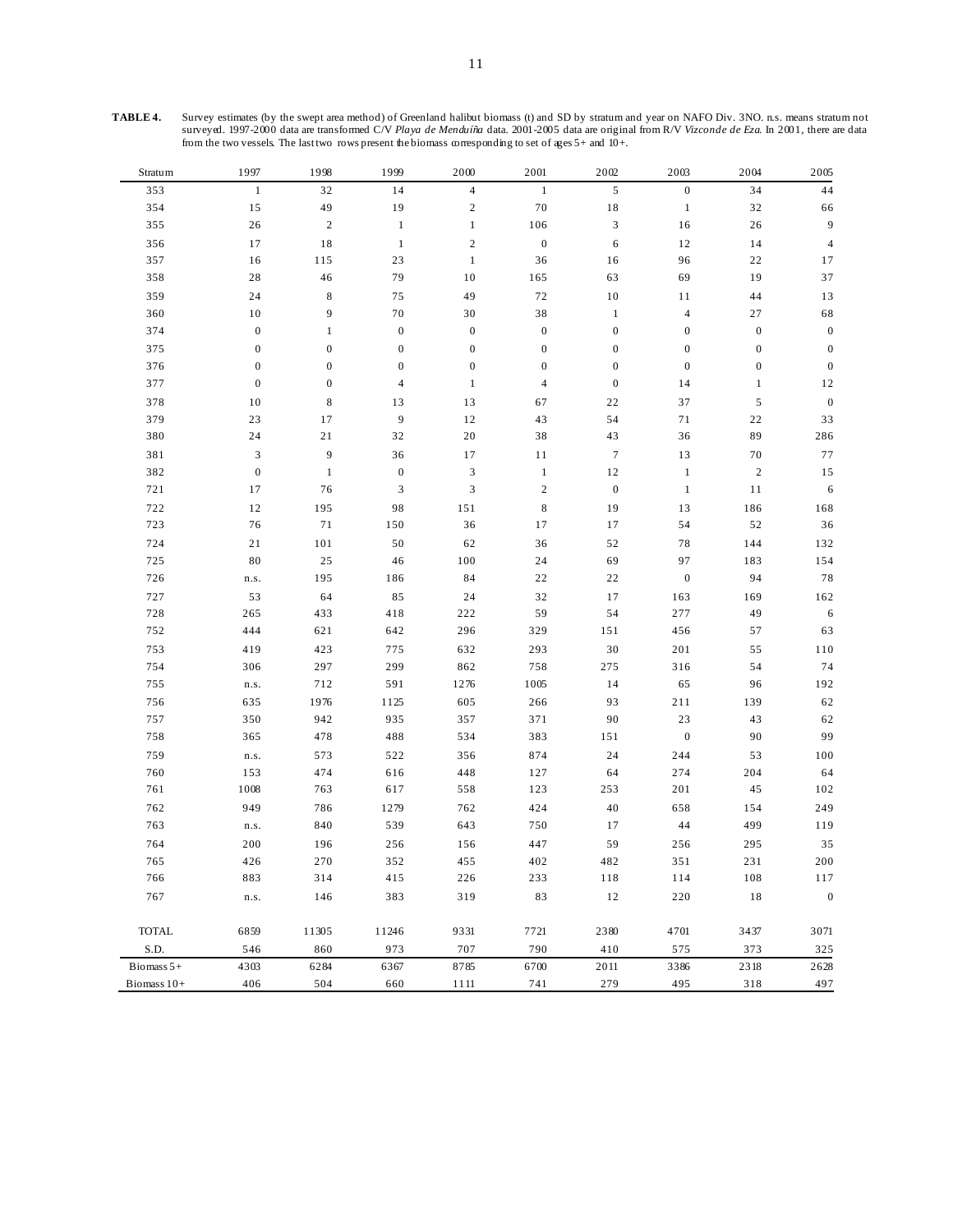**TABLE 5.** Length weight relationships in the calculation of Greenland halibut biomass. The equation is Spanish Spring Surveys on NAFO Div. 3NO: 1997-2005. To calculate the parameters for the indeterminate individuals, we used the total data  $(males + females + indeterminate individuals)$  $Weight = a(l+0.5)^b$ 

|         |              | 1997             | 1998             | 1999             | 2000                              | 2001                              | 2002                              | 2003                                            | 2004                              | 2005             |
|---------|--------------|------------------|------------------|------------------|-----------------------------------|-----------------------------------|-----------------------------------|-------------------------------------------------|-----------------------------------|------------------|
| Males   | a            | 0,0042           | 0,0042           | 0,0044           | 0,0020                            | 0,0036                            | 0,0031                            | 0,0033                                          | 0.0034                            | 0.0036           |
|         |              | $Error = 0.0663$ | $Error = 0.0824$ | $Error = 0.1112$ | $Error = 0.1562$                  | Error = $0.2538$ Error = $0.0962$ |                                   | $Error = 0.1081$                                | $Error = 0.0886$ $Error = 0.1075$ |                  |
|         | <sub>b</sub> | 3,1561           | 3,1622           | 3,1587           | 3,3625                            | 3,1925                            | 3,2496                            | 3,2318                                          | 3.2123                            | 3.2050           |
|         |              | $Error = 0.0185$ | $Error = 0.0226$ | $Error = 0.0308$ | $Error = 0.0433$                  | $Error = 0.0846$ $Error = 0.0285$ |                                   | $Error = 0.0318$                                | $Error = 0.0254$                  | $Error = 0.0306$ |
|         |              | $R^2 = 0.999$    | $R^2 = 0.999$    | $R^2 = 0.995$    | $R^2 = 0.996$                     | $R^2 = 0.997$                     | $R^2 = 0.987$                     | $R^2 = 0.995$                                   | $R2 = 0.997$                      | $R2 = 0.995$     |
|         |              | $N = 893$        | $N = 417$        | $N = 267$        | $N = 315$                         | $N = 15$                          | $N = 316$                         | $N = 509$                                       | $N = 498$                         | $N = 387$        |
| Females | a            | 0.0033           | 0.0038           | 0.0033           | 0.0018                            | 0.0034                            | 0.0027                            | 0.0034                                          | 0.0026                            | 0.0050           |
|         |              | $Error = 0.0650$ | $Error = 0.0692$ | $Error = 0.0897$ | $Error = 0.1003$                  | $Error = 0.2252$                  |                                   | $\text{Error} = 0.1315$ $\text{Error} = 0.0871$ | $Error = 0.0767$                  | $Error = 0.1357$ |
|         | <sub>b</sub> | 3,2308           | 3,2043           | 3,2547           | 3.4066                            | 3,2240                            | 3,2950                            | 3,2302                                          | 3.2998                            | 3.1259           |
|         |              | $Error = 0.0170$ | $Error = 0.0179$ | $Error = 0.0237$ | $Error = 0.0262$                  |                                   | $Error = 0.0656$ $Error = 0.0368$ | $Error = 0.0241$                                | $Error = 0.0212$                  | $Error = 0.0374$ |
|         |              | $R^2 = 0.999$    | $R^2 = 0.999$    | $R^2 = 0.996$    | $R^2 = 0.995$                     | $R^2 = 0.995$                     | $R^2 = 0.993$                     | $R^2 = 0.997$                                   | $R2 = 0.998$                      | $R2 = 0.991$     |
|         |              | $N = 1473$       | $N = 681$        | $N = 408$        | $N = 642$                         | $N = 26$                          | $N = 456$                         | $N = 726$                                       | $N = 600$                         | $N = 602$        |
| Indet.  | a            | 0,0032           | 0.0036           | 0.0040           | 0.0019                            | 0,0038                            | 0,0028                            | 0,0027                                          | 0.0027                            | 0.0040           |
|         |              | $Error = 0.0547$ | $Error = 0.0706$ | $Error = 0.1010$ | $Error = 0.0893$                  | $Error = 0.1320$ $Error = 0.0941$ |                                   | $Error = 0.0814$                                | $Error = 0.0781$                  | $Error = 0.0941$ |
|         | $\mathbf b$  | 3,2409           | 3,2201           | 3,2009           | 3,3882                            | 3,1925                            | 3,2837                            | 3,2894                                          | 3.2812                            | 3.1787           |
|         |              | $Error = 0.0145$ | $Error = 0.0183$ | $Error = 0.0269$ | $Error = 0.0234$ $Error = 0.0394$ |                                   | $Error = 0.0263$                  | $Error = 0.0226$                                | $Error = 0.0217$                  | $Error = 0.0260$ |
|         |              | $R^2 = 0.999$    | $R^2 = 0.999$    | $R^2 = 0.987$    | $R^2 = 0.998$                     | $R^2 = 0.997$                     | $R^2 = 0.996$                     | $R^2 = 0.997$                                   | $R2 = 0.997$                      | $R2 = 0.996$     |
|         |              | $N = 2383$       | $N = 1105$       | $N = 679$        | $N = 966$                         | $N = 44$                          | $N = 776$                         | $N = 1243$                                      | $N = 1105$                        | $N = 990$        |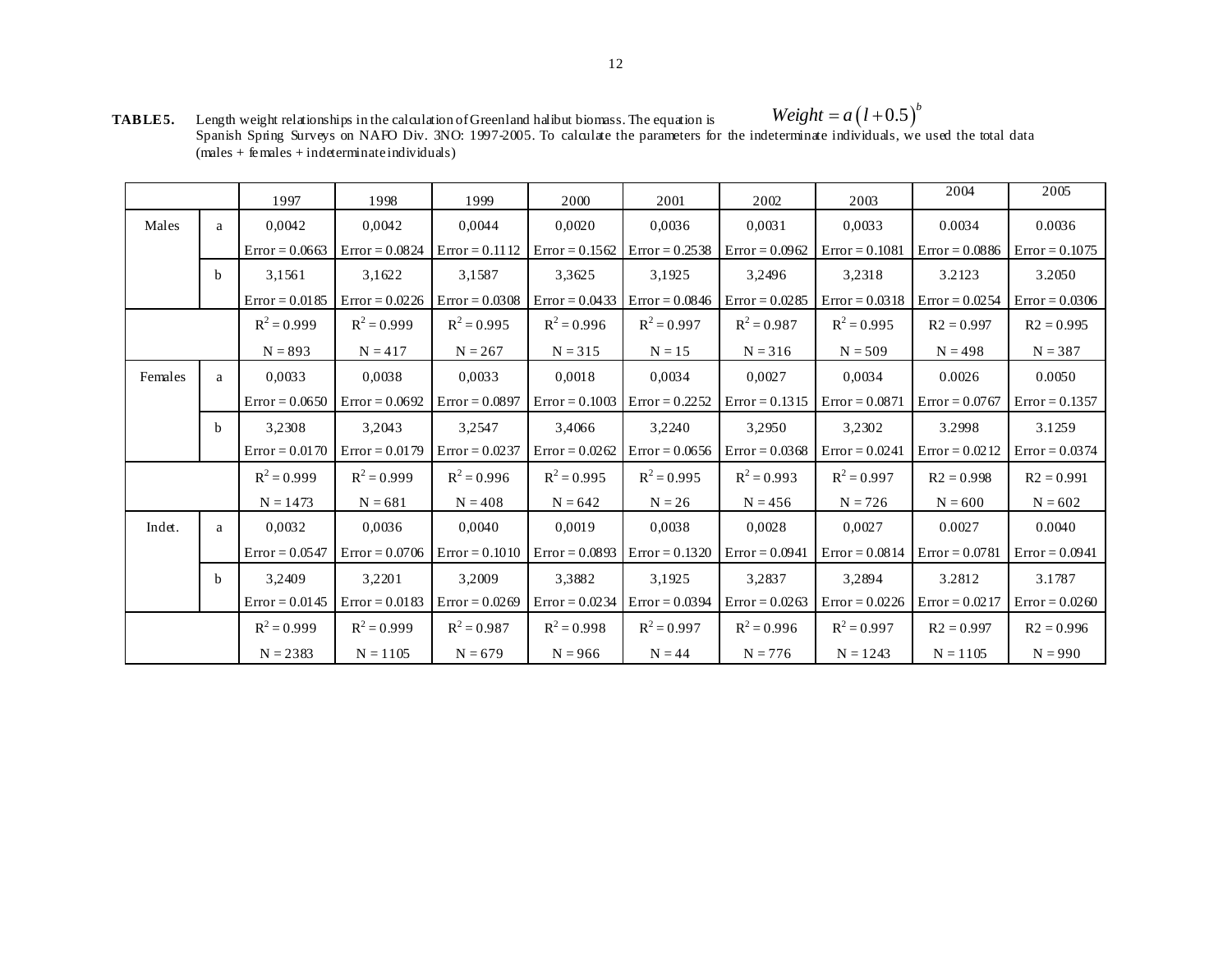TABLE 6. Greenland halibut length distribution per haul mean catches by sex and year. Number per stratified mean catches. Spanish Spring Survey on NAFO 3NO: 1997-2005 Indet. means indeterminate. 1997-2000 data are transformed C/V *Playa de Menduíña* data. 2002-2005 data are original R/V *Vizconde de Eza* data. In 2001, there are data form the two vessels. (\*) indicates untransformed data.

|                             |                | 1997                 |                     |                                            |                | 1998                 |                |                |                | 1999                 |                     |                                    |
|-----------------------------|----------------|----------------------|---------------------|--------------------------------------------|----------------|----------------------|----------------|----------------|----------------|----------------------|---------------------|------------------------------------|
| Lenght (cm.)                |                | Males Females Indet. |                     | Total                                      |                | Males Females Indet. |                | Total          |                | Males Females Indet. |                     | Total                              |
| 6                           | 0.000          | 0.000                |                     | $0.000 \quad 0.000$                        | 0.000          | 0.000                | 0.000          | 0.000          | 0.000          | 0.000                |                     | 0.151 0.151                        |
| 8                           | 0.000          | 0.000                |                     | $0.000 \quad 0.000$                        | 0.000          | 0.000                | 0.000          | 0.000          | 0.000          | 0.000                |                     | $0.000 \quad 0.000$                |
| 10                          | 0.000          | 0.043                |                     | 0.382 0.425                                | 0.000          | 0.000                | 0.036          | 0.036          | 0.098          | 0.395                |                     | 0.000 0.493                        |
| 12                          | 0.477          | 1.164                |                     | 0.811 2.452                                | 0.000          | 0.028                | 0.086          | 0.114          | 0.305          | 1.049                |                     | 0.080 1.434                        |
| 14                          | 0.157          | 0.418                |                     | 0.234 0.809                                | 0.016          | 0.283                | 0.092          | 0.391          | 0.244          | 0.928                | 0.015               | 1.187                              |
| 16                          | 0.076          | 0.081                |                     | $0.000 \quad 0.158$                        | 0.038          | 0.027                | 0.000          | 0.065          | 0.187          | 0.132                |                     | 0.000 0.319                        |
| 18                          | 0.934          | 1.073                |                     | $0.004$ 2.012                              | 0.090          | 0.105                | 0.000          | 0.195          | 0.141          | 0.322                |                     | 0.006 0.469                        |
| 20<br>22                    | 1.836<br>1.222 | 2.362<br>1.395       |                     | 0.012 4.210<br>$0.000$ 2.616               | 0.507<br>0.699 | 0.540<br>1.099       | 0.025<br>0.000 | 1.071<br>1.798 | 0.867<br>0.731 | 1.170<br>1.506       |                     | 0.000 2.037<br>0.000 2.237         |
| 24                          | 0.507          | 0.520                |                     | 0.000 1.027                                | 0.750          | 0.930                | 0.000          | 1.681          | 0.318          | 0.591                |                     | 0.000 0.909                        |
| 26                          | 0.769          | 0.973                |                     | 0.000 1.742                                | 1.280          | 1.447                | 0.000          | 2.726          | 0.625          | 0.531                |                     | $0.000$ 1.156                      |
| 28                          | 1.103          | 1.091                |                     | 0.000 2.194                                | 1.893          | 2.566                | 0.000          | 4.459          | 1.053          | 0.907                |                     | 0.000 1.960                        |
| 30                          | 0.676          | 1.098                |                     | 0.000 1.774                                | 1.951          | 2.433                | 0.000          | 4.384          | 1.594          | 1.649                |                     | 0.000 3.243                        |
| 32                          | 0.491          | 0.675                |                     | $0.000$ 1.165                              | 1.382          | 1.885                | 0.000          | 3.267          | 2.232          | 2.431                |                     | 0.000 4.662                        |
| 34                          | 0.485          | 0.723                |                     | 0.000 1.209                                | 1.543          | 1.672                | 0.000          | 3.214          | 2.309          | 2.727                |                     | 0.000 5.036                        |
| 36                          | 0.412          | 0.822                |                     | 0.000 1.234                                | 1.252          | 1.820                | 0.000          | 3.073          | 1.687          | 2.289                |                     | 0.000 3.976                        |
| 38                          | 0.358          | 0.782                |                     | 0.000 1.140                                | 1.015          | 1.509                | 0.000          | 2.523          | 0.815          | 1.570                |                     | 0.000 2.385                        |
| 40                          | 0.397          | 0.689                |                     | 0.000 1.086                                | 0.546          | 0.964                | 0.000          | 1.509          | 0.612          | 1.166                |                     | 0.000 1.778                        |
| 42                          | 0.332          | 0.528                |                     | $0.000 \quad 0.860$                        | 0.384          | 0.683                | 0.000          | 1.067          | 0.346          | 0.758                |                     | 0.000 1.103                        |
| 44                          | 0.249          | 0.480                |                     | 0.000 0.729                                | 0.261          | 0.560                | 0.000          | 0.822          | 0.260          | 0.483                |                     | $0.000 \quad 0.742$                |
| 46                          | 0.200          | 0.394                |                     | 0.000 0.594                                | 0.199          | 0.412                | 0.000          | 0.611          | 0.141          | 0.301                |                     | $0.000 \quad 0.443$                |
| 48                          | 0.115          | 0.334                |                     | 0.000 0.449                                | 0.170          | 0.301                | 0.000          | 0.471          | 0.095          | 0.223                |                     | $0.000 \quad 0.318$                |
| 50                          | 0.098          | 0.230                |                     | 0.000 0.327                                | 0.095          | 0.233                | 0.000          | 0.328          | 0.043          | 0.149                |                     | $0.000 \quad 0.192$                |
| 52                          | 0.063          | 0.154                |                     | $0.000$ $0.217$                            | 0.082          | 0.117                | 0.000          | 0.199          | 0.043          | 0.114                |                     | $0.000 \quad 0.157$                |
| 54                          | 0.049          | 0.102                | $0.000 \quad 0.151$ |                                            | 0.031          | 0.089                | 0.000          | 0.121          | 0.025          | 0.065                |                     | 0.000 0.090                        |
| 56                          | 0.032          | 0.081                |                     | $0.000$ $0.114$                            | 0.040          | 0.079                | 0.000          | 0.119          | 0.021          | 0.060                | $0.000 \quad 0.081$ |                                    |
| 58                          | 0.020          | 0.057                |                     | 0.000 0.077                                | 0.015          | 0.055                | 0.000          | 0.070          | 0.011          | 0.033                |                     | 0.000 0.044                        |
| 60                          | 0.019          | 0.048                |                     | $0.000 \quad 0.068$                        | 0.016          | 0.035                | 0.000          | 0.051          | 0.008          | 0.029                |                     | $0.000 \quad 0.038$                |
| 62<br>64                    | 0.004<br>0.002 | 0.028<br>0.033       |                     | $0.000 \quad 0.032$<br>$0.000 \quad 0.035$ | 0.006<br>0.007 | 0.020<br>0.023       | 0.000<br>0.000 | 0.026<br>0.030 | 0.006<br>0.002 | 0.027<br>0.021       |                     | 0.000 0.034<br>$0.000 \quad 0.022$ |
| 66                          | 0.002          | 0.025                |                     | $0.000 \quad 0.027$                        | 0.003          | 0.013                | 0.000          | 0.016          | 0.002          | 0.016                |                     | 0.000 0.018                        |
| 68                          | 0.000          | 0.014                |                     | $0.000 \quad 0.014$                        | 0.000          | 0.008                | 0.000          | 0.009          | 0.001          | 0.013                |                     | $0.000 \quad 0.013$                |
| 70                          | 0.001          | $0.01\,1$            | $0.000 \quad 0.011$ |                                            | 0.000          | 0.009                | 0.000          | 0.009          | 0.001          | 0.012                |                     | $0.000 \quad 0.012$                |
| 72                          | 0.000          | 0.014                |                     | $0.000 \quad 0.014$                        | 0.000          | 0.007                | 0.000          | 0.007          | 0.000          | 0.012                |                     | $0.000 \quad 0.012$                |
| 74                          | 0.000          | 0.005                |                     | $0.000 \quad 0.005$                        | 0.000          | 0.007                | 0.000          | 0.007          | 0.000          | 0.008                |                     | 0.000 0.008                        |
| 76                          | 0.000          | 0.005                |                     | $0.000 \quad 0.005$                        | 0.000          | 0.006                | 0.000          | 0.006          | 0.000          | 0.008                |                     | 0.000 0.008                        |
| 78                          | 0.000          | 0.005                |                     | $0.000 \quad 0.005$                        | 0.000          | 0.007                | 0.000          | 0.007          | 0.000          | 0.012                |                     | $0.000 \quad 0.012$                |
| 80                          | 0.000          | 0.005                |                     | $0.000 \quad 0.005$                        | 0.000          | 0.005                | 0.000          | 0.005          | 0.000          | 0.005                |                     | 0.000 0.005                        |
| 82                          | 0.000          | 0.002                |                     | $0.000 \quad 0.002$                        | 0.000          | 0.004                | 0.000          | 0.004          | 0.000          | 0.003                |                     | $0.000 \quad 0.003$                |
| 84                          | 0.000          | 0.000                |                     | $0.000 \quad 0.000$                        | 0.000          | 0.000                | 0.000          | 0.000          | 0.000          | 0.001                | $0.000 \quad 0.001$ |                                    |
| 86                          | 0.000          | 0.000                |                     | 0.000 0.000                                | 0.000          | 0.002                | 0.000          | 0.002          | 0.000          | 0.003                |                     | $0.000 \quad 0.003$                |
| 88                          | 0.000          | 0.002                |                     | $0.000 \quad 0.002$                        | 0.000          | 0.002                | 0.000          | 0.002          | 0.000          | 0.002                |                     | $0.000 \quad 0.002$                |
| 90                          | 0.000          | 0.002                |                     | $0.000 \quad 0.002$                        | 0.000          | 0.001                | 0.000          | 0.001          | 0.000          | 0.000                |                     | $0.000 \quad 0.000$                |
| 92                          | $0.000\,$      | 0.002                |                     | $0.000 \quad 0.002$                        | 0.000          | 0.000                | 0.000          | 0.000          | 0.000          | 0.000                |                     | 0.000 0.000                        |
| 94                          | 0.000          | 0.000                |                     | $0.000 \quad 0.000$                        | 0.000          | 0.001                | 0.000          | $0.001\,$      | 0.000          | 0.001                | $0.000 \quad 0.001$ |                                    |
| 96                          | 0.000          | 0.000                |                     | $0.000 \quad 0.000$                        | 0.000          | 0.000                | 0.000          | 0.000          | 0.000          | 0.002                |                     | $0.000 \quad 0.002$                |
| 98                          | 0.000          | 0.000                |                     | 0.000 0.000                                | 0.000          | 0.000                | 0.000          | 0.000          | 0.000          | 0.000                |                     | $0.000 \quad 0.000$                |
| 100                         | 0.000          | 0.000                |                     | $0.000 \quad 0.000$                        | 0.000          | 0.000                | 0.000          | 0.000          | 0.000          | 0.000                |                     | $0.000 \quad 0.000$                |
| 102                         | 0.000<br>0.000 | 0.000                |                     | 0.000 0.000                                | 0.000          | 0.000                | 0.000          | 0.000          | 0.000          | 0.000                |                     | $0.000 \quad 0.000$                |
| 104                         |                | 0.000                |                     | $0.000 \quad 0.000$                        | 0.000          | 0.000                | 0.000          | 0.000          | 0.000          | 0.001                |                     | $0.000 \quad 0.001$                |
| Total                       | 11.087         | 16.467               |                     | 1.445 28.999                               | 14.270         | 19987                |                | 0.239 34.496   | 14.821         | 21.726               |                     | 0.251 36.799                       |
| $N^{\circ}$ samples $(*)$ : |                |                      |                     | 75                                         |                |                      |                | 84             |                |                      |                     | 78                                 |
| $N^{\circ}$ Ind. (*): 3444  |                | 5550                 | 55                  | 9049                                       | 4470           | 7080                 | 14             | 11564          | 4012           | 6533                 | 6                   | 10551                              |
| Sampled catch:              |                |                      |                     | 390                                        |                |                      |                | 539            |                |                      |                     | 524                                |
| Range $(*)$ :               |                |                      |                     | 10-92                                      |                |                      |                | 11-94          |                |                      |                     | $7 - 104$                          |
| Total catch:                |                |                      |                     | 1259                                       |                |                      |                | 1885           |                |                      |                     | 1898                               |
| Total hauk (*):             |                |                      |                     | 128                                        |                |                      |                | 124            |                |                      |                     | 114                                |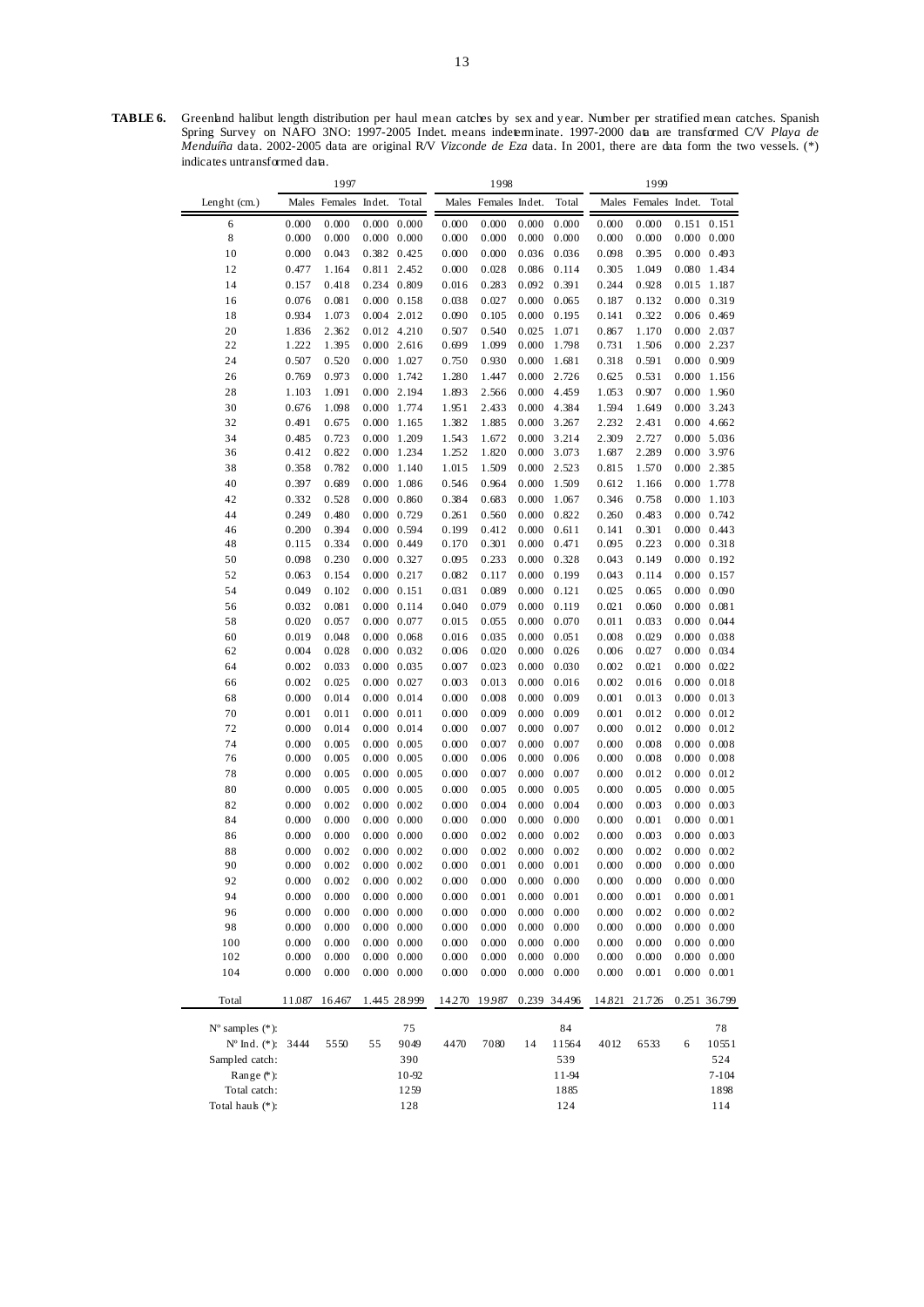|                             |                | 2000           |                |                |                | 2001           |                |                |                | 2002                 |                            |             |
|-----------------------------|----------------|----------------|----------------|----------------|----------------|----------------|----------------|----------------|----------------|----------------------|----------------------------|-------------|
| Lenght (cm.)                | Males          | Females Indet. |                | Total          | Males          | Females Indet. |                | Total          | Males          | Females Indet. Total |                            |             |
| 6                           | 0.000          | 0.000          | 0.000          | 0.000          | 0.000          | 0.000          | 0.000          | 0.000          | 0.000          | 0.000                | 0.000 0.000                |             |
| 8                           | 0.000          | 0.000          | 0.000          | 0.000          | 0.000          | 0.000          | 0.000          | 0.000          | 0.011          | 0.014                | 0.019 0.044                |             |
| 10                          | 0.175          | 0.169          | 0.108          | 0.453          | 0.404          | 0.313          | 0.311          | 1.028          | 0.172          | 0.201                | 0.050 0.422                |             |
| 12                          | 0.525          | 0.690          | 0.159          | 1.373          | 1.318          | 1.937          | 0.566          | 3.820          | 0.725          | 0.715                | 0.036 1.476                |             |
| 14                          | 0.297          | 0.553          | 0.019          | 0.868          | 1.555          | 2.089          | 0.159          | 3.804          | 0.465          | 0.523                | 0.007 0.994                |             |
| 16                          | 0.122          | 0.162          | 0.000          | 0.284          | 0.280          | 0.349          | 0.000          | 0.629          | 0.041          | 0.033                | 0.000 0.074                |             |
| 18                          | 0.146          | 0.130          | 0.000          | 0.276          | 0.134          | 0.115          | 0.000          | 0.250          | 0.019          | 0.013                | 0.000 0.032                |             |
| 20                          | 0.035          | 0.039          | 0.000          | 0.074          | 0.763          | 0.900          | 0.000          | 1.663          | 0.095          | 0.085                | 0.000 0.180                |             |
| 22                          | 0.089          | 0.083          | 0.000          | 0.172          | 1.431          | 1.614          | 0.000          | 3.045          | 0.186          | 0.246                | 0.000 0.432                |             |
| 24                          | 0.152          | 0.198          | 0.000          | 0.350          | 0.521          | 0.798          | 0.000          | 1.319          | 0.228          | 0.277                | $0.000$ $0.505$            |             |
| 26                          | 0.085          | 0.131          | 0.000          | 0.216          | 0.104          | 0.136          | 0.000          | 0.241          | 0.115          | 0.148                | $0.000$ $0.262$            |             |
| 28                          | 0.077          | 0.104          | 0.000          | 0.181          | 0.033          | 0.040          | 0.000          | 0.073          | 0.059          | 0.070                | $0.000$ $0.129$            |             |
| 30                          | 0.150          | 0.186          | 0.000          | 0.335          | 0.054          | 0.088          | 0.000          | 0.142          | 0.095          | 0.118                | 0.000 0.213                |             |
| 32                          | 0.234          | 0.294          | 0.000          | 0.527          | 0.160          | 0.189          | 0.000          | 0.349          | 0.115          | 0.232                | 0.000 0.347                |             |
| 34<br>36                    | 0.399<br>0.677 | 0.464<br>0.811 | 0.000<br>0.000 | 0.863<br>1.488 | 0.169<br>0.291 | 0.259<br>0.348 | 0.000<br>0.000 | 0.428<br>0.639 | 0.142<br>0.134 | 0.200<br>0.182       | 0.000 0.342<br>0.000 0.316 |             |
| 38                          | 0.755          | 1.075          | 0.000          | 1.831          | 0.352          | 0.528          | 0.000          | 0.880          | 0.132          | 0.192                | 0.000 0.324                |             |
| 40                          | 0.785          |                | 0.000          | 2.347          | 0.539          | 0.834          | 0.000          | 1.373          | 0.081          | 0.303                | 0.000 0.383                |             |
| 42                          | 0.608          | 1.562<br>1.380 | 0.000          | 1.989          | 0.515          | 0.829          | 0.000          | 1.343          | 0.129          | 0.260                | 0.000 0.389                |             |
| 44                          | 0.400          | 1.026          | 0.000          | 1.426          | 0.443          | 1.064          | 0.000          | 1.507          | 0.106          | 0.218                | 0.000 0.324                |             |
| 46                          | 0.260          | 0.624          | 0.000          | 0.884          | 0.384          | 0.865          | 0.000          | 1.249          | 0.064          | 0.166                | $0.000$ $0.230$            |             |
| 48                          | 0.115          | 0.409          | 0.000          | 0.524          | 0.186          | 0.650          | 0.000          | 0.836          | 0.038          | 0.129                | $0.000$ $0.167$            |             |
| 50                          | 0.092          | 0.231          | 0.000          | 0.323          | 0.107          | 0.347          | 0.000          | 0.453          | 0.072          | 0.138                | $0.000$ $0.209$            |             |
| 52                          | 0.072          | 0.175          | 0.000          | 0.248          | 0.051          | 0.188          | 0.000          | 0.239          | 0.016          | 0.048                | 0.000 0.064                |             |
| 54                          | 0.037          | 0.145          | 0.000          | 0.182          | 0.046          | 0.129          | 0.000          | 0.175          | 0.023          | 0.087                | 0.000 0.110                |             |
| 56                          | 0.034          | 0.109          | 0.000          | 0.144          | 0.012          | 0.073          | 0.000          | 0.085          | 0.000          | 0.038                | 0.000 0.038                |             |
| 58                          | 0.017          | 0.060          | 0.000          | 0.077          | 0.019          | 0.061          | 0.000          | 0.080          | 0.000          | 0.009                | 0.000 0.009                |             |
| 60                          | 0.012          | 0.065          | 0.000          | 0.076          | 0.011          | 0.027          | 0.000          | 0.038          | 0.000          | 0.017                | 0.000 0.017                |             |
| 62                          | 0.005          | 0.034          | 0.000          | 0.039          | 0.007          | 0.042          | 0.000          | 0.049          | 0.000          | 0.000                | 0.000 0.000                |             |
| 64                          | 0.004          | 0.035          | 0.000          | 0.039          | 0.003          | 0.024          | 0.000          | 0.027          | 0.000          | 0.014                | 0.000 0.014                |             |
| 66                          | 0.004          | 0.022          | 0.000          | 0.026          | 0.003          | 0.028          | 0.000          | 0.030          | 0.000          | 0.005                | 0.000 0.005                |             |
| 68                          | 0.001          | 0.028          | 0.000          | 0.029          | 0.000          | 0.011          | 0.000          | 0.011          | 0.000          | 0.009                | 0.000 0.009                |             |
| 70                          | 0.000          | 0.020          | 0.000          | 0.020          | 0.000          | 0.011          | 0.000          | 0.011          | 0.000          | 0.000                | 0.000 0.000                |             |
| 72                          | 0.000          | 0.014          | 0.000          | 0.014          | 0.000          | 0.012          | 0.000          | 0.012          | 0.000          | 0.000                | 0.000 0.000                |             |
| 74                          | 0.000          | 0.014          | 0.000          | 0.014          | 0.000          | 0.008          | 0.000          | 0.008          | 0.000          | 0.000                | 0.000 0.000                |             |
| 76                          | 0.000          | 0.006          | 0.000          | 0.006          | 0.000          | 0.014          | 0.000          | 0.014          | 0.000          | 0.000                | 0.000 0.000                |             |
| 78                          | 0.000          | 0.021          | 0.000          | 0.021          | 0.000          | 0.034          | 0.000          | 0.034          | 0.000          | 0.006                | 0.000 0.006                |             |
| 80                          | 0.000          | 0.010          | 0.000          | 0.010          | 0.000          | 0.004          | 0.000          | 0.004          | 0.000          | 0.005                | 0.000 0.005                |             |
| 82                          | 0.000          | 0.007          | 0.000          | 0.007          | 0.000          | 0.006          | 0.000          | 0.006          | 0.000          | 0.000                | 0.000 0.000                |             |
| 84                          | 0.000          | 0.007          | 0.000          | 0.007          | 0.000          | 0.007          | 0.000          | 0.007          | 0.000          | 0.000                | 0.000 0.000                |             |
| 86                          | 0.000          | 0.006          | 0.000          | 0.006          | 0.000          | 0.002          | 0.000          | 0.002          | 0.000          | 0.012                | 0.000 0.012                |             |
| 88                          | 0.000          | 0.001          | 0.000          | 0.001          | 0.000          | 0.001          | 0.000          | 0.001          | 0.000          | 0.009                | 0.000 0.009                |             |
| 90                          | 0.000          | 0.002          | 0.000          | 0.002          | 0.000          | 0.001          | 0.000          | 0.001          | 0.000          | 0.000                | 0.000 0.000                |             |
| 92                          | 0.000          | 0.000          | 0.000          | 0.000          | 0.000          | 0.000          | 0.000          | 0.000          | 0.000          | 0.000                | 0.000 0.000                |             |
| 94                          | 0.000          | 0.001          | 0.000          | $0.001\,$      | 0.000          | 0.000          | 0.000          | 0.000          | 0.000          | 0.000                | 0.000 0.000                |             |
| 96                          | 0.000          | 0.000          | 0.000          | 0.000          | 0.000          | 0.001          | 0.000          | 0.001          | 0.000          | 0.000                |                            | 0.000 0.000 |
| 98                          | 0.000          | 0.000          | 0.000          | 0.000          | 0.000          | 0.000          | 0.000          | 0.000          | 0.000          | 0.000                | 0.000 0.000                |             |
| 100                         | 0.000          | 0.000          | 0.000          | 0.000          | 0.000          | 0.000          | 0.000          | 0.000          | 0.000          | 0.000                |                            | 0.000 0.000 |
| 102                         | 0.000          | 0.000          | 0.000          | 0.000          | 0.000          | 0.000          | 0.000          | 0.000          | 0.000          | 0.000                |                            | 0.000 0.000 |
| 104                         | 0.000          | 0.000          | 0.000          | 0.000          | 0.000          | 0.000          | 0.000          | 0.000          | 0.000          | 0.000                | 0.000 0.000                |             |
| Total                       | 6.364          | 11.103         | 0.286          | 17.753         | 9.894          | 14.977         | 1.036          | 25.907         | 3.262          | 4.718                | 0.111 8.092                |             |
|                             |                |                |                |                |                |                |                |                |                |                      |                            |             |
| $N^{\circ}$ samples $(*)$ : |                |                |                | 81             |                |                |                | 44             |                |                      |                            | 76          |
| Nº Ind. (*): 2991           |                | 6162           | 10             | 9163           | 445            | 739            | 80             | 1264           | 535            | 782                  | 17                         | 1334        |
| Sampled catch:              |                |                |                | 635            |                |                |                | 291            |                |                      |                            | 430         |
| Range $(*)$ :               |                |                |                | 11-94          |                |                |                | $10 - 78$      |                |                      |                            | 9-89        |
| Total catch:                |                |                |                | 1437           |                |                |                | 332            |                |                      |                            | 429         |
| Total hauk (*):             |                |                |                | 118            |                |                |                | 123            |                |                      |                            | 125         |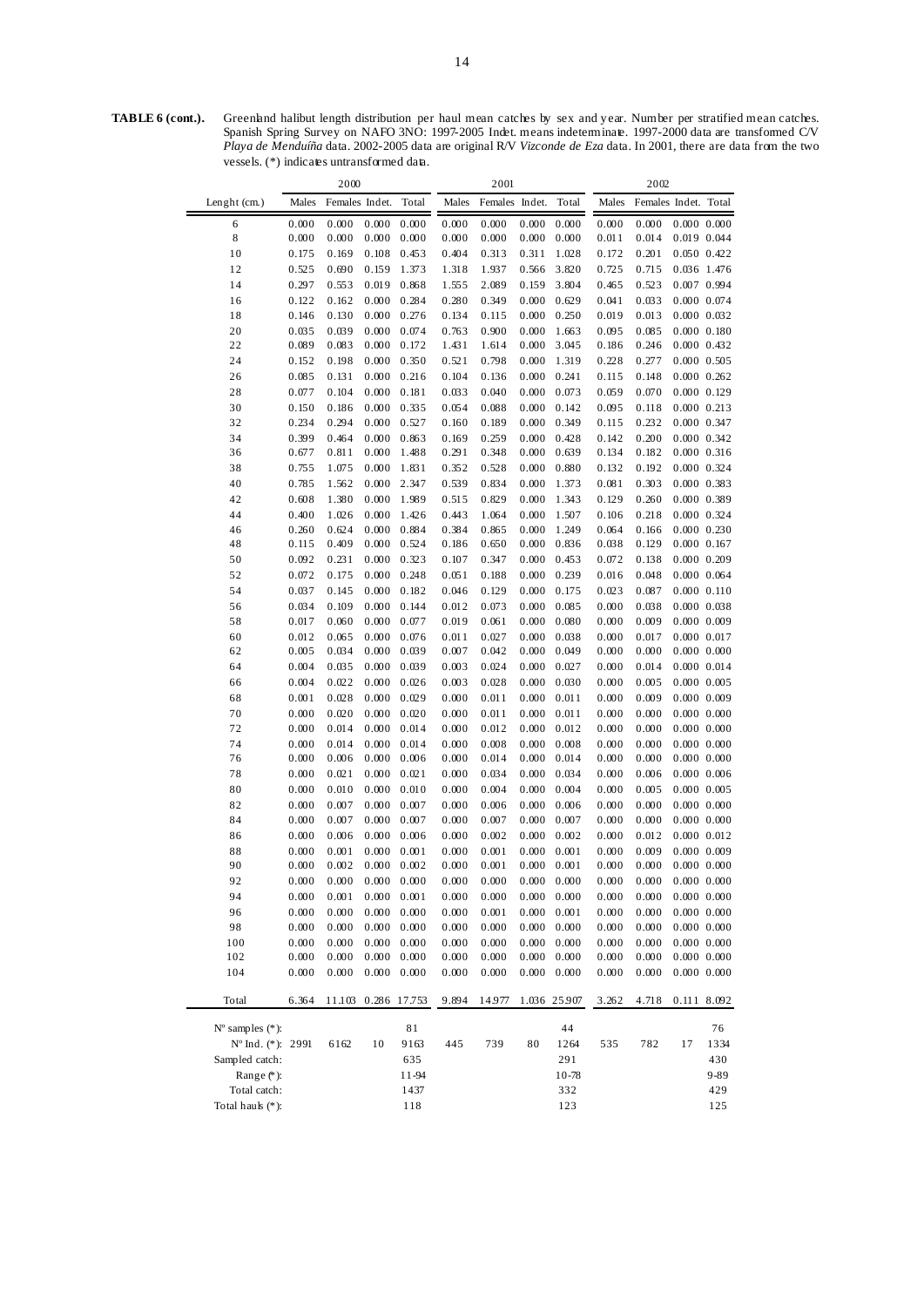vessels. (\*) indicates untransformed data.

*Playa de Menduíña* data. 2002-2005 data are original R/V *Vizconde de Eza* data. In 2001, there are data from the two

|                             |       | 2003           |       |                     |       | 2004           |       |                     |       | 2005                 |                     |                 |
|-----------------------------|-------|----------------|-------|---------------------|-------|----------------|-------|---------------------|-------|----------------------|---------------------|-----------------|
| Lenght (cm.)                | Males | Females Indet. |       | Total               | Males | Females Indet. |       | Total               | Males | Females Indet. Total |                     |                 |
| 6                           | 0.000 | 0.000          | 0.000 | 0.000               | 0.000 | 0.000          | 0.000 | 0.000               | 0.000 | 0.000                |                     | 0.000 0.000     |
| 8                           | 0.029 | 0.013          | 0.064 | 0.106               | 0.000 | 0.007          | 0.009 | 0.016               | 0.000 | 0.000                |                     | 0.000 0.000     |
| 10                          | 0.347 | 0.437          | 0.040 | 0.824               | 0.139 | 0.093          | 0.015 | 0.248               | 0.005 | 0.028                |                     | 0.000 0.033     |
| 12                          | 0.707 | 1.004          | 0.007 | 1.718               | 0.799 | 0.810          | 0.039 | 1.648               | 0.097 | 0.078                |                     | 0.012 0.187     |
| 14                          | 0.361 | 0.622          | 0.000 | 0.983               | 1.793 | 1.820          | 0.023 | 3.636               | 0.322 | 0.383                |                     | $0.000$ $0.705$ |
| 16                          | 0.051 | 0.049          | 0.000 | 0.100               | 0.928 | 0.858          | 0.000 | 1.785               | 0.133 | 0.270                |                     | $0.000$ $0.403$ |
| 18                          | 0.021 | 0.025          | 0.000 | 0.046               | 0.081 | 0.066          | 0.000 | 0.147               | 0.032 | 0.035                | 0.000 0.068         |                 |
| 20                          | 0.112 | 0.098          | 0.000 | 0.210               | 0.056 | 0.087          | 0.000 | 0.142               | 0.151 | 0.092                |                     | 0.000 0.243     |
| 22                          | 0.393 | 0.513          | 0.000 | 0.906               | 0.193 | 0.200          | 0.000 | 0.394               | 0.441 | 0.552                |                     | 0.000 0.993     |
| 24                          | 0.305 | 0.506          | 0.000 | 0.810               | 0.293 | 0.382          | 0.000 | 0.675               | 0.302 | 0.518                | 0.000 0.820         |                 |
| 26                          | 0.161 | 0.225          | 0.000 | 0.386               | 0.197 | 0.327          | 0.000 | 0.524               | 0.152 | 0.320                |                     | 0.000 0.472     |
| 28                          | 0.190 | 0.132          | 0.000 | 0.323               | 0.154 | 0.212          | 0.000 | 0.366               | 0.099 | 0.131                |                     | 0.000 0.230     |
| 30                          | 0.342 | 0.238          | 0.000 | 0.581               | 0.307 | 0.302          | 0.000 | 0.609               | 0.102 | 0.193                |                     | 0.000 0.294     |
| 32                          | 0.256 | 0.467          | 0.000 | 0.723               | 0.337 | 0.519          | 0.000 | 0.856               | 0.199 | 0.226                |                     | 0.000 0.425     |
| 34                          | 0.317 | 0.422          | 0.000 | 0.739               | 0.282 | 0.490          | 0.000 | 0.772               | 0.216 | 0.307                |                     | 0.000 0.523     |
| 36                          | 0.173 | 0.382          | 0.000 | 0.555               | 0.241 | 0.412          | 0.000 | 0.654               | 0.191 | 0.320                | $0.000$ $0.511$     |                 |
| 38                          | 0.214 | 0.494          | 0.000 | 0.708               | 0.163 | 0.402          | 0.000 | 0.566               | 0.215 | 0.377                | 0.000 0.592         |                 |
| 40                          | 0.260 | 0.469          | 0.000 | 0.729               | 0.126 | 0.304          | 0.000 | 0.430               | 0.182 | 0.343                | $0.000$ $0.525$     |                 |
| 42                          | 0.182 | 0.350          | 0.000 | 0.532               | 0.114 | 0.244          | 0.000 | 0.358               | 0.118 | 0.225                |                     | 0.000 0.343     |
| 44                          | 0.094 | 0.320          | 0.000 | 0.414               | 0.072 | 0.194          | 0.000 | 0.266               | 0.047 | 0.196                | $0.000 \quad 0.243$ |                 |
| 46                          | 0.149 | 0.266          | 0.000 | 0.415               | 0.132 | 0.167          | 0.000 | 0.300               | 0.050 | 0.164                | $0.000 \quad 0.214$ |                 |
| 48                          | 0.149 | 0.172          | 0.000 | 0.321               | 0.079 | 0.099          | 0.000 | 0.178               | 0.067 | 0.117                | 0.000 0.184         |                 |
| 50                          | 0.095 | 0.227          | 0.000 | 0.322               | 0.098 | 0.128          | 0.000 | 0.226               | 0.038 | 0.095                |                     | 0.000 0.133     |
| 52                          | 0.090 | 0.187          | 0.000 | 0.277               | 0.045 | 0.085          | 0.000 | 0.130               | 0.053 | 0.081                |                     | 0.000 0.134     |
| 54                          | 0.037 | 0.089          | 0.000 | 0.127               | 0.047 | 0.075          | 0.000 | 0.121               | 0.073 | 0.067                | 0.000 0.141         |                 |
| 56                          | 0.032 | 0.116          | 0.000 | 0.148               | 0.012 | 0.037          | 0.000 | 0.049               | 0.047 | 0.026                | 0.000 0.072         |                 |
| 58                          | 0.007 | 0.087          | 0.000 | 0.094               | 0.019 | 0.048          | 0.000 | 0.067               | 0.020 | 0.088                | $0.000$ $0.109$     |                 |
| 60                          | 0.000 | 0.035          | 0.000 | 0.035               | 0.014 | 0.018          | 0.000 | 0.032               | 0.013 | 0.024                |                     | 0.000 0.037     |
| 62                          | 0.000 | 0.038          | 0.000 | 0.038               | 0.009 | 0.018          | 0.000 | 0.027               | 0.000 | 0.020                |                     | 0.000 0.020     |
| 64                          | 0.000 | 0.027          | 0.000 | 0.027               | 0.008 | 0.005          | 0.000 | 0.012               | 0.009 | 0.018                |                     | 0.000 0.027     |
| 66                          | 0.000 | 0.000          | 0.000 | 0.000               | 0.000 | 0.007          | 0.000 | 0.007               | 0.000 | 0.006                |                     | 0.000 0.006     |
| 68                          | 0.000 | 0.000          | 0.000 | 0.000               | 0.000 | 0.000          | 0.000 | 0.000               | 0.006 | 0.011                |                     | 0.000 0.017     |
| 70                          | 0.000 | 0.022          | 0.000 | 0.022               | 0.000 | 0.005          | 0.000 | 0.005               | 0.000 | 0.015                |                     | 0.000 0.015     |
| 72                          | 0.000 | 0.023          | 0.000 | 0.023               | 0.000 | 0.005          | 0.000 | 0.005               | 0.000 | 0.000                |                     | 0.000 0.000     |
| 74                          | 0.000 | 0.017          | 0.000 | 0.017               | 0.000 | 0.016          | 0.000 | 0.016               | 0.000 | 0.018                |                     | 0.000 0.018     |
| 76                          | 0.000 | 0.008          | 0.000 | 0.008               | 0.000 | 0.006          | 0.000 | 0.006               | 0.000 | 0.000                |                     | 0.000 0.000     |
| 78                          | 0.000 | 0.000          | 0.000 | 0.000               | 0.000 | 0.000          | 0.000 | 0.000               | 0.000 | 0.006                | 0.000 0.006         |                 |
| 80                          | 0.000 | 0.000          | 0.000 | 0.000               | 0.000 | 0.006          | 0.000 | 0.006               | 0.000 | 0.008                |                     | 0.000 0.008     |
| 82                          | 0.000 | 0.012          | 0.000 | 0.012               | 0.000 | 0.000          | 0.000 | 0.000               | 0.000 | 0.000                |                     | 0.000 0.000     |
| 84                          | 0.000 | 0.000          | 0.000 | 0.000               | 0.000 | 0.000          | 0.000 | 0.000               | 0.000 | 0.000                |                     | 0.000 0.000     |
| 86                          | 0.000 | 0.000          | 0.000 | 0.000               | 0.000 | 0.000          | 0.000 | 0.000               | 0.000 | 0.000                |                     | 0.000 0.000     |
| 88                          | 0.000 | 0.000          |       | $0.000 \quad 0.000$ | 0.000 | 0.000          |       | $0.000 \quad 0.000$ | 0.000 | 0.000                |                     | 0.000 0.000     |
| 90                          | 0.000 | 0.000          |       | $0.000 \quad 0.000$ | 0.000 | 0.000          |       | $0.000 \quad 0.000$ | 0.000 | 0.000                | $0.000$ $0.000$     |                 |
| 92                          | 0.000 | 0.000          |       | $0.000 \quad 0.000$ | 0.000 | 0.000          |       | $0.000 \quad 0.000$ | 0.000 | 0.000                |                     | 0.000 0.000     |
| 94                          | 0.000 | 0.010          | 0.000 | 0.010               | 0.000 | 0.000          | 0.000 | 0.000               | 0.000 | 0.000                |                     | $0.000$ $0.000$ |
| 96                          | 0.000 | 0.000          | 0.000 | 0.000               | 0.000 | 0.006          | 0.000 | 0.006               | 0.000 | 0.000                |                     | 0.000 0.000     |
| 98                          | 0.000 | 0.000          | 0.000 | 0.000               | 0.000 | 0.000          | 0.000 | 0.000               | 0.000 | 0.000                |                     | 0.000 0.000     |
| 100                         | 0.000 | 0.000          | 0.000 | 0.000               | 0.000 | 0.000          | 0.000 | 0.000               | 0.000 | 0.000                |                     | 0.000 0.000     |
| 102                         | 0.000 | 0.000          | 0.000 | 0.000               | 0.000 | 0.000          | 0.000 | 0.000               | 0.000 | 0.000                |                     | $0.000$ $0.000$ |
| 104                         | 0.000 | 0.000          | 0.000 | 0.000               | 0.000 | 0.000          | 0.000 | 0.000               | 0.000 | 0.000                |                     | 0.000 0.000     |
| Total                       | 5.077 | 8.101          |       | 0.111 13288         | 6.738 | 8.459          |       | 0.087 15284         | 3.381 | 5.359                |                     | 0.012 8.752     |
| $N^{\circ}$ samples $(*)$ : |       |                |       | 79                  |       |                |       | 79                  |       |                      |                     | 78              |
| Nº Ind. (*): 878            |       |                |       | 2212                | 1235  | 1511           | 13    |                     | 579   |                      | 2                   | 1506            |
| Sampled catch:              |       | 1317           | 17    | 742                 |       |                |       | 2759<br>624         |       | 925                  |                     | 507             |
| Range $(*)$ :               |       |                |       | 8-95                |       |                |       | 9-96                |       |                      |                     | 11-81           |
| Total catch:                |       |                |       | 749                 |       |                |       | 624                 |       |                      |                     | 551             |
| Total hauk (*):             |       |                |       | 118                 |       |                |       | 120                 |       |                      |                     | 119             |
|                             |       |                |       |                     |       |                |       |                     |       |                      |                     |                 |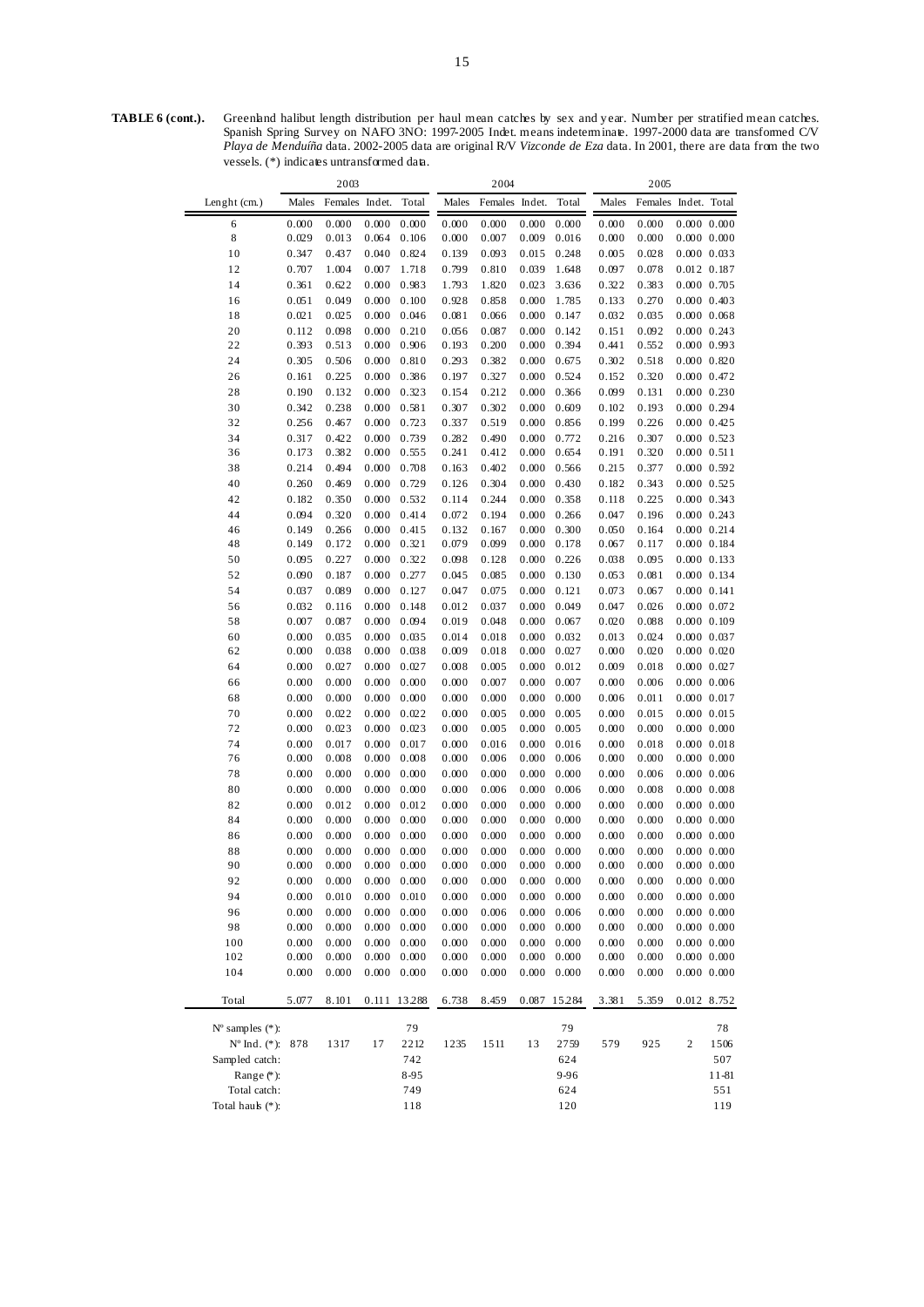**TABLE 7.** Greenland halibut age numbers per haul mean catches by sex and year. Number per stratified mean catches. Spanish Spring Survey on NAFO 3NO: 1997-2005 Indet. means indeterminate. 1997-2000 data are transformed C/V *Playa de Menduíña* data. 2002-2005 data are original R/V *Vizconde de Eza* data. In 2001, there are data form the two vessels.

|                |       | 1997                 |      | 1998  |       |                      |      | 1999       |       |                      |      |             |
|----------------|-------|----------------------|------|-------|-------|----------------------|------|------------|-------|----------------------|------|-------------|
| Age            | Males | Females Indet. Total |      |       | Males | Females Indet. Total |      |            | Males | Females Indet. Total |      |             |
| $\mathbf{0}$   |       |                      |      |       |       |                      |      |            |       |                      |      | $0.15$ 0.15 |
| 1              | 3.74  | 4.74                 | 1.44 | 9.92  | 0.57  | 0.92                 | 0.22 | 1.71       | 1.14  | 3.15                 | 0.10 | 4.38        |
| 2              | 2.70  | 2.82                 | 0.00 | 5.52  | 2.61  | 2.62                 | 0.01 | 5.24       | 1.86  | 2.94                 | 0.00 | 4.80        |
| 3              | 1.67  | 1.82                 |      | 3.49  | 4.24  | 4.84                 |      | 9.08       | 4.09  | 3.12                 |      | 7.21        |
| $\overline{4}$ | 0.81  | 2.99                 |      | 3.81  | 3.35  | 5.12                 |      | 8.47       | 4.35  | 4.96                 |      | 9.31        |
| 5              | 0.98  | 1.26                 |      | 2.24  | 1.92  | 3.14                 |      | 5.06       | 2.06  | 4.23                 |      | 6.29        |
| 6              | 0.77  | 1.20                 |      | 1.97  | 0.97  | 1.80                 |      | 2.77       | 0.81  | 2.12                 |      | 2.92        |
| 7              | 0.21  | 1.01                 |      | 1.22  | 0.34  | 0.76                 |      | 1.10       | 0.32  | 0.45                 |      | 0.77        |
| 8              | 0.19  | 0.41                 |      | 0.60  | 0.20  | 0.46                 |      | 0.66       | 0.13  | 0.36                 |      | 0.49        |
| 9              | 0.01  | 0.06                 |      | 0.07  | 0.04  | 0.17                 |      | 0.21       | 0.04  | 0.19                 |      | 0.23        |
| 10             | 0.00  | 0.05                 |      | 0.05  | 0.03  | 0.06                 |      | 0.08       | 0.03  | 0.06                 |      | 0.09        |
| 11             | 0.00  | 0.05                 |      | 0.05  | 0.01  | 0.03                 |      | 0.03       | 0.01  | 0.02                 |      | 0.03        |
| 12             | 0.00  | 0.01                 |      | 0.02  | 0.00  | 0.03                 |      | 0.03       | 0.00  | 0.04                 |      | 0.05        |
| 13             |       | 0.01                 |      | 0.01  |       | 0.02                 |      | 0.02       |       | 0.03                 |      | 0.03        |
| 14             |       | 0.02                 |      | 0.02  |       | 0.01                 |      | 0.01       |       | 0.03                 |      | 0.03        |
| 15             |       | 0.01                 |      | 0.01  |       | 0.01                 |      | 0.01       |       | 0.02                 |      | 0.02        |
| 16             |       | 0.00                 |      | 0.00  |       | 0.00                 |      | 0.00       |       | 0.01                 |      | 0.01        |
| 17             |       | 0.00                 |      | 0.00  |       | 0.00                 |      | 0.00       |       | 0.00                 |      | 0.00        |
| 18             |       | 0.00                 |      | 0.00  |       | 0.00                 |      | 0.00       |       | 0.00                 |      | 0.00        |
| 19             |       |                      |      |       |       |                      |      |            |       | 0.00                 |      |             |
| 20             |       | 0.00                 |      | 0.00  |       |                      |      |            |       | 0.00                 |      |             |
| Total          | 11.09 | 16.47                | 1.44 | 29.00 | 14.27 | 19.99                |      | 0.24 34.50 | 14.82 | 21.73                | 0.25 | 36.80       |

|                         |       | 2000                 |      | 2001  |       |                      |      | 2002  |       |                      |      |      |
|-------------------------|-------|----------------------|------|-------|-------|----------------------|------|-------|-------|----------------------|------|------|
| Age                     | Males | Females Indet. Total |      |       | Males | Females Indet. Total |      |       | Males | Females Indet. Total |      |      |
| $\overline{0}$          |       |                      |      |       |       |                      |      |       |       |                      |      |      |
| 1                       | 1.15  | 1.49                 | 0.29 | 2.92  | 3.40  | 4.44                 | 1.03 | 8.87  | 1.40  | 1.40                 | 0.11 | 2.91 |
| $\overline{\mathbf{c}}$ | 0.22  | 0.27                 |      | 0.49  | 2.59  | 3.30                 | 0.01 | 5.90  | 0.33  | 0.32                 | 0.00 | 0.64 |
| 3                       | 0.34  | 0.47                 |      | 0.80  | 0.51  | 0.67                 |      | 1.18  | 0.38  | 0.65                 |      | 1.02 |
| $\overline{4}$          | 0.59  | 0.80                 |      | 1.39  | 0.41  | 0.66                 |      | 1.07  | 0.24  | 0.46                 |      | 0.69 |
| 5                       | 1.50  | 2.34                 |      | 3.84  | 1.20  | 1.64                 |      | 2.84  | 0.47  | 0.67                 |      | 1.14 |
| 6                       | 1.48  | 2.95                 |      | 4.42  | 1.23  | 2.73                 |      | 3.96  | 0.32  | 0.60                 |      | 0.92 |
| $\tau$                  | 0.89  | 1.67                 |      | 2.56  | 0.50  | 1.06                 |      | 1.56  | 0.11  | 0.33                 |      | 0.44 |
| 8                       | 0.12  | 0.59                 |      | 0.71  | 0.02  | 0.20                 |      | 0.22  | 0.01  | 0.21                 |      | 0.23 |
| 9                       | 0.06  | 0.23                 |      | 0.28  | 0.01  | 0.05                 |      | 0.06  |       | 0.02                 |      | 0.02 |
| 10                      | 0.02  | 0.06                 |      | 0.08  | 0.01  | 0.04                 |      | 0.05  |       | 0.01                 |      | 0.01 |
| 11                      | 0.01  | 0.05                 |      | 0.06  | 0.01  | 0.03                 |      | 0.04  |       | 0.02                 |      | 0.02 |
| 12                      | 0.00  | 0.03                 |      | 0.04  | 0.00  | 0.05                 |      | 0.05  |       | 0.02                 |      | 0.02 |
| 13                      | 0.00  | 0.04                 |      | 0.05  | 0.00  | 0.04                 |      | 0.05  |       | 0.01                 |      | 0.01 |
| 14                      | 0.00  | 0.05                 |      | 0.06  | 0.00  | 0.04                 |      | 0.04  |       | 0.01                 |      | 0.01 |
| 15                      |       | 0.03                 |      | 0.03  |       | 0.02                 |      | 0.02  |       | 0.02                 |      | 0.02 |
| 16                      |       | 0.02                 |      | 0.02  |       | 0.00                 |      | 0.00  |       |                      |      |      |
| 17                      |       | 0.01                 |      | 0.01  |       | 0.00                 |      | 0.00  |       |                      |      |      |
| 18                      |       | 0.00                 |      | 0.00  |       |                      |      |       |       |                      |      |      |
| 19                      |       | 0.00                 |      | 0.00  |       | 0.00                 |      | 0.00  |       |                      |      |      |
| 20                      |       |                      |      |       |       |                      |      |       |       |                      |      |      |
| Total                   | 6.36  | 11.10                | 0.29 | 17.75 | 9.89  | 14.98                | 1.04 | 25.91 | 3.26  | 4.72                 | 0.11 | 8.09 |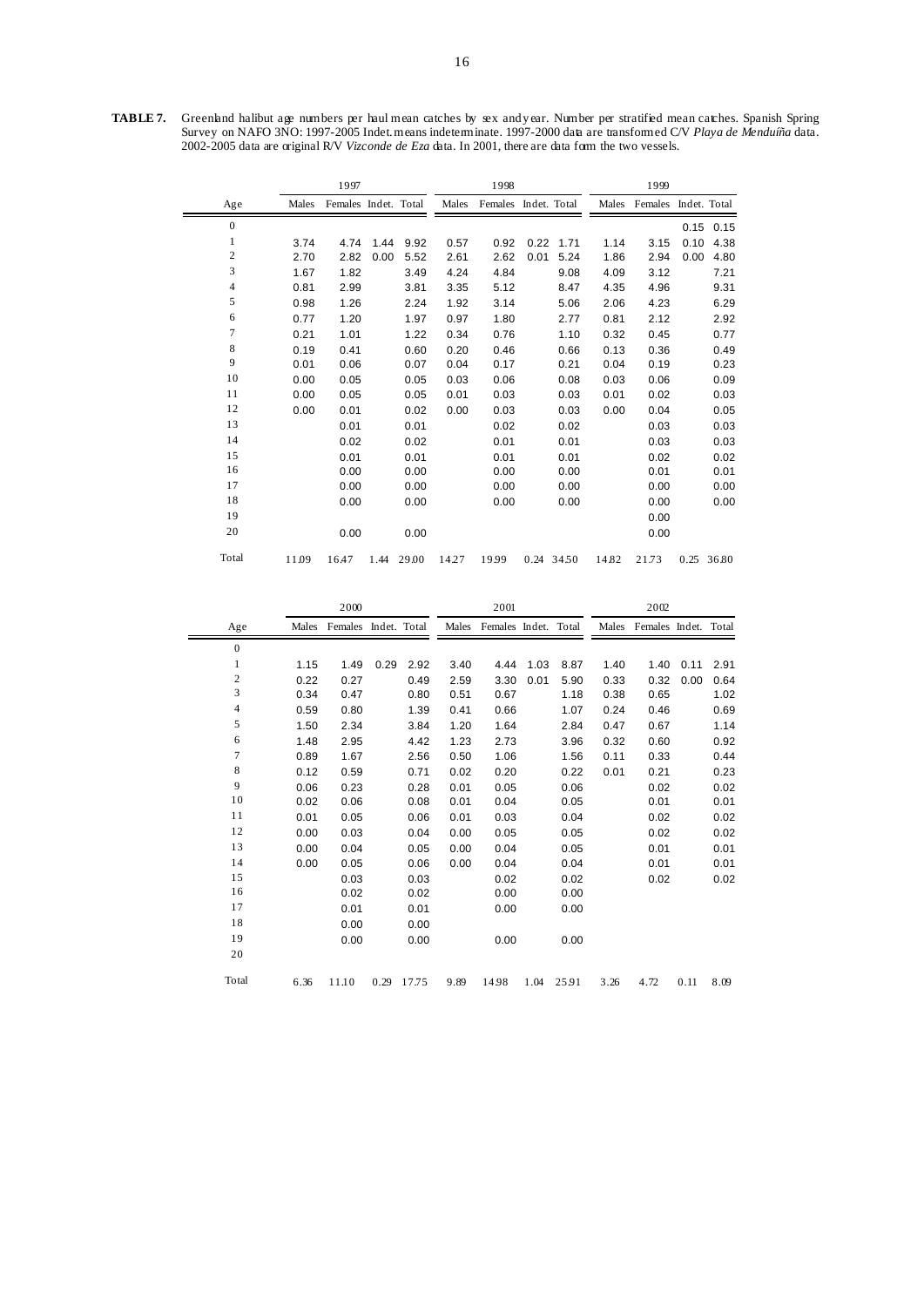**TABLE 7 (Cont.).** Greenland halibut age numbers per haul mean catches by sex and year. Number per stratified mean catches. Spanish Spring Survey on NAFO 3NO: 1997-2005 Indet. means indeterminate. 1997-2000 data are transformed C/V *Playa de Menduíña* data. 2002-2005 data are original R/V *Vizconde de Eza* data. In 2001, there are data form the two vessels.

|                |       | 2003                 |      |       |       | 2004                 |      |       |       | 2005                 |      |      |
|----------------|-------|----------------------|------|-------|-------|----------------------|------|-------|-------|----------------------|------|------|
| Age            | Males | Females Indet. Total |      |       | Males | Females Indet. Total |      |       | Males | Females Indet. Total |      |      |
| $\overline{0}$ |       |                      |      |       |       |                      |      |       |       |                      |      |      |
| 1              | 1.39  | 2.07                 | 0.11 | 3.56  | 0.45  | 0.71                 | 0.05 | 1.22  | 0.42  | 0.33                 | 0.01 | 0.76 |
| $\sqrt{2}$     | 1.05  | 1.35                 | 0.00 | 2.40  | 3.55  | 3.37                 | 0.04 | 6.96  | 0.56  | 0.66                 | 0.00 | 1.22 |
| 3              | 0.82  | 0.86                 |      | 1.68  | 0.74  | 1.34                 |      | 2.09  | 0.63  | 0.92                 |      | 1.55 |
| $\overline{4}$ | 0.86  | 1.05                 |      | 1.91  | 1.01  | 1.04                 |      | 2.06  | 0.44  | 0.68                 |      | 1.12 |
| 5              | 0.35  | 1.22                 |      | 1.58  | 0.33  | 0.91                 |      | 1.24  | 0.49  | 0.75                 |      | 1.25 |
| 6              | 0.29  | 0.61                 |      | 0.90  | 0.39  | 0.46                 |      | 0.85  | 0.40  | 1.15                 |      | 1.56 |
| $\overline{7}$ | 0.28  | 0.50                 |      | 0.78  | 0.15  | 0.37                 |      | 0.51  | 0.30  | 0.49                 |      | 0.78 |
| 8              | 0.04  | 0.23                 |      | 0.26  | 0.09  | 0.12                 |      | 0.21  | 0.08  | 0.14                 |      | 0.22 |
| 9              | 0.00  | 0.06                 |      | 0.06  | 0.01  | 0.04                 |      | 0.05  | 0.02  | 0.03                 |      | 0.05 |
| 10             |       | 0.04                 |      | 0.04  | 0.02  | 0.01                 |      | 0.03  | 0.02  | 0.10                 |      | 0.11 |
| 11             |       | 0.01                 |      | 0.01  | 0.01  | 0.00                 |      | 0.01  | 0.00  | 0.03                 |      | 0.03 |
| 12             |       | 0.07                 |      | 0.07  |       | 0.03                 |      | 0.03  | 0.01  | 0.02                 |      | 0.03 |
| 13             |       | 0.01                 |      | 0.01  |       | 0.02                 |      | 0.02  |       | 0.03                 |      | 0.03 |
| 14             |       | 0.01                 |      | 0.01  |       | 0.01                 |      | 0.01  |       | 0.03                 |      | 0.03 |
| 15             |       |                      |      |       |       | 0.01                 |      | 0.01  |       | 0.01                 |      | 0.01 |
| 16             |       |                      |      |       |       |                      |      |       |       |                      |      |      |
| 17             |       | 0.01                 |      | 0.01  |       |                      |      |       |       | 0.00                 |      | 0.00 |
| 18             |       |                      |      |       |       |                      |      |       |       |                      |      |      |
| 19             |       |                      |      |       |       |                      |      |       |       |                      |      |      |
| 20             |       |                      |      |       |       |                      |      |       |       |                      |      |      |
| Total          | 5.08  | 8.10                 | 0.11 | 13.29 | 6.74  | 8.46                 | 0.09 | 15.28 | 3.38  | 5.36                 | 0.01 | 8.75 |

**TABLE 8.** Greenland halibut mean length (cm) per haul mean catches by sex and y ear. Number per stratified mean catches. Spanish Spring Survey on NAFO 3NO: 1997-2005. Indet. means indeterminate. 1997-2000 data are transformed C/V *Playa de Menduíña* data. 2002-2005 data are original R/V *Vizconde de Eza* data. In 2001, there are data form the two vessels. (\*) indicates untransformed data.

|                  |       | 1997                       |                   |       | 1998  |                            |                   |       | 1999  |                            |                   |            |
|------------------|-------|----------------------------|-------------------|-------|-------|----------------------------|-------------------|-------|-------|----------------------------|-------------------|------------|
| Age              |       | Males Females Indet. Total |                   |       |       | Males Females Indet. Total |                   |       |       | Males Females Indet. Total |                   |            |
| $\mathbf{0}$     |       |                            |                   |       |       |                            |                   |       |       |                            | 7.50              | 7.50       |
| 1                | 19.81 |                            | 18.18 12.74 18.01 |       | 21.13 |                            | 19.32 14.09 19.24 |       | 16.18 |                            | 15.28 12.90 15.46 |            |
| $\boldsymbol{2}$ | 25.07 |                            | 23.39 20.19 24.21 |       | 25.80 |                            | 24.54 21.50 25.16 |       | 23.11 |                            | 22.79 18.50 22.91 |            |
| 3                | 30.53 | 29.26                      |                   | 29.87 | 30.57 | 29.55                      |                   | 30.03 | 31.66 | 30.02                      |                   | 30.95      |
| 4                | 35.84 | 33.84                      |                   | 34.27 | 34.21 | 33.49                      |                   | 33.78 | 34.05 | 34.09                      |                   | 34.07      |
| 5                | 39.56 | 39.25                      |                   | 39.38 | 37.70 | 38.41                      |                   | 38.14 | 37.18 | 38.20                      |                   | 37.87      |
| 6                | 43.76 | 44.13                      |                   | 43.99 | 42.32 | 42.05                      |                   | 42.14 | 42.30 | 40.91                      |                   | 41.30      |
| $\tau$           | 50.97 | 47.85                      |                   | 48.38 | 48.42 | 47.13                      |                   | 47.53 | 46.47 | 46.35                      |                   | 46.40      |
| 8                | 50.30 | 52.28                      |                   | 51.66 | 50.85 | 50.89                      |                   | 50.88 | 51.48 | 50.42                      |                   | 50.69      |
| 9                | 59.75 | 59.71                      |                   | 59.72 | 55.22 | 53.98                      |                   | 54.22 | 54.20 | 53.41                      |                   | 53.54      |
| 10               | 62.50 | 65.54                      |                   | 65.39 | 55.28 | 60.01                      |                   | 58.54 | 52.29 | 58.76                      |                   | 56.86      |
| 11               | 65.19 | 64.52                      |                   | 64.53 | 62.73 | 63.40                      |                   | 63.25 | 62.78 | 63.55                      |                   | 63.35      |
| 12               | 66.19 | 71.70                      |                   | 70.74 | 64.83 | 68.11                      |                   | 67.86 | 65.90 | 66.89                      |                   | 66.83      |
| 13               |       | 75.84                      |                   | 75.84 |       | 73.38                      |                   | 73.38 |       | 72.91                      |                   | 72.91      |
| 14               |       | 77.14                      |                   | 77.14 |       | 74.81                      |                   | 74.81 |       | 74.49                      |                   | 74.49      |
| 15               |       | 75.41                      |                   | 75.41 |       | 77.99                      |                   | 77.99 |       | 76.64                      |                   | 76.64      |
| 16               |       | 86.66                      |                   | 86.66 |       | 81.44                      |                   | 81.44 |       | 83.60                      |                   | 83.60      |
| 17               |       | 91.50                      |                   | 91.50 |       | 87.76                      |                   | 87.76 |       | 90.06                      |                   | 90.06      |
| 18               |       | 83.35                      |                   | 83.35 |       | 90.48                      |                   | 90.48 |       | 94.50                      |                   | 94.50      |
| 19               |       |                            |                   |       |       |                            |                   |       |       |                            |                   |            |
| 20               |       | 92.50                      |                   | 92.05 |       |                            |                   |       |       |                            |                   |            |
| Total            | 28.46 |                            | 2993 12.76 28.52  |       | 32.78 |                            | 33.62 14.54 33.14 |       | 32.05 | 31.74                      |                   | 9.76 31.72 |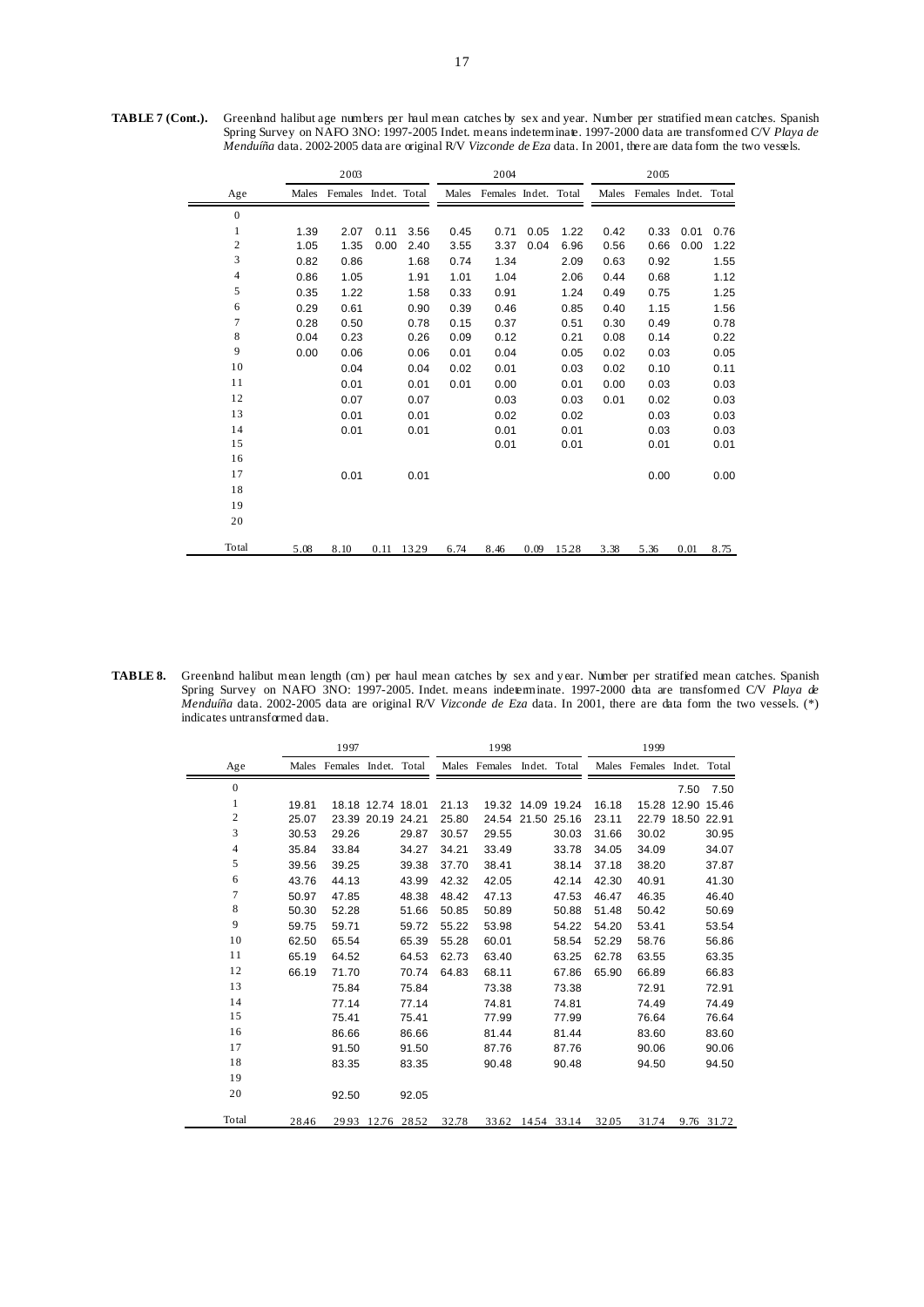TABLE 8 (Cont.). Greenland halibut mean length (cm) per haul mean catches by sex and year. Number per stratified mean catches. Spanish Spring Survey on NAFO 3NO: 1997-2005. Indet. means indeterminate. 1997-2000 data are transformed C/V *Playa de Menduíña* data. 2002-2005 data are original R/V *Vizconde de Eza* data. In 2001, there are data form the two vessels. (\*) indicates untransformed data.

|                  |                         |                | 2000    |                   |                |                | 2001              |                |       |                | 2002           |                   |                |
|------------------|-------------------------|----------------|---------|-------------------|----------------|----------------|-------------------|----------------|-------|----------------|----------------|-------------------|----------------|
|                  | Age                     | Males          | Females | Indet.            | Total          | Males          | Females           | Indet.         | Total | Males          | Females        | Indet.            | Total          |
|                  | $\boldsymbol{0}$        |                |         |                   |                |                |                   |                |       |                |                |                   |                |
|                  | $\,1$                   | 13.81          |         | 13.69 12.61 13.63 |                | 13.85          | 13.94 12.78 13.77 |                |       | 13.51          |                | 13.40 11.53 13.39 |                |
|                  | $\overline{\mathbf{c}}$ | 21.01          | 19.39   |                   | 20.12          | 22.07          | 22.05             | 14.84 22.05    |       | 22.93          |                | 20.64 14.50 21.80 |                |
|                  | 3                       | 26.56          | 27.06   |                   | 26.85          | 24.68          | 26.41             |                | 25.66 | 25.34          | 25.56          |                   | 25.48          |
|                  | 4                       | 33.79          | 32.46   |                   | 33.02          | 33.45          | 35.67             |                | 34.83 | 33.61          | 33.31          |                   | 33.41          |
|                  | 5                       | 38.28          | 38.60   |                   | 38.47          | 39.96          | 41.07             |                | 40.60 | 37.57          | 39.21          |                   | 38.53          |
|                  | 6                       | 41.55          | 42.53   |                   | 42.21          | 44.62          | 45.07             |                | 44.93 | 44.31          | 43.42          |                   | 43.73          |
|                  | 7                       | 44.89          | 45.91   |                   | 45.58          | 48.26          | 49.83             |                | 49.33 | 50.04          | 48.67          |                   | 49.03          |
|                  | 8                       | 53.78          | 50.51   |                   | 51.05          | 56.67          | 55.58             |                | 55.66 | 55.13          | 53.43          |                   | 53.53          |
|                  | 9                       | 54.71          | 55.22   |                   | 55.12          | 59.08          | 59.18             |                | 59.16 |                | 57.13          |                   | 57.13          |
|                  | 10                      | 59.85          | 60.83   |                   | 60.63          | 60.33          | 62.15             |                | 61.71 |                | 61.02          |                   | 61.02          |
|                  | 11                      | 62.57          | 62.58   |                   | 62.58          | 62.31          | 64.62             |                | 64.21 |                | 63.39          |                   | 63.39          |
|                  | 12                      | 62.94          | 65.05   |                   | 64.77          | 63.71          | 67.60             |                | 67.33 |                | 71.71          |                   | 71.71          |
|                  | 13                      | 63.53          | 68.44   |                   | 68.21          | 66.28          | 73.91             |                | 73.25 |                | 78.50          |                   | 78.50          |
|                  | 14                      | 67.06          | 72.48   |                   | 72.06          | 78.50          | 76.47             |                | 76.49 |                | 87.50          |                   | 87.50          |
|                  | 15                      |                | 78.52   |                   | 78.52          |                | 80.53             |                | 80.53 |                | 88.68          |                   | 88.68          |
|                  | 16                      |                | 78.94   |                   | 78.94          |                | 86.14             |                | 86.14 |                |                |                   |                |
|                  | 17                      |                | 83.62   |                   | 83.62          |                | 89.08             |                | 89.08 |                |                |                   |                |
|                  | 18                      |                | 85.17   |                   | 85.17          |                |                   |                |       |                |                |                   |                |
|                  | 19                      |                | 91.03   |                   | 91.03          |                | 97.50             |                | 97.50 |                |                |                   |                |
|                  | 20                      |                |         |                   |                |                |                   |                |       |                |                |                   |                |
|                  | Total                   | 34.47          |         | 37.83 12.61 36.22 |                | 2634           | 2999 12.80 27.91  |                |       | 2523           |                | 3033 1155 28.02   |                |
|                  |                         |                |         |                   |                |                |                   |                |       |                |                |                   |                |
|                  |                         | 2003           |         |                   |                | 2004           |                   |                |       |                | 2005           |                   |                |
| Age              | Males                   | Females        | Indet.  | Total             | Males          | Females        | Indet.            | Total          |       | Males          | Females        | Indet.            | Total          |
| $\boldsymbol{0}$ |                         |                |         |                   |                |                |                   |                |       |                |                |                   |                |
|                  |                         |                |         |                   |                |                |                   |                |       |                |                |                   |                |
| 1<br>$\sqrt{2}$  | 12.96                   | 13.17          | 10.15   | 12.99             | 12.14          | 12.94          | 11.54             | 12.58          |       | 14.77          | 16.35          | 12.50             | 15.42          |
| 3                | 23.06<br>31.31          | 23.83<br>31.43 | 12.50   | 23.49<br>31.37    | 16.47<br>25.29 | 16.75<br>29.09 | 14.07             | 16.59<br>27.74 |       | 20.68<br>24.98 | 21.16<br>25.79 | 12.50             | 20.93<br>25.46 |
| $\overline{4}$   | 36.64                   | 36.62          |         | 36.63             | 33.61          | 34.70          |                   | 34.17          |       | 31.66          | 29.71          |                   | 30.48          |
| 5                | 42.37                   | 41.22          |         | 41.48             | 39.85          | 39.40          |                   | 39.52          |       | 36.91          | 37.79          |                   | 37.44          |
| 6                | 47.12                   | 46.49          |         | 46.70             | 45.12          | 44.79          |                   | 44.94          |       | 41.07          | 42.56          |                   | 42.17          |
| $\tau$           | 51.58                   | 52.40          |         |                   | 52.07          | 50.62          |                   | 51.04          |       | 48.58          | 48.64          |                   | 48.62          |
| 8                | 56.19                   | 56.47          |         | 52.11<br>56.43    | 54.02          | 55.95          |                   | 55.16          |       | 55.20          | 56.01          |                   | 55.70          |
| 9                | 58.50                   | 60.69          |         | 60.57             | 59.66          | 58.82          |                   | 59.04          |       | 57.66          | 58.58          |                   | 58.20          |
| 10               |                         | 63.25          |         | 63.25             | 61.61          | 61.10          |                   | 61.41          |       | 62.45          | 60.71          |                   | 61.00          |
| 11               |                         | 64.50          |         | 64.50             | 64.50          | 64.50          |                   | 64.50          |       | 61.50          | 64.15          |                   | 63.87          |
| 12               |                         | 72.19          |         | 72.19             |                | 63.61          |                   | 63.61          |       | 68.48          | 68.16          |                   | 68.24          |
| 13               |                         | 77.50          |         | 77.50             |                | 73.79          |                   | 73.79          |       |                | 70.93          |                   | 70.91          |
| 14               |                         | 82.50          |         | 82.50             |                | 75.50          |                   | 75.50          |       |                | 76.19          |                   | 76.19          |
| 15               |                         |                |         |                   |                | 88.20          |                   | 88.20          |       |                | 78.77          |                   | 78.77          |
| 16               |                         |                |         |                   |                |                |                   |                |       |                |                |                   |                |
| 17               |                         | 95.50          |         | 95.50             |                |                |                   |                |       |                | 83.50          |                   | 83.50          |
| 18               |                         |                |         |                   |                |                |                   |                |       |                |                |                   |                |
| 19               |                         |                |         |                   |                |                |                   |                |       |                |                |                   |                |
| 20               |                         |                |         |                   |                |                |                   |                |       |                |                |                   |                |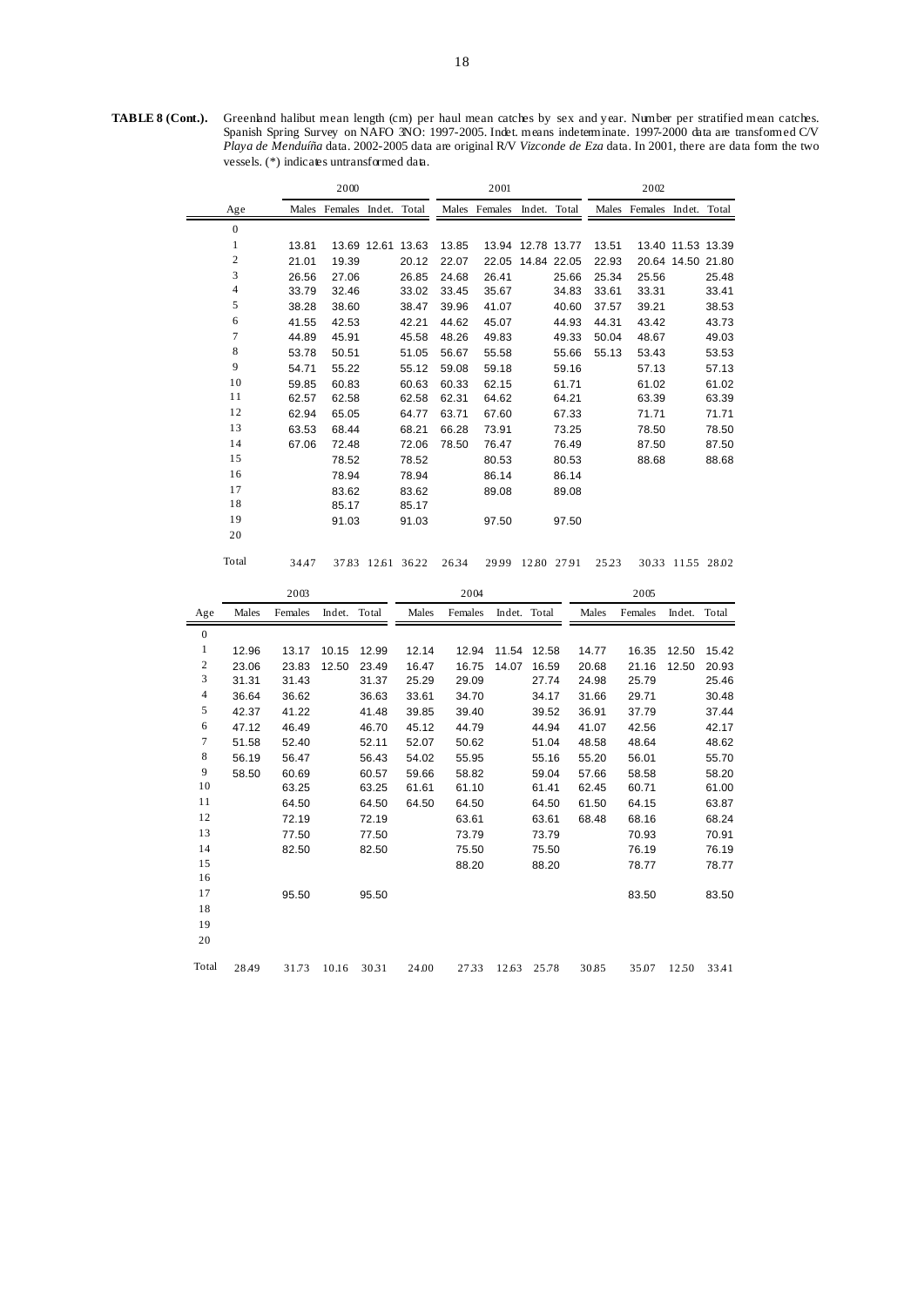**TABLE 9.** Greenland halibut mean weight (gr) per haul mean catches by sex and year. Number per stratified mean catches. Spanish Spring Survey on NAFO 3NO: 1997-2005. Indet. means indeterminate. 1997-2000 data are transformed C/V *Playa de Menduíña* data. 2002-2005 data are original R/V *Vizconde de Eza* data. In 2001, there are data from the two vessels. (\*) indicates untransformed data.

|                |                 | 1997                 |             |         |        | 1998                 |         |                 | 1999           |      |         |
|----------------|-----------------|----------------------|-------------|---------|--------|----------------------|---------|-----------------|----------------|------|---------|
| Age            |                 | Males Females Indet. |             | Total   |        | Males Females Indet. | Total   | Males           | Females Indet. |      | Total   |
| $\mathbf{0}$   |                 |                      |             |         |        |                      |         |                 |                | 2.53 | 2.53    |
| 1              | 56.55           |                      | 44.11 12.86 | 44.25   | 66.73  | 56.01 19.75          | 54.81   | 33.43           | 28.91 14.71    |      | 29.77   |
| 2              | 116.19          |                      | 90.71 54.44 | 103.16  | 126.63 | 111.44 70.48         | 118.89  | 93.56           | 89.74 45.51    |      | 91.18   |
| 3              | 210.65          | 184.05               |             | 196.79  | 216.07 | 199.69               | 207.33  | 248.40          | 218.64         |      | 235.53  |
| $\overline{4}$ | 343.22          | 296.07               |             | 306.12  | 307.90 | 300.76               | 303.58  | 313.10          | 327.53         |      | 320.789 |
| 5              | 477.91          | 474.14               |             | 475.79  | 416.64 | 461.62               | 444.53  | 409.22          | 473.15         |      | 452.20  |
| 6              | 655.66          | 691.54               |             | 677.57  | 598.59 | 618.72               | 611.69  | 609.82          | 591.51         |      | 596.56  |
| 7              |                 | 1039.74 904.80       |             | 927.81  | 910.39 | 891.49               | 897.31  | 822.33          | 886.29         |      | 859.87  |
| 8              |                 | 1026.08 1215.64      |             | 1156.61 |        | 1069.28 1143.26      | 1120.75 | 1140.19 1164.85 |                |      | 1158.54 |
| 9              |                 | 1712.22 1824.90      |             | 1803.51 |        | 1386.01 1376.62      | 1378.47 | 1348.28 1405.65 |                |      | 1395.92 |
| 10             |                 | 1955.36 2451.90      |             | 2427.15 |        | 1432.74 1924.36      | 1771.37 | 1232.46 1904.19 |                |      | 1707.55 |
| 11             | 2237.75 2337.64 |                      |             | 2335.75 |        | 2039.82 2276.20      | 2223.67 | 2111.90 2448.25 |                |      | 2362.51 |
| 12             |                 | 2352.23 3300.22      |             | 3135.63 |        | 2253.06 2917.28      | 2867.21 | 2463.10 2940.32 |                |      | 2912.86 |
| 13             |                 | 3942.66              |             | 3942.66 |        | 3684.55              | 3684.55 |                 | 3877.33        |      | 3877.33 |
| 14             |                 | 4190.79              |             | 4190.79 |        | 3909.22              | 3909.22 |                 | 4188.33        |      | 4188.33 |
| 15             |                 | 3887.49              |             | 3887.49 |        | 4480.36              | 4480.36 |                 | 4594.01        |      | 4594.01 |
| 16             |                 | 6092.92              |             | 6092.92 |        | 5136.80              | 5136.80 |                 | 6339.81        |      | 6339.81 |
| 17             |                 | 7169.24              |             | 7169.24 |        | 6438.79              | 6438.79 |                 | 7771.36        |      | 7771.36 |
| 18             |                 | 5376.62              |             | 5376.62 |        | 7159.28              | 7159.28 |                 | 8870.58        |      | 8870.58 |
| 19             |                 |                      |             |         |        |                      |         |                 |                |      |         |
| 20             |                 | 7425.48              |             | 7425.48 |        |                      |         |                 |                |      |         |
| Total          | 232.20          | 308.61 12.96         |             | 264.67  | 303.57 | 365.55 22.83         | 337.54  | 299.38          | 352.89         | 7.97 | 328.98  |

|                          |                 | 2000                 |             |         |        | 2001                 |             |         |         | 2002                 |      |         |
|--------------------------|-----------------|----------------------|-------------|---------|--------|----------------------|-------------|---------|---------|----------------------|------|---------|
| Age                      |                 | Males Females Indet. |             | Total   |        | Males Females Indet. |             | Total   |         | Males Females Indet. |      | Total   |
| $\boldsymbol{0}$         |                 |                      |             |         |        |                      |             |         |         |                      |      |         |
| 1                        | 14.69           |                      | 13.93 10.45 | 13.89   | 16.47  |                      | 17.18 13.45 | 16.48   | 15.16   | 14.44                | 9.15 | 14.58   |
| $\sqrt{2}$               | 59.74           | 47.35                |             | 52.97   | 72.15  | 75.92 20.95          |             | 74.19   | 85.12   | 64.56 18.23          |      | 74.96   |
| 3                        | 128.63          | 150.58               |             | 141.39  | 102.12 | 138.28               |             | 122.55  | 115.32  | 119.77               |      | 118.13  |
| $\overline{\mathcal{L}}$ | 282.32          | 262.15               |             | 270.66  | 271.96 | 351.48               |             | 321.30  | 292.89  | 280.11               |      | 284.52  |
| 5                        | 427.90          | 463.68               |             | 449.67  | 474.57 | 549.96               |             | 518.19  | 420.87  | 483.24               |      | 457.46  |
| 6                        | 569.60          | 645.43               |             | 620.11  | 676.20 | 739.46               |             | 719.83  | 705.62  | 677.06               |      | 686.90  |
| 7                        |                 | 730.54 839.28        |             | 801.57  |        | 869.70 1020.42       |             | 971.90  | 1043.65 | 978.53               |      | 995.47  |
| 8                        |                 | 1328.46 1174.58      |             | 1199.73 |        | 1427.84 1443.38      |             | 1442.29 |         | 1413.34 1331.03      |      | 1336.18 |
| 9                        |                 | 1413.25 1563.75      |             | 1533.36 |        | 1628.57 1759.76      |             | 1735.49 |         | 1645.43              |      | 1645.43 |
| 10                       | 1905.57 2159.81 |                      |             | 2106.74 |        | 1741.34 2059.38      |             | 1981.96 |         | 2045.34              |      | 2045.34 |
| 11                       | 2208.37 2378.52 |                      |             | 2363.60 |        | 1929.96 2341.88      |             | 2269.44 |         | 2325.25              |      | 2325.25 |
| 12                       | 2245.01 2715.93 |                      |             | 2653.68 |        | 2073.82 2719.39      |             | 2673.75 |         | 3573.05              |      | 3573.05 |
| 13                       | 2312.31 3242.15 |                      |             | 3199.58 |        | 2352.00 3656.76      |             | 3543.88 |         | 4688.33              |      | 4688.33 |
| 14                       | 2772.46 3964.91 |                      |             | 3872.13 |        | 4033.42 4068.04      |             | 4067.64 |         | 6704.09              |      | 6704.09 |
| 15                       |                 | 5205.90              |             | 5205.90 |        | 4770.13              |             | 4770.13 |         | 7010.77              |      | 7010.77 |
| 16                       |                 | 5334.32              |             | 5334.32 |        | 5906.19              |             | 5906.19 |         |                      |      |         |
| 17                       |                 | 6423.59              |             | 6423.59 |        | 6596.90              |             | 6596.90 |         |                      |      |         |
| 18                       |                 | 6830.30              |             | 6830.30 |        |                      |             |         |         |                      |      |         |
| 19                       |                 | 8552.11              |             | 8552.11 |        | 8790.83              |             | 8790.83 |         |                      |      |         |
| 20                       |                 |                      |             |         |        |                      |             |         |         |                      |      |         |
| Total                    | 420.62          | 613.57               | 10.45       | 534.68  | 235.78 | 384.60 1351          |             | 312.93  | 222.00  | 406.07               | 9.20 | 326.40  |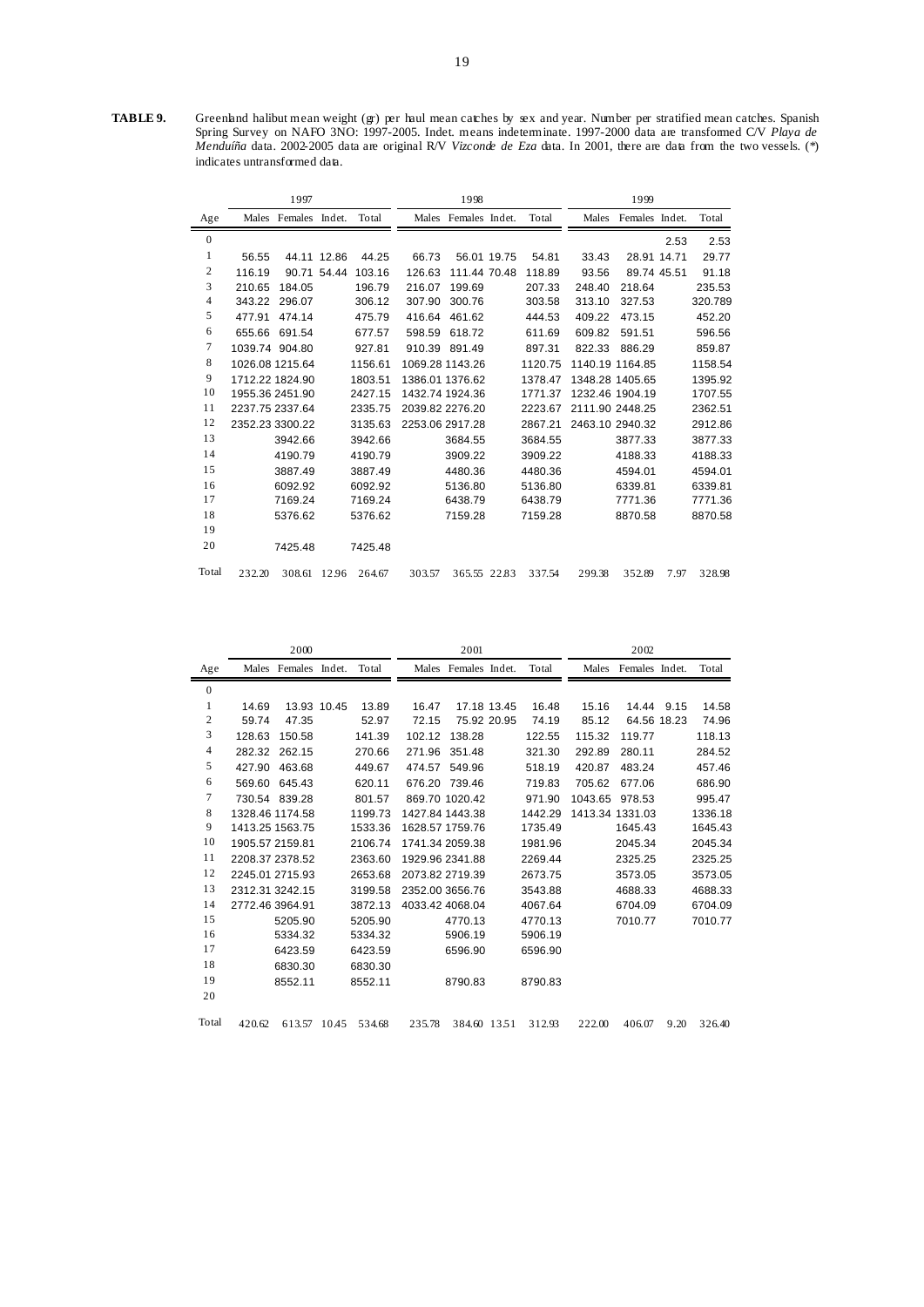**TABLE 9 (Cont.).** Greenland halibut mean weight (gr) per haul mean catches by sex and year. Number per stratified mean catches. Spanish Spring Survey on NAFO 3NO: 1997-2005. Indet. means indeterminate. 1997-2000 data are transformed C/V *Playa de Menduíña* data. 2002-2005 data are original R/V *Vizconde de Eza* data. In 2001, there are data from the two vessels. (\*) indicates untransformed data.

|                  |         | 2003    |        |         |         | 2004    |        |         |         | 2005         |             |         |
|------------------|---------|---------|--------|---------|---------|---------|--------|---------|---------|--------------|-------------|---------|
| Age              | Males   | Females | Indet. | Total   | Males   | Females | Indet. | Total   | Males   | Females      | Indet.      | Total   |
| $\boldsymbol{0}$ |         |         |        |         |         |         |        |         |         |              |             |         |
| 1                | 13.64   | 14.67   | 5.75   | 13.99   | 10.36   | 12.15   | 8.85   | 11.35   | 20.40   |              | 31.52 12.40 | 25.09   |
| $\boldsymbol{2}$ | 91.26   | 98.95   | 11.06  | 95.57   | 32.38   | 33.31   | 16.10  | 32.74   | 61.94   |              | 76.58 12.40 | 69.79   |
| 3                | 233.58  | 239.55  |        | 236.64  | 127.49  | 187.69  |        | 166.28  | 109.33  | 133.56       |             | 123.71  |
| 4                | 384.32  | 389.32  |        | 387.08  | 276.74  | 315.37  |        | 296.34  | 235.20  | 206.27       |             | 217.62  |
| 5                | 603.57  | 567.97  |        | 575.95  | 474.56  | 478.78  |        | 477.67  | 384.54  | 430.37       |             | 412.25  |
| 6                | 848.07  | 832.07  |        | 837.28  | 707.95  | 723.66  |        | 716.51  | 540.86  | 632.11       |             | 608.39  |
| 7                | 1139.15 | 1223.51 |        | 1193.47 | 1111.11 | 1087.07 |        | 1094.00 | 940.73  | 953.18       |             | 948.48  |
| 8                | 1491.39 | 1556.30 |        | 1546.84 | 1261.22 | 1510.72 |        | 1408.99 | 1371.22 | 1454.85      |             | 1423.31 |
| 9                | 1696.71 | 1957.74 |        | 1942.74 | 1714.45 | 1774.27 |        | 1759.06 | 1567.35 | 1686.45      |             | 1638.10 |
| 10               |         | 2235.61 |        | 2235.61 | 1901.04 | 2010.19 |        | 1944.89 | 2030.67 | 1867.95      |             | 1894.60 |
| 11               |         | 2380.78 |        | 2380.78 | 2200.49 | 2398.03 |        | 2258.79 | 1926.64 | 2219.97      |             | 2188.21 |
| 12               |         | 3442.28 |        | 3442.28 |         | 2297.05 |        | 2297.05 | 2733.13 | 2695.05      |             | 2704.57 |
| 13               |         | 4308.25 |        | 4308.25 |         | 3746.17 |        | 3746.17 |         | 3065.83      |             | 3065.83 |
| 14               |         | 5272.40 |        | 5272.40 |         | 4034.69 |        | 4034.69 |         | 3843.10      |             | 3843.10 |
| 15               |         |         |        |         |         | 6945.38 |        | 6945.38 |         | 4252.78      |             | 4252.79 |
| 16               |         |         |        |         |         |         |        |         |         |              |             |         |
| 17               |         | 8458.35 |        | 8458.35 |         |         |        |         |         | 5056.70      |             | 5056.70 |
| 18               |         |         |        |         |         |         |        |         |         |              |             |         |
| 19               |         |         |        |         |         |         |        |         |         |              |             |         |
| 20               |         |         |        |         |         |         |        |         |         |              |             |         |
| Total            | 290.81  | 443.31  | 5.78   | 381.40  | 187.38  | 285.66  | 11.97  | 240.78  | 328.36  | 490.91 12.40 |             | 427.46  |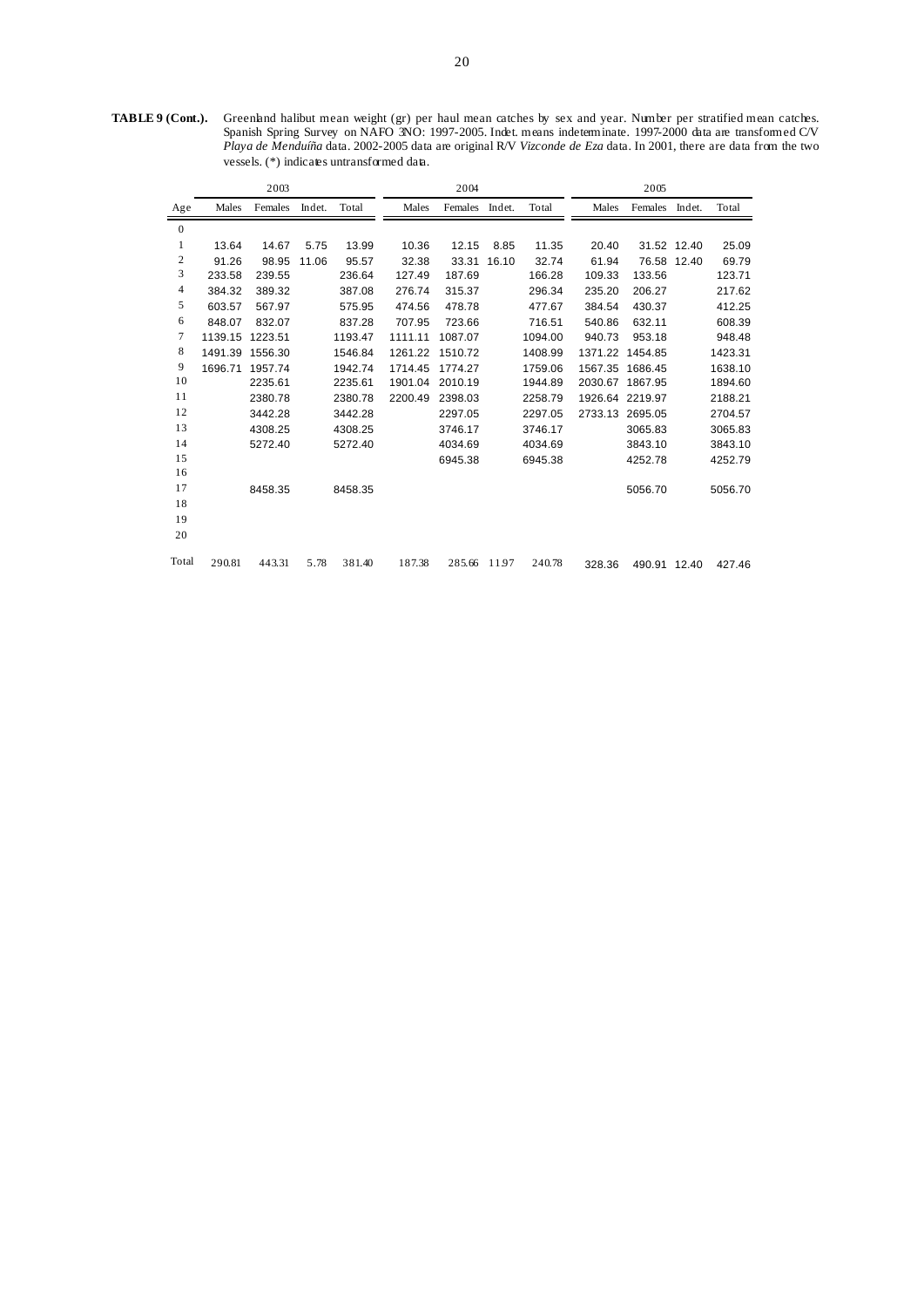**TABLE 10.** Swept area, number of hauls and American plaice mean catch (kg) and SD (\*\*) by stratum. Spanish Spring Survey s on NAFO Div. 3NO: 1997-2005. Swept area in square miles. n.s. means stratum not survey ed. 1997-2000 data are transformed C/V *Playa de Menduíña* data, and 2002-2005 data are original from R/V *Vizconde de Eza*. In 2001, there are data from the two vessels.

|            |                  |                   | 1997       |                          |                  |                   | 1998                             |                 |                    |                  |        | 1999                                                |                 |
|------------|------------------|-------------------|------------|--------------------------|------------------|-------------------|----------------------------------|-----------------|--------------------|------------------|--------|-----------------------------------------------------|-----------------|
|            | Swept            | Tow               | A. Plaice  | A. Plaice                | Swept            | Tow               |                                  | A. Plaice       | A. Plaice          | Swept            | Tow    | A. Plaice                                           | A. Plaice       |
| Stratum    | area             | number            | Mean catch | <b>SD</b>                | area             | number Mean catch |                                  |                 | $\rm SD$           | area             | number | Mean catch                                          | <b>SD</b>       |
| 353        | 0.0480           | $\overline{4}$    | 47.97      | 25.084                   | 0.0465           |                   | 4                                | 267.95          | 103.830            | 0.0360           |        | 3<br>388.97                                         | 37.624          |
| 354        | 0.0233           | $\sqrt{2}$        | 34.16      | 18.447                   | 0.0356           |                   | 3                                | 381.49          | 146.407            | 0.0218           |        | $\overline{c}$<br>184.12                            | 100.017         |
| 355        | 0.0233           | $\sqrt{2}$        | 14.02      | 4.617                    | 0.0221           |                   | $\overline{c}$                   | 134.67          | 132.931            | 0.0229           |        | $\overline{c}$<br>60.82                             | 30.122          |
| 356        | 0.0225           | $\overline{c}$    | 8.15       | 4.133                    | 0.0221           |                   | $\overline{c}$                   | 14.23           | 5.343              | 0.0229           |        | $\overline{c}$<br>31.47                             | 23.877          |
| 357        | 0.0443           | $\overline{4}$    | 1.86       | 1.051                    | 0.0240           |                   | $\overline{c}$                   | 2.33            | 0.484              | 0.0236           |        | $\overline{c}$<br>3.06                              | 1.913           |
| 358        | 0.0563           | 5                 | 4.44       | 4.415                    | 0.0236           |                   | 3                                | 6.73            | 1.265              | 0.0349           |        | 3<br>9.06                                           | 15.047          |
| 359        | 0.0690           | 6                 | 30.12      | 15.773                   | 0.0698           |                   | 6                                | 198.60          | 199.740            | 0.0364           |        | $\mathfrak{Z}$<br>484.88                            | 84.636          |
| 360        | 0.3754           | 32                | 26.15      | 17.839                   | 0.2561           | 25                |                                  | 107.53          | 64.858             | 0.2325           | 19     | 263.77                                              | 91.624          |
| 374        | 0.0353           | 3                 | 8.40       | 3.170                    | 0.0353           |                   | 3                                | 4.00            | 0.906              | 0.0244           |        | $\overline{c}$<br>44.00                             | 1.495           |
| 375        | 0.0116           | $\mathbf{1}$      | 1.85       |                          | 0.0345           |                   | 3                                | 5.93            | 3.550              | 0.0236           |        | $\overline{c}$<br>42.21                             | 15545           |
| 376        | 0.1583           | 14                | 1253       | 8.741                    | 0.0930           | 10                |                                  | 82.92           | 73283              | 0.1219           | 10     | 119.90                                              | 62.748          |
| 377        | 0.0116           | $\mathbf{1}$      | 20.96      |                          | 0.0229           |                   | $\overline{c}$                   | 47.18           | 59.694             | 0.0240           |        | $\overline{c}$<br>86.16                             | 117.320         |
| 378        | 0.0210           | $\sqrt{2}$        | 1.87       | 1.583                    | 0.0120           |                   | $\overline{c}$                   | 5.22            | 2.199              | 0.0229           |        | $\overline{c}$<br>7.14                              | 4.199           |
| 379        | 0.0206           | $\overline{c}$    | 1.78       | 1.568                    | 0.0356           |                   | 3                                | 2.65            | 1.804              | 0.0236           |        | $\overline{c}$<br>0.78                              | 0.308           |
| 380        | 0.0210           | $\overline{c}$    | 1.41       | 0.079                    | 0.0113           |                   | $\overline{c}$                   | 1.69            | 0.945              | 0.0236           |        | $\overline{c}$<br>2.22                              | 0.066           |
| 381        | 0.0221           | $\overline{c}$    | 1.55       | 0.895                    | 0.0229           |                   | $\overline{c}$                   | 8.41            | 10.927             | 0.0229           |        | $\overline{c}$<br>0.59                              | 0.231           |
| 382        | 0.0461           | $\overline{4}$    | 0.59       | 0.340                    | 0.0229           |                   | 3                                | 4.35            | 3.017              | 0.0484           |        | $\overline{4}$<br>2.25                              | 0.610           |
| 721        | 0.0221           | $\overline{c}$    | 13.40      | 12.225                   | 0.0203           |                   | $\overline{c}$                   | 7.68            | 6.464              | 0.0244           |        | $\overline{c}$<br>20.06                             | 10378           |
| 722        | 0.0214           | $\overline{c}$    | 46.66      | 65.850                   | 0.0101           |                   | $\overline{c}$                   | 1.99            | 2.375              | 0.0229           |        | $\overline{c}$<br>2.43                              | 0.704           |
| 723        | 0.0210           | $\sqrt{2}$        | 8.79       | 5.464                    | 0.0233           |                   | $\overline{c}$                   | 10.04           | 8.619              | 0.0229           |        | $\overline{c}$<br>34.05                             | 29.946          |
| 724        | 0.0225           | $\sqrt{2}$        | 1333       | 17.024                   | 0.0206           |                   | $\overline{c}$                   | 10.84           | 2.528              | 0.0225           |        | $\overline{c}$<br>9.89                              | 10.466          |
| 725        | 0.0206           | $\overline{c}$    | 1.31       | 0.882                    | 0.0086           |                   | $\mathbf{1}$                     | 0.62            |                    | 0.0229           |        | $\overline{c}$<br>2.48                              | 0.073           |
| 726        | n.s.             | n.s.              | n.s.       | n.s.                     | 0.0094           |                   | $\overline{c}$                   | 2.95            | 2.726              | 0.0225           |        | $\overline{c}$<br>39.96                             | 47.051          |
| 727        | 0.0094           | $\mathbf{1}$      | 9.37       | $\sim$                   | 0.0233           |                   | $\overline{c}$                   | 9.02            | 3.782              | 0.0236           |        | $\overline{c}$<br>7.56                              | 7.651           |
| 728        | 0.0214           | $\overline{c}$    | 32.09      | 23965                    | 0.0206           |                   | $\overline{c}$                   | 1558            | 4.617              | 0.0233           |        | $\overline{c}$<br>37.93                             | 22.294          |
| 752        | 0.0218           | $\overline{c}$    | 112.70     | 128.072                  | 0.0229           |                   | $\overline{c}$                   | 49.95           | 7.102              | 0.0233           |        | $\overline{c}$<br>35.68                             | 10.927          |
| 753        | 0.0214           | $\sqrt{2}$        | 56.78      | 41.643                   | 0.0218           |                   | $\overline{2}$                   | 146.98          | 13280              | 0.0229           |        | $\overline{c}$<br>14.74                             | 4.969           |
| 754        | 0.0330           | 3                 | 5.50       | 6.447                    | 0.0210           |                   | $\overline{c}$<br>$\overline{c}$ | 2.67            | 3.782              | 0.0206           |        | $\overline{c}$<br>0.00<br>3                         | 0.000           |
| 755        | n.s.             | n.s.              | n.s.       | n.s.                     | 0.0206           |                   |                                  | 0.39            | 0.550              | 0.0311           |        | 0.05                                                | 0.090           |
| 756<br>757 | 0.0109<br>0.0304 | $\mathbf{1}$<br>3 | 75.68      | $\sim$<br>626.06 753.372 | 0.0225<br>0.0206 |                   | $\overline{c}$<br>$\overline{c}$ | 199.76<br>82.24 | 258.188<br>100.918 | 0.0225<br>0.0233 |        | $\overline{c}$<br>124.34<br>$\overline{c}$<br>17.07 | 44.457<br>3.782 |
| 758        | 0.0214           | $\overline{2}$    | 0.60       | 0.447                    | 0.0105           |                   | $\overline{c}$                   | 4.03            | 5.695              | 0.0214           |        | $\overline{c}$<br>0.31                              | 0.438           |
| 759        | n.s.             | n.s.              | n.s.       | n.s.                     | 0.0214           |                   | $\overline{c}$                   | 0.00            | 0.000              | 0.0218           |        | $\overline{c}$<br>0.34                              | 0.484           |
| 760        | 0.0105           | $\mathbf{1}$      | 17.16      | $\sim$                   | 0.0214           |                   | $\overline{c}$                   | 8.04            | 5.519              | 0.0225           |        | $\overline{c}$<br>2030                              | 28.275          |
| 761        | 0.0315           | 3                 | 1.21       | 1.954                    | 0.0206           |                   | $\overline{c}$                   | 3.47            | 1.605              | 0.0210           |        | $\overline{c}$<br>0.00                              | 0.000           |
| 762        | 0.0308           | 3                 | 0.00       | 0.000                    | 0.0094           |                   | $\overline{c}$                   | 0.00            | 0.000              | 0.0210           |        | $\overline{c}$<br>18.49                             | 26.142          |
| 763        | n.s.             | n.s.              | n.s.       | n.s.                     | 0.0218           |                   | $\overline{c}$                   | 0.08            | 0.110              | 0.0311           |        | 3<br>0.00                                           | 0.000           |
| 764        | 0.0206           | $\sqrt{2}$        | 0.17       | 0.237                    | 0.0218           |                   | $\overline{c}$                   | 0.25            | 0.352              | 0.0225           |        | $\overline{c}$<br>0.00                              | 0.000           |
| 765        | 0.0206           | $\overline{c}$    | 0.00       | 0.000                    | 0.0098           |                   | $\overline{c}$                   | 0.00            | 0.000              | 0.0221           |        | $\overline{c}$<br>0.00                              | 0.000           |
| 766        | 0.0308           | 3                 | 0.00       | 0.000                    | 0.0191           |                   | $\overline{c}$                   | 0.00            | 0.000              | 0.0218           |        | $\overline{c}$<br>0.00                              | 0.000           |
| 767        | n.s.             | n.s.              | n.s.       |                          | 0.0109           |                   | $\overline{c}$                   | 0.00            | 0.000              | 0.0214           |        | $\overline{c}$<br>0.00                              | 0.000           |
|            |                  |                   |            | n.s.                     |                  |                   |                                  |                 |                    |                  |        |                                                     |                 |

$$
(**)SD = \frac{\sum (x_i - \overline{x})^2}{n-1}
$$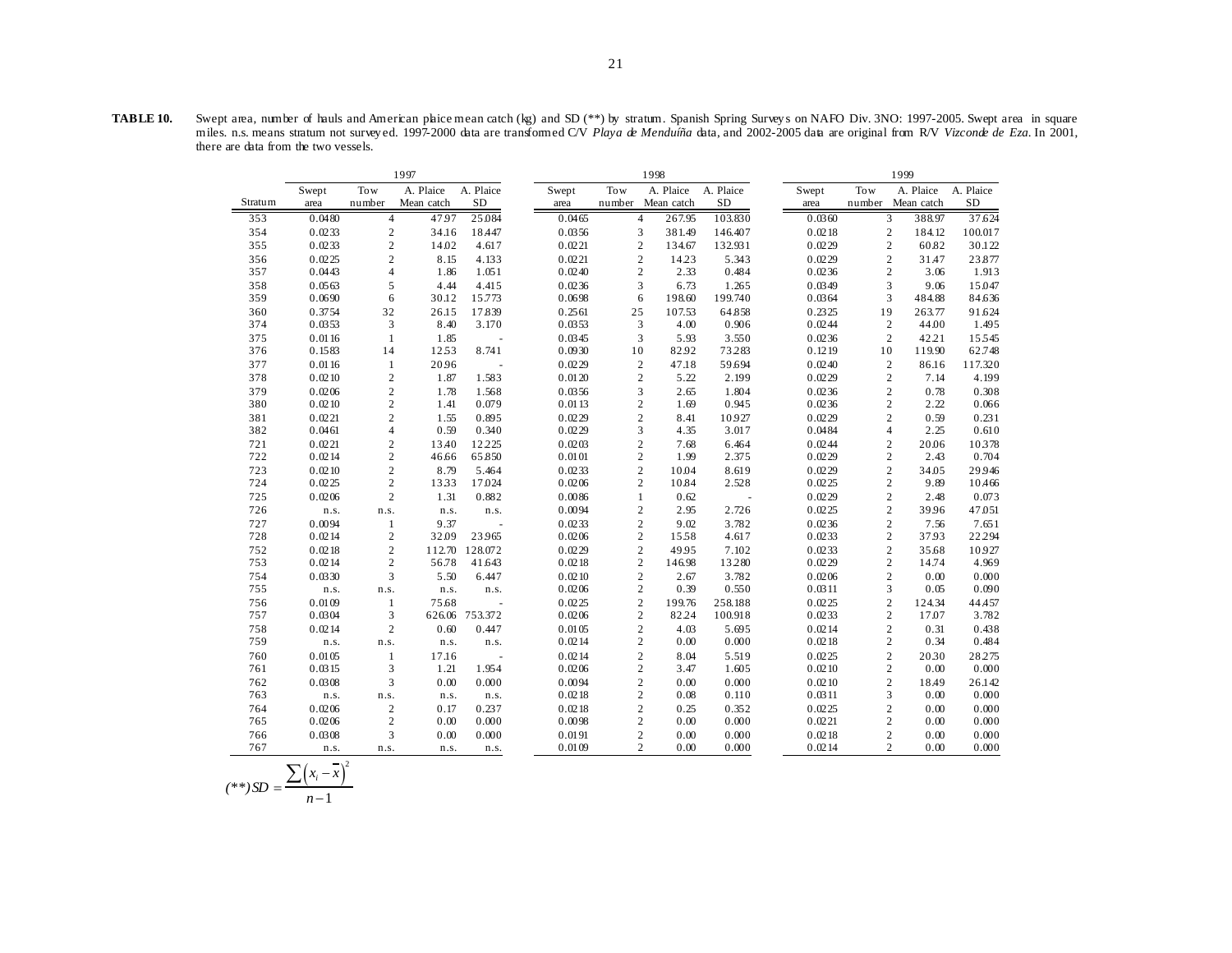|            |                  |                                  | 2000              |                |                  |                                | 2001              |                |                  |                                | 2002                |                 |
|------------|------------------|----------------------------------|-------------------|----------------|------------------|--------------------------------|-------------------|----------------|------------------|--------------------------------|---------------------|-----------------|
|            | Swept            | Tow                              | A. Plaice         | A. Plaice      | Swept            | Tow                            | A. Plaice         | A. Plaice      | Swept            | Tow                            | A. Plaice A. Plaice |                 |
| Stratum    | area             |                                  | number Mean catch | <b>SD</b>      | area             |                                | number Mean catch | SD             | area             | number                         | Mean catch          | SD              |
| 353        | 0.0356           | 3                                | 426.02            | 210.639        | 0.0341           | 3                              | 451.08            | 185.936        | 0.0476           | $\overline{4}$                 |                     | 630.50 240.448  |
| 354        | 0.0356           | 3                                | 147.44            | 84.780         | 0.0338           | 3                              | 172.21            | 144.326        | 0.0356           | 3                              | 207.67              | 77.048          |
| 355        | 0.0233           | $\overline{c}$                   | 60.01             | 1.539          | 0.0240           | $\boldsymbol{2}$               | 206.75            | 85.065         | 0.0236           | $\overline{c}$                 |                     | 100.75 40.659   |
| 356        | 0.0225           | $\overline{c}$                   | 28.11             | 24368          | 0.0240           | $\mathbf{2}$                   | 8356              | 40362          | 0.0233           | $\overline{c}$                 |                     | 5395 51548      |
| 357        | 0.0124           | $\mathbf{1}$                     | 0.55              |                | 0.0244           | $\overline{2}$                 | 76.85             | 105.720        | 0.0240           | $\overline{c}$                 | 5.18                | 2.015           |
| 358        | 0.0341           | 3                                | 298.64            | 437.609        | 0.0345           | 3                              | 35.80             | 28.161         | 0.0345           | 3                              |                     | 27.67 21.202    |
| 359        | 0.0469           | $\overline{4}$                   | 659.75            | 139.208        | 0.0803           | $\tau$                         | 347.89            | 328.624        | 0.0686           | 6                              |                     | 177.40 129.497  |
| 360        | 0.2396           | 20                               | 324.76            | 269.238        | 0.2423           | 20                             | 261.79            | 173.177        | 0.2865           | 25                             |                     | 143.72 117.177  |
| 374        | 0.0240           | $\overline{2}$                   | 5.60              | 0.440          | 0.0240           | $\sqrt{2}$                     | 14.95             | 1.909          | 0.0345           | 3                              | 3.42                | 1.630           |
| 375        | 0.0244           | $\overline{c}$                   | 30.11             | 9.300          | 0.0338           | 3                              | 4.77              | 1.680          | 0.0353           | 3                              | 1.41                | 1.073           |
| 376        | 0.1200           | 10                               | 250.98            | 179.289        | 0.1155           | 10                             | 46.95             | 32.487         | 0.1140           | 10                             | 47.96               | 50.207          |
| 377        | 0.0229           | $\overline{2}$                   | 27.02             | 29.064         | 0.0229           | $\sqrt{2}$                     | 21.09             | 10.204         | 0.0229           | $\overline{c}$                 | 34.05               | 39527           |
| 378        | 0.0233           | $\overline{c}$                   | 19.74             | 22.646         | 0.0236           | $\mathfrak{2}$                 | 2.75              | 1.287          | 0.0233           | $\overline{c}$                 | 8.10                | 6.364           |
| 379        | 0.0225           | $\overline{c}$                   | 2.30              | 1.146          | 0.0229           | $\mathfrak{2}$                 | 0.84              | 0.092          | 0.0229           | $\overline{c}$                 | 5.75                | 5.445           |
| 380        | 0.0236           | $\overline{c}$                   | 1.74              | 0.402          | 0.0206           | $\mathbf{2}$                   | 2.97              | 0.638          | 0.0225           | $\overline{c}$                 | 7.25                | 1.768           |
| 381        | 0.0236           | $\overline{2}$                   | 2.03              | 1.269          | 0.0236           | $\overline{c}$                 | 2.35              | 0.154          | 0.0229           | $\sqrt{2}$                     | 3.81                | 2.821           |
| 382        | 0.0499           | $\overline{4}$                   | 1.92              | 0.562          | 0.0469           | 4                              | 3.02              | 0.929          | 0.0341           | 3                              | 1.09                | 0.904           |
| 721        | 0.0236           | $\overline{c}$                   | 4.21              | 4.725          | 0.0248           | $\overline{c}$                 | 115.20            | 86.974         | 0.0233           | $\overline{c}$                 | 18.20               | 12.445          |
| 722        | 0.0218           | $\overline{c}$                   | 1.21              | 1.715          | 0.0233           | $\boldsymbol{2}$               | 30.29             | 35511          | 0.0236           | $\overline{c}$                 | 30.10               | 42568           |
| 723        | 0.0248           | $\overline{c}$                   | 10.67             | 7.344          | 0.0240           | $\overline{2}$                 | 36.15             | 39.244         | 0.0233           | $\overline{c}$                 | 7.20                | 0.849           |
| 724        | 0.0233           | $\overline{2}$                   | 1231              | 1.803          | 0.0353           | 3                              | 26.47             | 26.158         | 0.0225           | $\overline{c}$                 | 47.05               | 41.931          |
| 725        | 0.0210           | $\overline{c}$                   | 8.64              | 8.707          | 0.0116           | $\mathbf{2}$                   | 3.37              | 0.368          | 0.0225           | $\sqrt{2}$                     | 3.55                | 4.313           |
| 726        | 0.0221           | $\overline{c}$                   | 8.24              | 4.177          | 0.0116           | $\boldsymbol{2}$               | 1.80              | 0.430          | 0.0214           | $\sqrt{2}$                     | 2.83                | 0.948           |
| 727        | 0.0210           | $\sqrt{2}$                       | 4.59              | 2.089          | 0.0225           | $\mathfrak{2}$                 | 8.46              | 5.277          | 0.0233           | $\overline{c}$                 | 2.85                | 1.061           |
| 728        | 0.0210           | $\overline{c}$                   | 22.82             | 0.178          | 0.0229           | $\mathbf{2}$                   | 5.85              | 1.143          | 0.0229           | $\overline{c}$                 | 9.58                | 13.467          |
| 752        | 0.0206           | $\overline{c}$<br>$\overline{a}$ | 128.14            | 25.680         | 0.0210           | $\mathbf{2}$<br>$\overline{c}$ | 15.79             | 7.922          | 0.0116           | $\mathbf{1}$<br>$\overline{c}$ | 0.00<br>3.60        |                 |
| 753        | 0.0218           |                                  | 169.96            | 216.964        | 0.0214           |                                | 60.01             | 68290          | 0.0229           |                                |                     | 5.091           |
| 754<br>755 | 0.0195<br>0.0431 | $\overline{c}$<br>$\overline{4}$ | 0.00<br>0.00      | 0.000<br>0.000 | 0.0195<br>0.0416 | $\mathbf{2}$<br>4              | 1.26<br>0.00      | 1.781<br>0.000 | 0.0341<br>0.0338 | 3<br>3                         | 8.60<br>0.00        | 14.206<br>0.000 |
| 756        | 0.0203           | $\overline{c}$                   | 31.68             | 11.829         | 0.0113           | $\overline{c}$                 | 1158              | 8.167          | 0.0229           | $\sqrt{2}$                     | 11.73               | 12551           |
| 757        | 0.0214           | $\overline{2}$                   | 5.12              | 6.827          | 0.0233           | $\overline{c}$                 | 105.18            | 148.295        | 0.0225           | $\sqrt{2}$                     | 31.15               | 13.223          |
| 758        | 0.0210           | $\overline{c}$                   | 1.32              | 1.649          | 0.0218           | $\mathfrak{2}$                 | 0.16              | 0.220          | 0.0225           | $\overline{c}$                 | 1.27                | 0.523           |
| 759        | 0.0210           | $\overline{c}$                   | 1.99              | 2.814          | 0.0221           | $\overline{c}$                 | 0.26              | 0.374          | 0.0225           | $\overline{c}$                 | 0.00                | 0.000           |
| 760        | 0.0210           | $\overline{c}$                   | 4359              | 58396          | 0.0229           | $\overline{c}$                 | 37.80             | 37.618         | 0.0229           | $\overline{c}$                 | 4.75                | 6.718           |
| 761        | 0.0221           | $\overline{c}$                   | 0.19              | 0.264          | 0.0225           | $\boldsymbol{2}$               | 0.25              | 0.346          | 0.0225           | $\overline{c}$                 | 1.90                | 1.577           |
| 762        | 0.0203           | $\overline{c}$                   | 0.00              | 0.000          | 0.0116           | $\mathbf{2}$                   | 0.00              | 0.000          | 0.0225           | $\overline{c}$                 | 0.30                | 0.424           |
| 763        | 0.0416           | $\overline{4}$                   | 0.30              | 0.606          | 0.0330           | 3                              | 0.00              | 0.000          | 0.0225           | $\overline{c}$                 | 0.00                | 0.000           |
| 764        | 0.0218           | $\overline{2}$                   | 0.00              | 0.000          | 0.0240           | $\mathbf{2}$                   | 0.35              | 0.205          | 0.0236           | $\sqrt{2}$                     | 0.50                | 0.707           |
| 765        | 0.0203           | $\overline{c}$                   | 0.00              | 0.000          | 0.0113           | $\overline{c}$                 | 0.05              | 0.071          | 0.0236           | $\overline{c}$                 | 0.64                | 0.792           |
| 766        | 0.0214           | $\overline{c}$                   | 0.00              | 0.000          | 0.0203           | $\overline{c}$                 | 0.44              | 0.616          | 0.0233           | $\overline{c}$                 | 0.00                | 0.000           |
| 767        | 0.0210           | $\overline{2}$                   | 0.11              | 0.156          | 0.0218           | 2                              | 0.00              | 0.000          | 0.0225           | $\overline{c}$                 | 0.05                | 0.071           |
|            |                  |                                  |                   |                |                  |                                |                   |                |                  |                                |                     |                 |

$$
(**)SD = \frac{\sum (x_i - \overline{x})^2}{n-1}
$$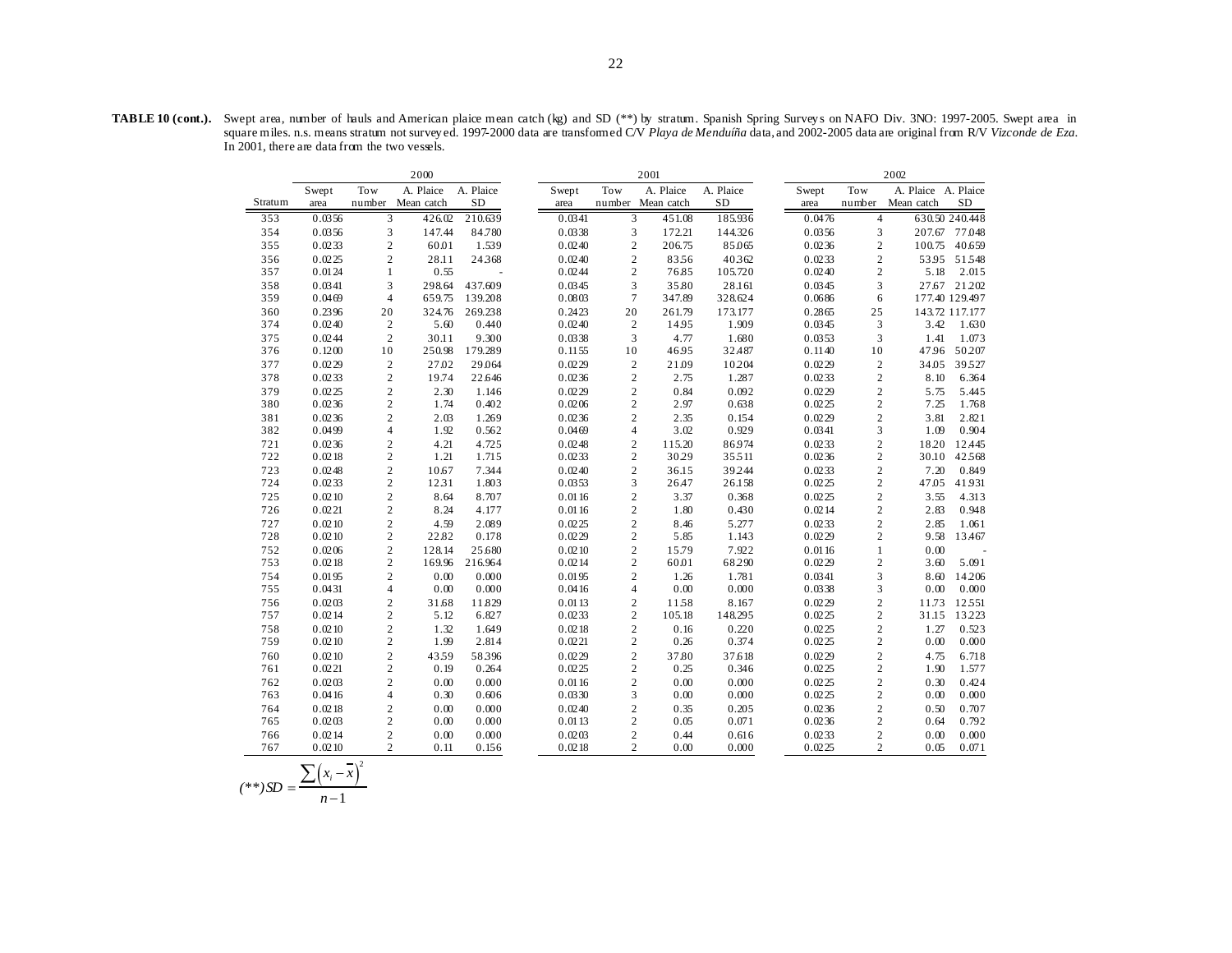**TABLE 10 (cont.).** Swept area, number of hauls and American plaice mean catch (kg) and SD (\*\*) by stratum. Spanish Spring Survey s on NAFO Div. 3NO: 1997-2005. Swept area in square miles. n.s. means stratum not surveyed. 1997-2000 data are transformed C/V *Playa de Menduíña* data, and 2002-2005 data are original from R/V *Vizconde de Eza*. In 2001, there are data from the two vessels.

|         |        |                | 2003       |           |          |                | 2004                |                |        |                         | 2005                |                |
|---------|--------|----------------|------------|-----------|----------|----------------|---------------------|----------------|--------|-------------------------|---------------------|----------------|
|         | Swept  | Tow            | A. Plaice  | A. Plaice | Swept    | <b>Tow</b>     | A. Plaice A. Plaice |                | Swept  | Tow                     | A. Plaice A. Plaice |                |
| Stratum | area   | number         | Mean catch | <b>SD</b> | area     |                | number Mean catch   | <b>SD</b>      | area   | number                  | Mean catch          | <b>SD</b>      |
| 353     | 0.0334 | 3              | 470.86     | 217.828   | 0.033750 | 3              |                     | 418.60 276.823 | 0.0353 | 3                       |                     | 224.63 106.622 |
| 354     | 0.0338 | 3              | 806.33     | 68.178    | 0.034500 | 3              |                     | 220.64 173.634 | 0.0353 | 3                       |                     | 220.46 151.511 |
| 355     | 0.0229 | $\overline{2}$ | 112.14     | 7.297     | 0.022875 | $\mathbf{2}$   | 2350                | 9.758          | 0.0225 | $\overline{2}$          |                     | 73.44 60.161   |
| 356     | 0.0225 | $\overline{2}$ | 159.80     | 99.561    | 0.022125 | $\overline{2}$ | 0.66                | 0.893          | 0.0233 | $\overline{2}$          |                     | 8.37 11.257    |
| 357     | 0.0229 | $\overline{c}$ | 59.40      | 76.650    | 0.022875 | $\mathbf{2}$   | 0.84                | 1.190          | 0.0233 | $\overline{2}$          | 0.00                | 0.000          |
| 358     | 0.0338 | 3              | 2650       | 16.096    | 0.033000 | 3              | 27.72               | 15.234         | 0.0349 | 3                       |                     | 2652 20817     |
| 359     | 0.0791 | $\overline{7}$ | 459.09     | 433.737   | 0.079125 | $\tau$         |                     | 440.97 296.394 | 0.0814 | $\tau$                  |                     | 371.26 369.519 |
| 360     | 0.2254 | 20             | 229.12     | 120.612   | 0.231000 | 20             |                     | 283.51 168.955 | 0.2325 | 20                      |                     | 293.79 173.170 |
| 374     | 0.0225 | $\overline{c}$ | 1533       | 4.207     | 0.023250 | 2              |                     | 89.95 46.315   | 0.0229 | 2                       |                     | 126.47 116.171 |
| 375     | 0.0330 | 3              | 9.96       | 10915     | 0.033750 | 3              |                     | 73.12 19.172   | 0.0349 | 3                       |                     | 56.44 35.364   |
| 376     | 0.1125 | 10             | 62.92      | 55.173    | 0.116625 | 10             |                     | 195.37 112.407 | 0.1174 | 10                      |                     | 177.42 92.305  |
| 377     | 0.0225 | $\overline{2}$ | 48.61      | 30.816    | 0.021750 | $\mathbf{2}$   | 84.23               | 73.928         | 0.0233 | $\overline{2}$          |                     | 317.45 167.514 |
| 378     | 0.0225 | $\overline{2}$ | 9.42       | 8.040     | 0.022500 | $\overline{c}$ | 3430                | 14.001         | 0.0225 | $\overline{c}$          | 10.15               | 7.734          |
| 379     | 0.0229 | $\overline{c}$ | 3.47       | 4.667     | 0.012375 | $\mathbf{1}$   | 0.71                |                | 0.0236 | $\overline{c}$          | 1.37                | 1.923          |
| 380     | 0.0229 | $\overline{c}$ | 6.68       | 0.735     | 0.022125 | $\overline{c}$ | 2.01                | 2.174          | 0.0229 | $\overline{c}$          | 0.35                | 0.488          |
| 381     | 0.0229 | $\overline{c}$ | 7.70       | 3.111     | 0.022500 | $\overline{c}$ | 29.64               | 18.611         | 0.0233 | $\overline{c}$          | 57.15               | 57.629         |
| 382     | 0.0454 | $\overline{4}$ | 2.12       | 0.643     | 0.046125 | $\overline{4}$ | 55.76               | 49.674         | 0.0458 | $\overline{4}$          | 36.82               | 11.832         |
| 721     | 0.0225 | $\overline{2}$ | 222.75     | 273.155   | 0.022125 | $\mathbf{2}$   | 0.00                | 0.000          | 0.0229 | $\overline{2}$          | 0.00                | 0.000          |
| 722     | 0.0221 | $\overline{2}$ | 1431       | 15.493    | 0.021750 | $\sqrt{2}$     | 1.02                | 1.442          | 0.0233 | $\overline{\mathbf{c}}$ | 0.00                | 0.000          |
| 723     | 0.0229 | $\overline{2}$ | 2.10       | 2.687     | 0.022875 | $\overline{c}$ | 0.68                | 0.955          | 0.0233 | $\overline{c}$          | 0.00                | 0.000          |
| 724     | 0.0225 | $\overline{2}$ | 7.02       | 7.050     | 0.021375 | $\overline{c}$ | 0.00                | 0.000          | 0.0225 | $\overline{c}$          | 0.00                | 0.000          |
| 725     | 0.0229 | $\overline{c}$ | 3.34       | 0.049     | 0.022500 | $\mathbf{2}$   | 1930                | 27.294         | 0.0236 | $\overline{2}$          | 5.45                | 7.707          |
| 726     | 0.0225 | $\overline{2}$ | 0.00       | 0.000     | 0.022500 | $\mathfrak{2}$ | 0.00                | 0.000          | 0.0113 | $\mathbf{1}$            | 0.00                |                |
| 727     | 0.0218 | $\overline{c}$ | 42.85      | 21.001    | 0.023250 | $\mathbf{2}$   | 0.37                | 0.338          | 0.0229 | $\overline{c}$          | 0.00                | 0.000          |
| 728     | 0.0225 | $\overline{2}$ | 40.45      | 23.264    | 0.018000 | $\mathbf{2}$   | 0.00                | 0.000          | 0.0109 | $\mathbf{1}$            | 0.00                |                |
| 752     | 0.0229 | $\overline{2}$ | 27.05      | 12.516    | 0.021375 | $\mathbf{2}$   | 0.00                | 0.000          | 0.0236 | $\sqrt{2}$              | 0.00                | 0.000          |
| 753     | 0.0229 | $\overline{2}$ | 0.00       | 0.000     | 0.021750 | $\mathbf{2}$   | 0.00                | 0.000          | 0.0225 | $\overline{2}$          | 0.00                | 0.000          |
| 754     | 0.0218 | $\overline{c}$ | 0.00       | 0.000     | 0.021375 | $\overline{c}$ | 0.00                | 0.000          | 0.0225 | $\overline{2}$          | 0.00                | 0.000          |
| 755     | 0.0221 | $\overline{c}$ | 0.00       | 0.000     | 0.031875 | 3              | 0.00                | 0.000          | 0.0450 | $\overline{4}$          | 0.00                | 0.000          |
| 756     | 0.0221 | $\overline{c}$ | 1.83       | 0.884     | 0.021750 | $\overline{c}$ | 0.00                | 0.000          | 0.0233 | $\overline{c}$          | 0.00                | 0.000          |
| 757     | 0.0221 | $\overline{c}$ | 5.17       | 7.304     | 0.021750 | $\mathbf{2}$   | 0.00                | 0.000          | 0.0225 | $\overline{2}$          | 0.00                | 0.000          |
| 758     | 0.0221 | $\overline{c}$ | 0.00       | 0.000     | 0.021375 | $\mathfrak{2}$ | 0.00                | 0.000          | 0.0225 | $\overline{2}$          | 0.00                | 0.000          |
| 759     | 0.0113 | $\mathbf{1}$   | 0.00       |           | 0.021375 | $\mathfrak{2}$ | 0.00                | 0.000          | 0.0229 | $\sqrt{2}$              | 0.00                | 0.000          |
| 760     | 0.0218 | $\overline{c}$ | 0.00       | 0.000     | 0.022125 | $\overline{c}$ | 0.00                | 0.000          | 0.0229 | $\overline{c}$          | 6.10                | 8.627          |
| 761     | 0.0225 | $\overline{c}$ | 0.00       | 0.000     | 0.022125 | $\mathbf{2}$   | 0.01                | 0.007          | 0.0221 | $\overline{c}$          | 0.00                | 0.000          |
| 762     | 0.0225 | $\overline{c}$ | 0.00       | 0.000     | 0.023250 | $\overline{c}$ | 0.00                | 0.000          | 0.0225 | $\sqrt{2}$              | 0.00                | 0.000          |
| 763     | 0.0311 | 3              | 0.00       | 0.000     | 0.032625 | 3              | 0.00                | 0.000          | 0.0334 | 3                       | 0.00                | 0.000          |
| 764     | 0.0221 | $\overline{c}$ | 0.63       | 0.884     | 0.022875 | $\overline{c}$ | 0.00                | 0.000          | 0.0233 | $\overline{c}$          | 0.00                | 0.000          |
| 765     | 0.0113 | 1              | 0.00       |           | 0.022500 | $\overline{c}$ | 0.00                | 0.000          | 0.0229 | $\overline{2}$          | 0.00                | 0.000          |
| 766     | 0.0225 | $\overline{c}$ | 0.00       | 0.000     | 0.022500 | $\overline{c}$ | 0.00                | 0.000          | 0.0229 | $\overline{2}$          | 0.00                | 0.000          |
| 767     | 0.0229 | $\overline{2}$ | 0.00       | 0.000     | 0.021750 | $\mathbf{2}$   | 0.57                | 0.799          | 0.0113 | 1                       | 0.00                |                |

$$
(**)SD = \frac{\sum (x_i - \overline{x})^2}{n-1}
$$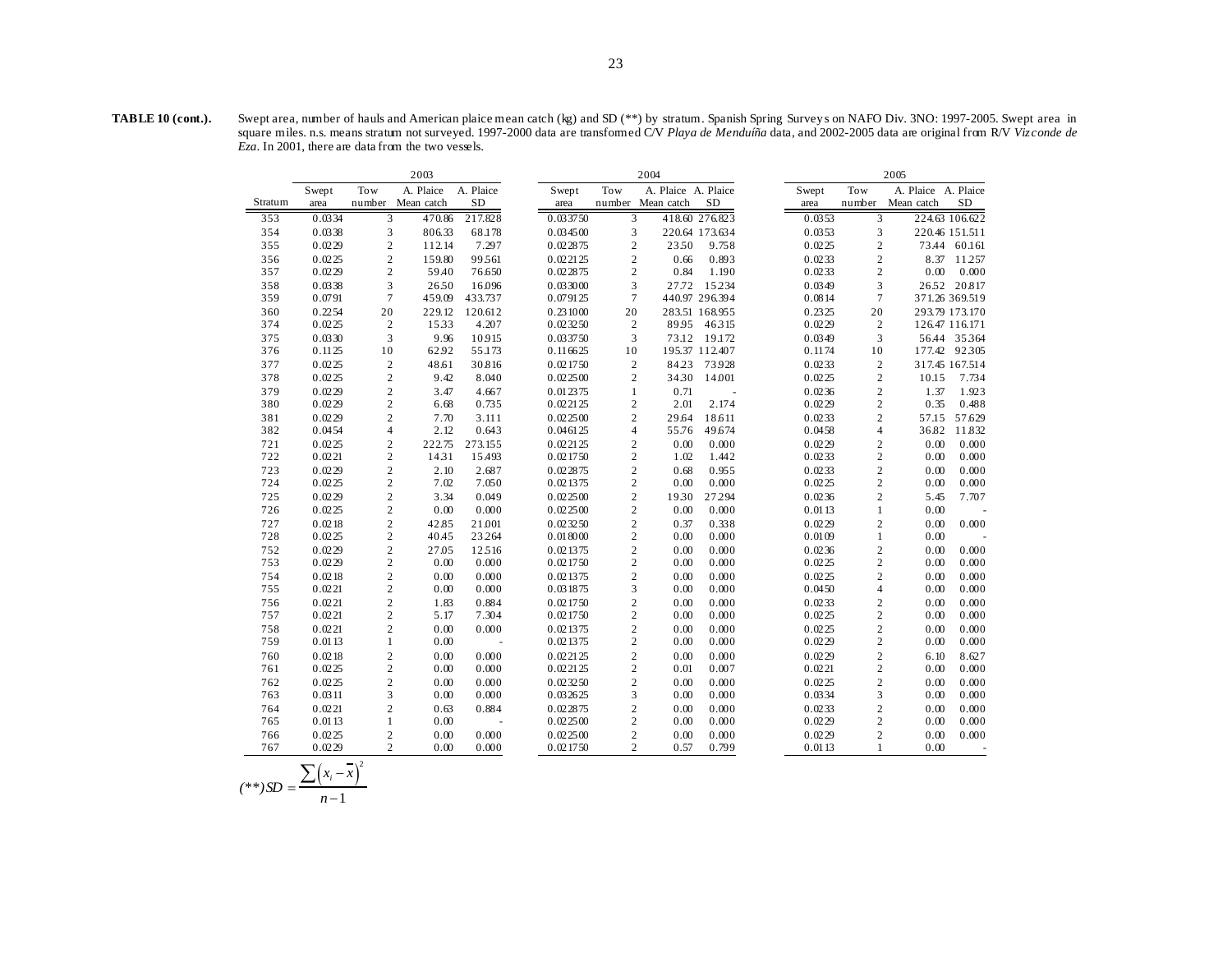**TABLE 11.** Stratified mean catches (Kg) by stratum and year and SD by year of Americ an plaice (1997-2005). n.s. means stratum not surveyed. 1997-2000 data are transformed C/V *Playa de Menduíña* data. 2002-2005 data are original from R/V *Vizconde de Eza*. In 2001, there are data from the two vessels.

| Stratum      | 1997                    | 1998      | 1999       | 2000       | 2001       | 2002      | 2003       | 2004       | 2005       |
|--------------|-------------------------|-----------|------------|------------|------------|-----------|------------|------------|------------|
| 353          | 12903.67                | 72078.57  | 104632.35  | 114599.70  | 121339.62  | 169604.50 | 126660.44  | 112602.50  | 60426.37   |
| 354          | 8402.49                 | 93846.24  | 45293.87   | 36269.52   | 42363.66   | 51086.00  | 198357.18  | 54277.44   | 54233.57   |
| 355          | 1037.72                 | 996535    | 4500.63    | 4440.80    | 15299.50   | 745550    | 829836     | 1739.00    | 543456     |
| 356          | 382.89                  | 668.59    | 1478.94    | 132133     | 3927.32    | 2535.65   | 7510.60    | 30.95      | 393.39     |
| 357          | 304.55                  | 382.45    | 502.29     | 90.77      | 12602.58   | 848.70    | 9741.60    | 138.01     | $0.00\,$   |
| 358          | 999.88                  | 1513.72   | 2037.49    | 67195.07   | 8055.00    | 6225.00   | 5962.50    | 6236.25    | 596625     |
| 359          | 12680.29                | 83608.73  | 204132.53  | 27775652   | 146459.89  | 74685.40  | 193275.09  | 185648.37  | 15630196   |
| 360          | 72766.01                | 299247.75 | 734066.28  | 903798.01  | 728547.66  | 399985.01 | 637653.48  | 789018.07  | 81762550   |
| 374          | 1796.59                 | 856.16    | 9415.49    | 1197.73    | 319930     | 731.88    | 3279.55    | 19249.30   | 27063.51   |
| 375          | 500.53                  | 1606.63   | 11438.83   | 8160.97    | 1291.77    | 381.21    | 2698.26    | 19816.42   | 15294.34   |
| 376          | 16719.30                | 11062038  | 159942.67  | 33481031   | 62631.30   | 63978.64  | 83931.28   | 26061958   | 236676.28  |
| 377          | 2095.72                 | 4718.47   | 8616.07    | 2702.20    | 210850     | 3405.00   | 4861.00    | 8422.50    | 31745.00   |
| 378          | 259.32                  | 726.10    | 991.91     | 2744.49    | 382.25     | 1125.90   | 1308.69    | 4767.70    | 1411.06    |
| 379          | 188.36                  | 281.25    | 82.40      | 243.73     | 8851       | 609.50    | 367.82     | 75.26      | 145.22     |
| 380          | 134.92                  | 162.68    | 213.43     | 167.31     | 285.07     | 696.00    | 641.28     | 193.20     | 33.12      |
| 381          | 222.76                  | 1211.16   | 84.85      | 291.71     | 338.05     | 547.92    | 1108.80    | 4268.16    | 8229.60    |
| 382          | 202.64                  | 1493.12   | 770.56     | 657.24     | 1037.19    | 372.73    | 726.30     | 19126.54   | 12628.40   |
| 721          | 871.09                  | 499.21    | 1303.60    | 273.96     | 7488.00    | 1183.00   | 14478.75   | 0.00       | 0.00       |
| 722          | 3919.11                 | 167.16    | 203.73     | 101.86     | 254436     | 2528.40   | 1201.62    | 85.68      | 0.00       |
| 723          | 1362.72                 | 1556.71   | 5277.38    | 1653.10    | 5603.25    | 1116.00   | 325.50     | 104.63     | $0.00\,$   |
| 724          | 1653.48                 | 1343.68   | 1226.09    | 1526.83    | 3281.87    | 5834.20   | 869.86     | 0.00       | $0.00\,$   |
| 725          | 137.94                  | 6530      | 260.04     | 907.63     | 353.82     | 372.75    | 350.18     | 202650     | 572.25     |
| 726          | ${\bf n}.{\bf s}$       | 212.68    | 2876.79    | 593.27     | 129.33     | 203.76    | 0.00       | 0.00       | 0.00       |
| 727          | 899.68                  | 865.65    | 725.35     | 440.29     | 811.92     | 273.60    | 4113.60    | 35.42      | 0.00       |
| 728          | 2502.92                 | 1215.08   | 2958.88    | 178030     | 455.96     | 747.05    | 3155.10    | 0.00       | $0.00\,$   |
| 752          | 14763.59                | 6543.72   | 4674.08    | 16785.97   | 2068.61    | 0.00      | 354355     | 0.00       | 0.00       |
| 753          | 7835.24                 | 20283.24  | 2033.90    | 23454.24   | 828150     | 496.80    | 0.00       | 0.00       | 0.00       |
| 754          | 989.34                  | 481.33    | 0.00       | 0.00       | 226.67     | 1548.60   | 0.00       | 0.00       | $0.00\,$   |
| 755          | $\mathbf{n}.\mathbf{s}$ | 149.64    | 1995       | 0.00       | 0.00       | 0.00      | 0.00       | 0.00       | $0.00\,$   |
| 756          | 7643.89                 | 20175.92  | 12558.72   | 3200.13    | 1169.09    | 1184.23   | 184.33     | 0.00       | 0.00       |
| 757          | 63857.75                | 8388.77   | 1741.19    | 522.51     | 10728.11   | 3177.30   | 526.83     | 0.00       | 0.00       |
| 758          | 59.81                   | 398.64    | 30.63      | 130.83     | 1539       | 125.73    | 0.00       | $0.00\,$   | $0.00\,$   |
| 759          | $\mathbf{n}.\mathbf{s}$ | $0.00\,$  | 43.44      | 252.73     | 3357       | $0.00\,$  | 0.00       | 0.00       | $0.00\,$   |
| 760          | 2643.21                 | 1237.81   | 3126.85    | 671338     | 5821.20    | 731.50    | 0.00       | 0.00       | 939.40     |
| 761          | 206.83                  | 592.85    | $0.00\,$   | 31.90      | 41.90      | 324.05    | $0.00\,$   | 0.86       | $0.00\,$   |
| 762          | 0.00                    | $0.00\,$  | 3918.87    | $0.00\,$   | 0.00       | 63.60     | 0.00       | 0.00       | 0.00       |
| 763          | $\mathbf{n}.\mathbf{s}$ | 20.29     | $0.00\,$   | 79.13      | 0.00       | $0.00\,$  | $0.00\,$   | 0.00       | 0.00       |
| 764          | 16.71                   | 24.87     | 0.00       | 0.00       | 3450       | 50.00     | 62.50      | $0.00\,$   | 0.00       |
| 765          | 0.00                    | 0.00      | 0.00       | 0.00       | 6.20       | 7936      | 0.00       | 0.00       | 0.00       |
| 766          | 0.00                    | $0.00\,$  | $0.00\,$   | 0.00       | 62.68      | $0.00\,$  | 0.00       | $0.00\,$   | 0.00       |
| 767          | $\mathbf{n}.\mathbf{s}$ | $0.00\,$  | $0.00\,$   | 17.44      | 0.00       | 7.90      | 0.00       | 89.27      | 0.00       |
| <b>TOTAL</b> | 240960.96               | 747209.90 | 1331180.06 | 1814912.89 | 1199115.08 | 804322.34 | 1315194.03 | 1488571.60 | 1435119.78 |
|              | 25.80                   | 72.25     | 128.72     | 175.49     | 115.95     | 77.77     | 127.17     | 143.93     | 138.77     |
| S.D.         | 5.09                    | 6.51      | 6.85       | 19.24      | 1231       | 7.46      | 10.79      | 13.03      | 12.92      |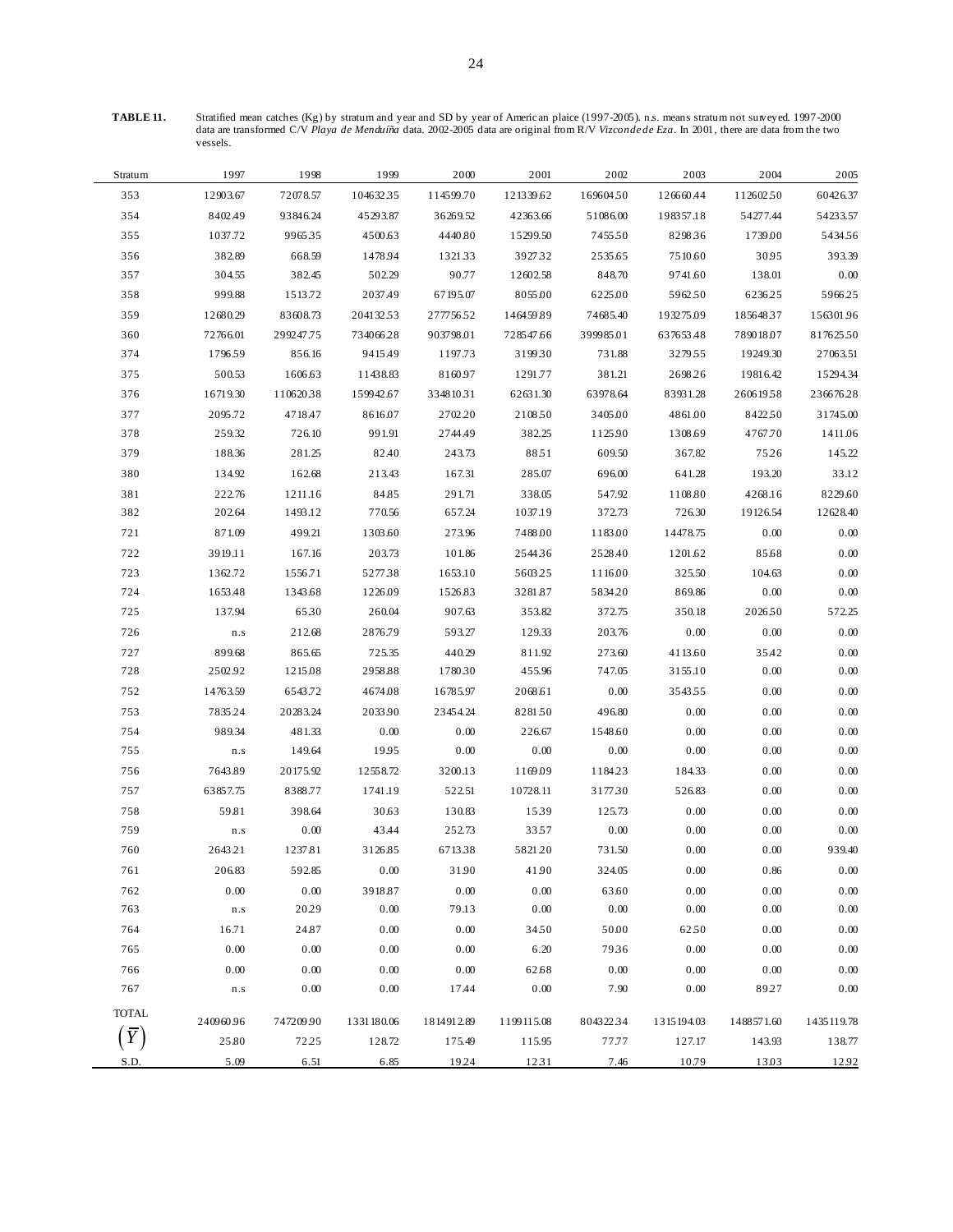**TABLE 12.** Survey estimates (by the swept area method) of American plaice biomass (t) and SD by stratum and year on NAFO Div. 3NO. n.s. means stratum not surveyed. 1997-2000 data are transformed C/V *Playa de Menduíña* data. 2002-2005 data are original from R/V *Vizconde de Eza*. In 2001, there are data from the two vessels.

| Stratum      | 1997             | 1998             | 1999             | 2000             | 2001                      | 2002             | 2003             | 2004             | 2005             |
|--------------|------------------|------------------|------------------|------------------|---------------------------|------------------|------------------|------------------|------------------|
| 353          | 1075             | 6200             | 8719             | 9651             | 10666                     | 14245            | 11385            | 10009            | 5143             |
| 354          | 723              | 7903             | 4165             | 3054             | 3766                      | 4302             | 17632            | 4720             | 4616             |
| 355          | 89               | 901              | 393              | 382              | 1275                      | 631              | 726              | 152              | 483              |
| 356          | 34               | 60               | 129              | 117              | 327                       | 218              | 668              | 3                | 34               |
| 357          | 28               | 32               | 43               | $\tau$           | 1034                      | 71               | 852              | 12               | $\mathbf{0}$     |
| 358          | 89               | 130              | 175              | 5907             | 700                       | 541              | 530              | 567              | 513              |
| 359          | 1103             | 7192             | 16836            | 23702            | 12775                     | 6530             | 17099            | 16424            | 13445            |
| 360          | 6203             | 25808            | 59988            | 75434            | 60151                     | 34903            | 56586            | 68313            | 70333            |
| 374          | 153              | 73               | 773              | 100              | 267                       | 64               | 292              | 1656             | 2366             |
| 375          | 43               | 140              | 968              | 670              | 115                       | 32               | 245              | 1761             | 1316             |
| 376          | 1479             | 9578             | 13124            | 27901            | 5422                      | 5612             | 7461             | 22347            | 20164            |
| 377          | 180              | 413              | 718              | 236              | 184                       | 298              | 432              | 774              | 2731             |
| 378          | $2\sqrt{5}$      | 62               | 87               | 236              | 32                        | 97               | 116              | 424              | 125              |
| 379          | 18               | 24               | $\boldsymbol{7}$ | 22               | $\,$ 8 $\,$               | 53               | 32               | 6                | 12               |
| 380          | 13               | 14               | $1\,8$           | 14               | $2\sqrt{8}$               | 62               | 56               | 17               | $\mathfrak{Z}$   |
| 381          | 20               | 106              | $\tau$           | 25               | 29                        | $4\,8$           | 97               | 379              | 708              |
| 382          | $1\,8$           | 131              | 64               | 53               | $8\,8$                    | 33               | 64               | 1659             | 1104             |
| 721          | 79               | 49               | 107              | 23               | 605                       | 102              | 1287             | $\boldsymbol{0}$ | $\boldsymbol{0}$ |
| 722          | 367              | 16               | 18               | $\overline{9}$   | 219                       | 214              | 109              | 8                | $\boldsymbol{0}$ |
| 723          | 130              | 134              | 461              | 134              | 467                       | 96               | 28               | 9                | $\boldsymbol{0}$ |
| 724          | 147              | 130              | 109              | 131              | 279                       | 519              | 77               | $\boldsymbol{0}$ | $\boldsymbol{0}$ |
| 725          | 13               | $\,$ 8 $\,$      | 23               | 86               | $30\,$                    | 33               | 31               | 180              | 48               |
| 726          | n.s.             | 21               | 256              | 54               | 11                        | 19               | $\boldsymbol{0}$ | $\boldsymbol{0}$ | $\mathbf{0}$     |
| 727          | 96               | 74               | 61               | 42               | $72\,$                    | 24               | 378              | 3                | $\mathbf{0}$     |
| 728          | 234              | 118              | 255              | 170              | $40\,$                    | 65               | 280              | $\boldsymbol{0}$ | $\mathbf{0}$     |
| 752          | 1358             | 572              | 402              | 1628             | 197                       | 143              | 310              | $\boldsymbol{0}$ | $\overline{0}$   |
| 753          | 733              | 1865             | 178              | 2157             | 775                       | 43               | $\boldsymbol{0}$ | $\boldsymbol{0}$ | $\mathbf{0}$     |
| 754          | 90               | 46               | $\boldsymbol{0}$ | $\boldsymbol{0}$ | 23                        | 6                | $\boldsymbol{0}$ | $\boldsymbol{0}$ | $\boldsymbol{0}$ |
| 755          | n.s.             | 15               | $\sqrt{2}$       | $\mathbf{0}$     | $\boldsymbol{0}$          | $\boldsymbol{0}$ | $\boldsymbol{0}$ | $\mathbf{0}$     | $\mathbf{0}$     |
| 756          | 703              | 1793             | 1116             | 316              | 102                       | 104              | 17               | $\mathbf{0}$     | $\mathbf{0}$     |
| 757          | 6307             | 813              | 150              | 49               | 923                       | 282              | 48               | $\mathbf{0}$     | $\theta$         |
| 758          | 6                | 37               | 3                | 12               | $\mathbf{1}$              | 11               | $\boldsymbol{0}$ | $\boldsymbol{0}$ | $\mathbf{0}$     |
| 759          | n.s.             | $\boldsymbol{0}$ | $\overline{4}$   | 24               | $\ensuremath{\mathsf{3}}$ | $\boldsymbol{0}$ | $\mathbf{0}$     | $\boldsymbol{0}$ | $\mathbf{0}$     |
| 760          | 252              | 116              | 278              | 639              | 509                       | 64               | $\boldsymbol{0}$ | $\boldsymbol{0}$ | 82               |
| 761          | 20               | 57               | $\boldsymbol{0}$ | $\mathfrak{Z}$   | $\overline{4}$            | 29               | $\boldsymbol{0}$ | $\mathbf{0}$     | $\boldsymbol{0}$ |
| 762          | $\boldsymbol{0}$ | $\boldsymbol{0}$ | 373              | $\boldsymbol{0}$ | $\boldsymbol{0}$          | 6                | $\boldsymbol{0}$ | $\boldsymbol{0}$ | $\boldsymbol{0}$ |
| 763          | n.s.             | $\sqrt{2}$       | $\boldsymbol{0}$ | 8                | $\boldsymbol{0}$          | $\boldsymbol{0}$ | $\mathbf{0}$     | $\mathbf{0}$     | $\boldsymbol{0}$ |
| 764          | $\sqrt{2}$       | $\overline{c}$   | $\boldsymbol{0}$ | $\boldsymbol{0}$ | 3                         | $\overline{4}$   | 6                | $\boldsymbol{0}$ | $\boldsymbol{0}$ |
| 765          | $\boldsymbol{0}$ | $\Omega$         | $\theta$         | $\Omega$         |                           | 7                | $\Omega$         | $\theta$         | $\Omega$         |
| 766          | $\boldsymbol{0}$ | $\boldsymbol{0}$ | $\boldsymbol{0}$ | $\boldsymbol{0}$ | 6                         | $\boldsymbol{0}$ | $\boldsymbol{0}$ | $\boldsymbol{0}$ | $\boldsymbol{0}$ |
| 767          | n.s.             | $\boldsymbol{0}$ | $\boldsymbol{0}$ | $\mathbf{2}$     | $\boldsymbol{0}$          | $\mathbf{1}$     | $\boldsymbol{0}$ | 8                | $\boldsymbol{0}$ |
|              |                  |                  |                  |                  |                           |                  |                  |                  |                  |
| <b>TOTAL</b> | 21827            | 64635            | 110010           | 152997           | 101137                    | 69511            | 116842           | 129432           | 123227           |
| S.D.         | 4495             | 5946             | 5825             | 16740            | 10841                     | 7097             | 9777             | 12335            | 11396            |
| Biomass $5+$ | 21335            | 63888            | 109368           | 144336           | 78321                     | 50934            | 110167           | 124194           | 117223           |
| Biomass 10+  | 2478             | 18824            | 58716            | 87123            | 40922                     | 26548            | 34517            | 35194            | 26735            |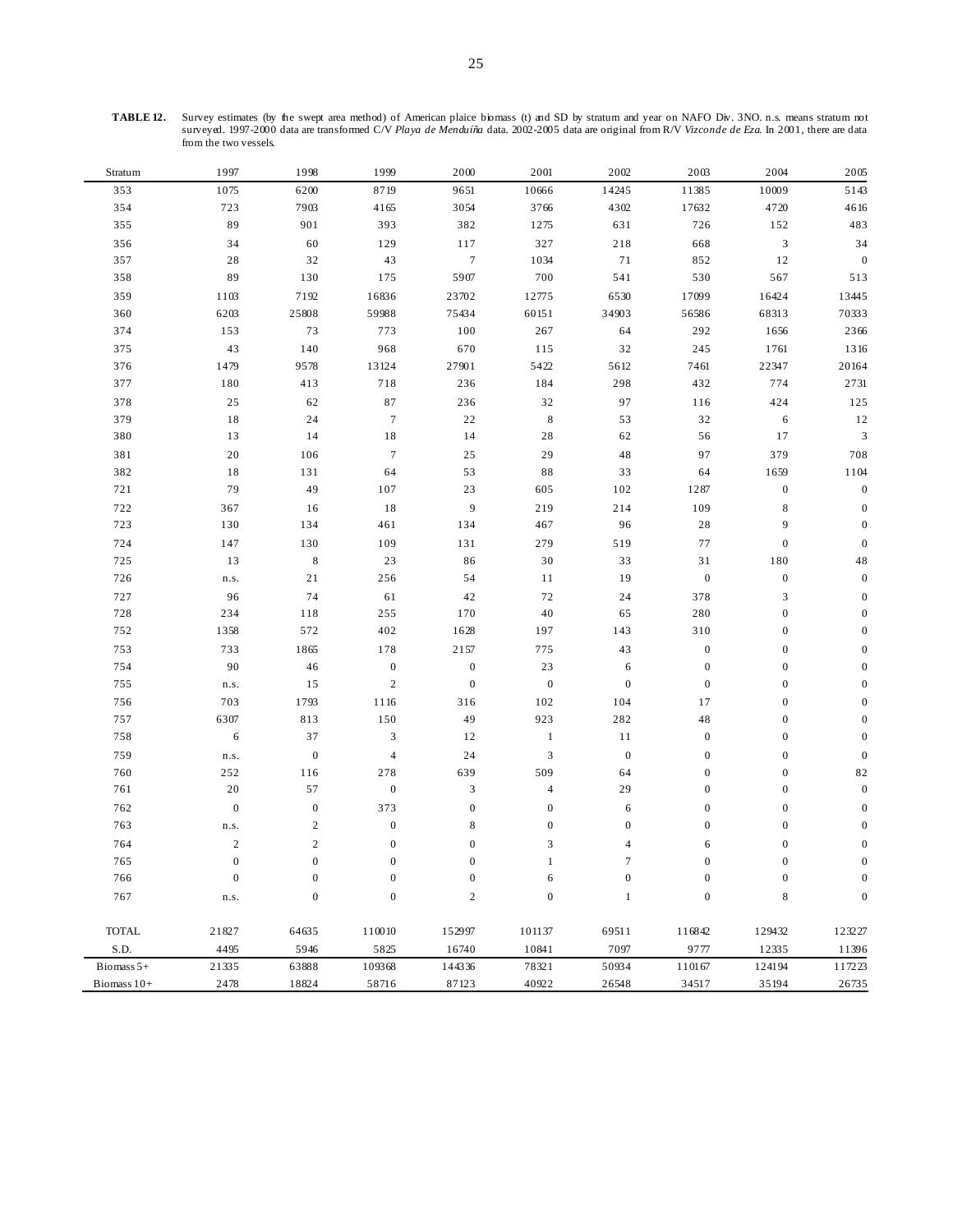|         |   | 1997             | 1998             | 1999             | 2000             | 2001             | 2002             | 2003             | 2004             | 2005             |
|---------|---|------------------|------------------|------------------|------------------|------------------|------------------|------------------|------------------|------------------|
| Males   | a | 0.0043           | 0.0041           | 0.0049           | 0.0024           | 0.0064           | 0.0041           | 0.0037           | 0.0075           | 0.0027           |
|         |   | $Error = 0.1296$ | $Error = 0.1200$ | $Error = 0.2799$ | $Error = 0.1281$ | $Error = 0.1556$ | $Error = 0.0660$ | $Error = 0.0752$ | $Error = 0.1483$ | $Error = 0.0882$ |
|         | b | 3.1794           | 3.1943           | 3.1454           | 3.3523           | 3.0742           | 3.1930           | 3.2287           | 3.0284           | 3.3274           |
|         |   | $Error = 0.0378$ | $Error = 0.0348$ | $Error = 0.0817$ | $Error = 0.0382$ | $Error = 0.0485$ | $Error = 0.0205$ | $Error = 0.0234$ | $Error = 0.0468$ | $Error = 0.0274$ |
|         |   | $R^2 = 0.995$    | $R^2 = 0.996$    | $R^2 = 0.983$    | $R^2 = 0.995$    | $R^2 = 0.992$    | $R^2 = 0.988$    | $R^2 = 0.998$    | $R2 = 0.992$     | $R2 = 0.997$     |
|         |   | $N = 1050$       | $N = 573$        | $N = 183$        | $N = 321$        | $N = 188$        | $N = 384$        | $N = 622$        | $N = 411$        | $N = 311$        |
| Females | a | 0.0027           | 0.0027           | 0.0048           | 0.0020           | 0.0039           | 0.0032           | 0.0030           | 0.0047           | 0.0027           |
|         |   | $Error = 0.1058$ | $Error = 0.0595$ | $Error = 0.1420$ | $Error = 0.0981$ | $Error = 0.0624$ | $Error = 0.0628$ | $Error = 0.0549$ | $Error = 0.0807$ | $Error = 0.0634$ |
|         | b | 3.3263           | 3.3218           | 3.1704           | 3.4049           | 3.2256           | 3.2752           | 3.2918           | 3.1757           | 3.3290           |
|         |   | $Error = 0.0291$ | $Error = 0.0162$ | $Error = 0.0389$ | $Error = 0.0271$ | $Error = 0.0177$ | $Error = 0.0178$ | $Error = 0.0157$ | $Error = 0.0228$ | $Error = 0.0177$ |
|         |   | $R^2 = 0.998$    | $R^2 = 0.999$    | $R^2 = 0.993$    | $R^2 = 0.998$    | $R^2 = 0.998$    | $R^2 = 0.998$    | $R^2 = 0.999$    | $R2 = 0.997$     | $R2 = 0.998$     |
|         |   | $N = 1396$       | $N = 937$        | $N = 201$        | $N = 402$        | $N = 370$        | $N = 703$        | $N = 960$        | $N = 765$        | $N = 569$        |
| Indet.  | a | 0.0026           | 0.0028           | 0.0022           | 0.0020           | 0.0054           | 0.0035           | 0.0032           | 0.0069           | 0.0025           |
|         |   | $Error = 0.0928$ | $Error = 0.0602$ | $Error = 0.1531$ | $Error = 0.0817$ | $Error = 0.0866$ | $Error = 0.0599$ | $Error = 0.0581$ | $Error = 0.1315$ | $Error = 0.0253$ |
|         | b | 3.3370           | 3.3153           | 3.3812           | 3.4049           | 3.1409           | 3.2527           | 3.2795           | 3.0712           | 3.3552           |
|         |   | $Error = 0.0255$ | $Error = 0.0164$ | $Error = 0.0431$ | $Error = 0.0226$ | $Error = 0.0248$ | $Error = 0.0171$ | $Error = 0.0167$ | $Error = 0.0382$ | $Error = 0.0148$ |
|         |   | $R^2 = 0.997$    | $R^2 = 0.999$    | $R^2 = 0.989$    | $R^2 = 0.997$    | $R^2 = 0.996$    | $R^2 = 0.998$    | $R^2 = 0.998$    | $R2 = 0.990$     | $R2 = 0.999$     |
|         |   | $N = 2446$       | $N = 1513$       | $N = 386$        | $N = 726$        | $N = 573$        | $N = 1087$       | $N = 1587$       | $N = 1226$       | $N = 884$        |

**TABLE 13.** Length weight relationships in the calculation of American plaice biomass. The equation is Spanish Spring Surveys on NAFO Div. 3NO: 1997-2005. To calculate the parameters for the indeterminate individuals, we used the total data (males + females + indeterminate individuals)  $Weight = a(l+0.5)^b$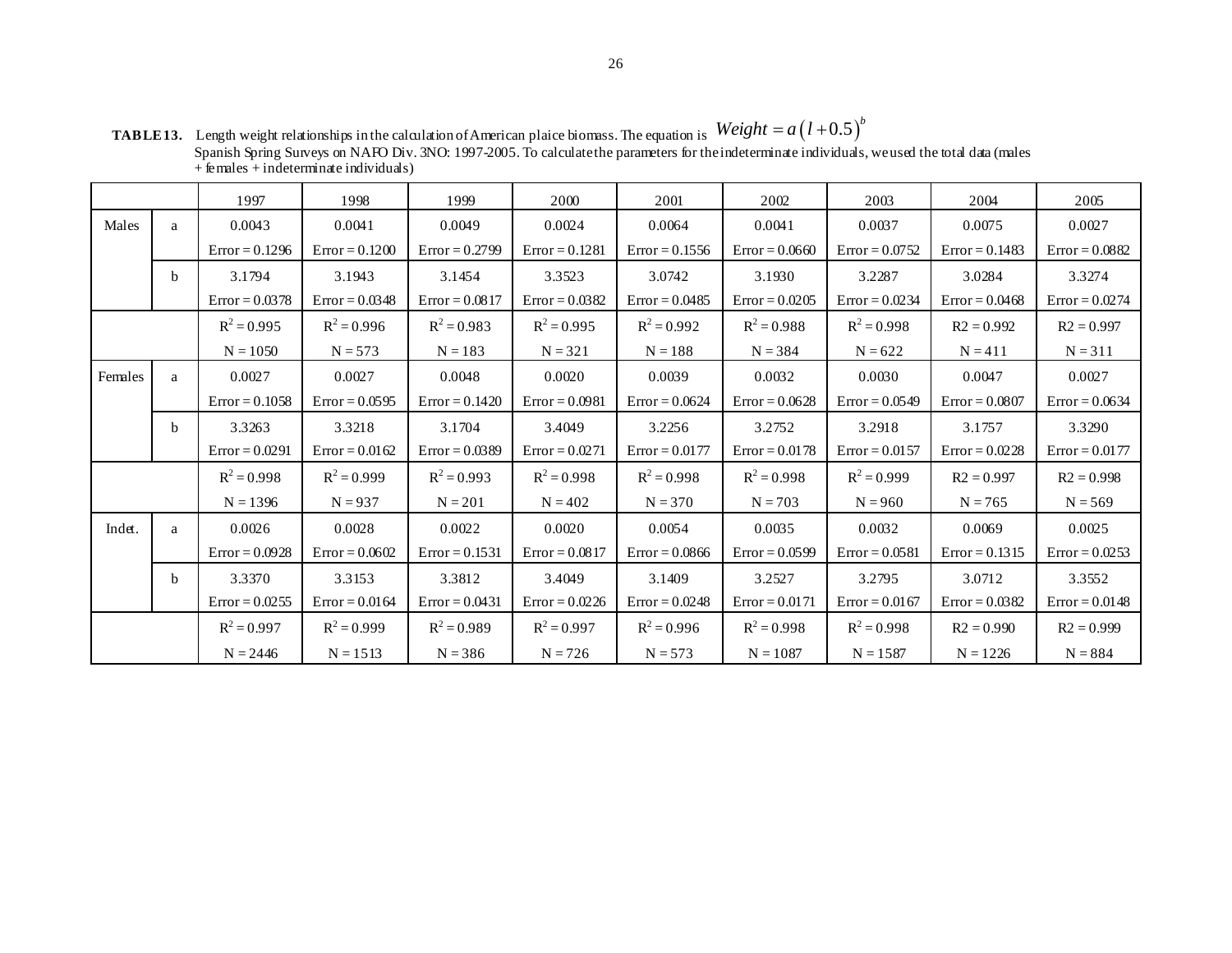**TABLE 14.** American plaice length distribution. Estimated numbers per haul stratified mean catches. Spanish Spring Survey on NAFO 3NO: 1997-2005. Indet. means indeterminate. 1997-2000 data are transformed C/V *Playa de Menduíña*  data. 2002-2005 data are original R/V *Vizconde de Eza* data. In 2001, there are data from the two vessels. (\*) indicates untransformed data.

|                             |       | 1997                       |   |                 |        | 1998                         |                  |                     |        | 1999          |                |                                |
|-----------------------------|-------|----------------------------|---|-----------------|--------|------------------------------|------------------|---------------------|--------|---------------|----------------|--------------------------------|
| Length (cm.)                |       | Males Females Indet. Total |   |                 |        | Males Females Indet.         |                  | Total               |        | Males Females | Indet.         | Total                          |
| 4                           | 0.000 | 0.000                      |   | 0.000 0.000     | 0.000  | 0.000                        | 0.000            | 0.000               | 0.000  | 0.000         | 0.000          | 0.000                          |
| 6                           | 0.000 | 0.000                      |   | 0.000 0.000     | 0.000  | 0.000                        |                  | $0.000 \quad 0.000$ | 0.000  | 0.000         | 0.000          | 0.000                          |
| 8                           | 0.000 | 0.000                      |   | 0.000 0.000     | 0.000  | 0.000                        |                  | $0.000 \quad 0.000$ | 0.000  | 0.000         | 0.000          | 0.000                          |
| 10                          | 0.000 | 0.000                      |   | 0.000 0.000     | 0.000  | 0.000                        |                  | $0.000 \quad 0.000$ | 0.000  | 17.087        | 5.812          | 22.898                         |
| 12                          | 0.000 | 0.000                      |   | 0.000 0.000     | 0.007  | 0.008                        |                  | $0.000 \quad 0.015$ | 0.000  | 4.272         | 4.272          | 8.543                          |
| 14                          | 0.073 | 0.049                      |   | 0.000 0.121     | 0.009  | 0.000                        |                  | $0.000$ $0.009$     | 0.289  | 1.667         | 0.190          | 2.146                          |
| 16                          | 0.136 | 0.242                      |   | 0.000 0.378     | 0.546  | 0.263                        |                  | $0.000 \quad 0.809$ | 1.474  | 2.739         | 0.000          | 4.212                          |
| 18                          | 0.648 | 0.705                      |   | 0.023 1.377     | 0.044  | 0.146                        |                  | $0.000 \quad 0.190$ | 0.210  | 0.894         | 0.000          | 1.104                          |
| 20                          | 1.215 | 0.750                      |   | 0.000 1.966     | 0.370  | 0.163                        |                  | $0.000 \quad 0.533$ | 0.398  | 0.508         | 0.000          | 0.906                          |
| 22                          | 2.337 | 1.371                      |   | 0.000 3.708     | 1.053  | 0.693                        |                  | 0.000 1.746         | 0.765  | 0.857         | 0.000          | 1.622                          |
| 24                          | 2.605 | 1.883                      |   | 0.000 4.489     | 3.474  | 2.310                        |                  | 0.000 5.784         | 2.904  | 0.468         | 0.000          | 3.372                          |
| 26                          | 4.484 | 2.641                      |   | 0.000 7.126     | 5.241  | 3.713                        |                  | 0.000 8.954         | 10.069 | 2.129         | 0.000          | 12.197                         |
| 28                          | 8.809 | 2.201                      |   | 0.000 11.010    | 8.847  | 4.872                        |                  | 0.000 13.719        | 19.126 | 7.192         | 0.000          | 26318                          |
| 30                          | 7.228 | 3.773                      |   | 0.000 11.001    | 11342  | 5.977                        |                  | 0.000 17319         | 29.710 | 11.614        | 0.000          | 41323                          |
| 32                          | 5.657 | 4.242                      |   | 0.000 9.898     | 10.173 | 8.235                        |                  | 0.000 18.408        | 24357  | 10595         | 0.000          | 34.952                         |
| 34                          | 3.662 | 4.350                      |   | 0.000 8.012     | 7.537  | 13315                        |                  | 0.000 20.852        | 16.253 | 10386         | 0.000          | 26.638                         |
| 36                          | 1.897 | 4.574                      |   | 0.000 6.471     | 4.471  | 15.805                       |                  | 0.000 20.276        | 9.405  | 18.159        | 0.000          | 27564                          |
| 38                          | 0.964 | 3.885                      |   | 0.000 4.849     | 2.240  | 15381                        |                  | 0.000 17.621        | 4.435  | 20.646        | 0.000          | 25.081                         |
| 40                          | 0.359 | 3.021                      |   | 0.000 3.381     | 0.785  | 12.615                       |                  | 0.000 13.400        | 1.846  | 23.474        | 0.000          | 25320                          |
| 42                          | 0.205 | 1.968                      |   | 0.000 2.173     | 0.462  | 8.995                        |                  | 0.000 9.457         | 0.370  | 18.287        | 0.000          | 18.657                         |
| 44                          | 0.182 | 1.128                      |   | 0.000 1.310     | 0.117  | 6.272                        |                  | 0.000 6.388         | 0.467  | 12.030        | 0.000          | 12.497                         |
| 46                          | 0.039 | 0.666                      |   | $0.000$ $0.705$ | 0.119  | 3.702                        |                  | 0.000 3.821         | 0.043  | 6.881         | 0.000          | 6.924                          |
| 48                          | 0.006 | 0.433                      |   | 0.000 0.438     | 0.025  | 2.391                        |                  | $0.000$ 2.416       | 0.020  | 4.457         | 0.000          | 4.478                          |
| 50                          | 0.003 | 0.385                      |   | 0.000 0.388     | 0.000  | 1.132                        |                  | 0.000 1.132         | 0.000  | 3.395         | 0.000          | 3.395                          |
| 52                          | 0.000 | 0.158                      |   | 0.000 0.158     | 0.000  | 0.476                        |                  | $0.000 \quad 0.476$ | 0.000  | 1.747         | 0.000          | 1.747                          |
| 54                          | 0.000 | 0.122                      |   | 0.000 0.122     | 0.023  | 0.380                        |                  | $0.000 \quad 0.404$ | 0.000  | 1.360         | 0.000          | 1.360                          |
| 56                          | 0.000 | 0.047                      |   | 0.000 0.047     | 0.000  | 0.301                        |                  | $0.000 \quad 0.301$ | 0.000  | 0.938         | 0.000          | 0.938                          |
| 58                          | 0.000 | 0.037                      |   | 0.000 0.037     | 0.000  | 0.314                        |                  | $0.000 \quad 0.314$ | 0.000  | 0.432         | 0.000          | 0.432                          |
| 60                          | 0.000 | 0.034                      |   | 0.000 0.034     | 0.000  | 0.306                        |                  | $0.000 \quad 0.306$ | 0.000  | 0.401         | 0.000          | 0.401                          |
| 62                          | 0.000 | 0.054                      |   | 0.000 0.054     | 0.000  | 0.103                        |                  | $0.000 \quad 0.103$ | 0.000  | 0.047         | 0.000          | 0.047                          |
| 64                          | 0.000 | 0.057                      |   | 0.000 0.057     | 0.000  | 0.122                        |                  | $0.000 \quad 0.122$ | 0.000  | 0.298         | 0.000          | 0.298                          |
| 66                          | 0.000 | 0.008                      |   | 0.000 0.008     | 0.000  | 0.045                        |                  | 0.000 0.045         | 0.000  | 0.000         | 0.000          | 0.000                          |
| 68                          | 0.000 | 0.011                      |   | 0.00000.011     | 0.000  | 0.091                        |                  | $0.000 \quad 0.091$ | 0.000  | 0.000         | 0.000          | 0.000                          |
| 70                          | 0.000 | 0.000                      |   | 0.000 0.000     | 0.000  | 0.000                        |                  | $0.000 \quad 0.000$ | 0.000  | 0.000         | 0.000          | 0.000                          |
| 72                          | 0.000 | 0.000                      |   | 0.000 0.000     | 0.000  | 0.000                        |                  | $0.000 \quad 0.000$ | 0.000  | 0.000         | 0.000          | 0.000                          |
| 74                          | 0.000 | 0.000                      |   | 0.000 0.000     | 0.000  | 0.000                        |                  | $0.000 \quad 0.000$ | 0.000  | 0.000         | 0.000          | 0.000                          |
| 76                          | 0.000 | 0.000                      |   | 0.000 0.000     | 0.000  | 0.000                        |                  | $0.000 \quad 0.000$ | 0.000  | 0.054         | 0.000          | 0.054                          |
|                             |       |                            |   |                 |        |                              |                  |                     |        |               |                |                                |
| Total                       | 40511 | 38.798                     |   | 0.023 79.332    |        | 56.883 108.124 0.000 165.008 |                  |                     |        |               |                | 122.141 183.012 10.273 315.426 |
|                             |       |                            |   |                 |        |                              |                  |                     |        |               |                |                                |
| $N^{\circ}$ samples $(*)$ : |       |                            |   | 116             |        |                              |                  | 108                 |        |               |                | 93                             |
| N° Ind. (*): 8297           |       | 5729                       | 3 | 14029           | 4640   | 7390                         | $\boldsymbol{0}$ | 12030               | 4541   | 7742          | $\overline{4}$ | 12287                          |
| Sampled catch:              |       |                            |   | 1390            |        |                              |                  | 1617                |        |               |                | 1858                           |
| Range $(*)$ :               |       |                            |   | 14-68           |        |                              |                  | 13-68               |        |               |                | $10 - 77$                      |
| Total catch:                |       |                            |   | 4209            |        |                              |                  | 8540                |        |               |                | 10565                          |
| Total hauk (*):             |       |                            |   | 128             |        |                              |                  | 124                 |        |               |                | 114                            |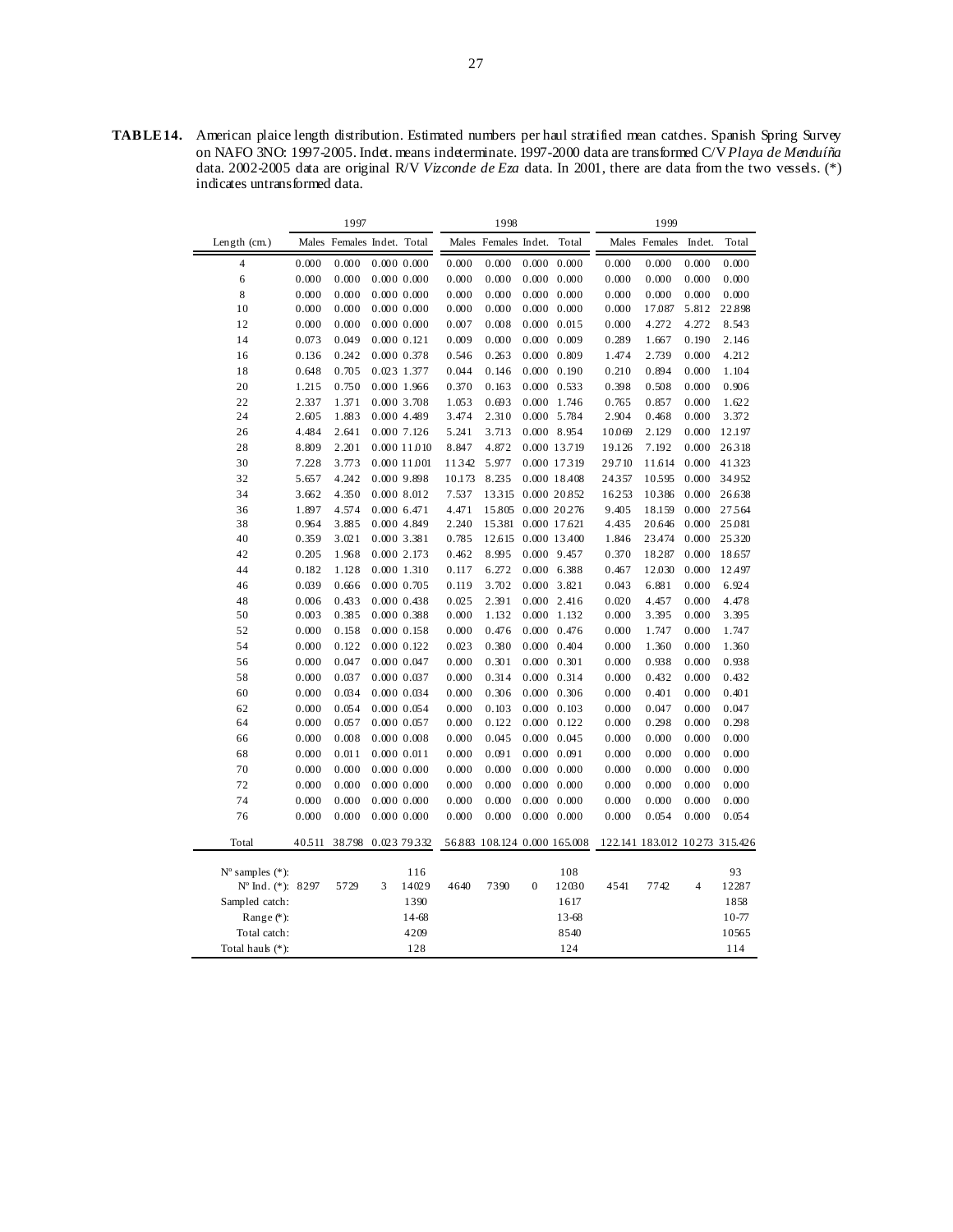**TABLE 14 (cont.).** American plaice length distribution. Estimated numbers per haul stratified mean catches. Spanish Spring Survey on NAFO 3NO: 1997-2005. Indet. means indeterminate. 1997-2000 data are transformed C/V *Playa de Menduíña* data. 2002-2005 data are original R/V *Vizconde de Eza* data. In 2001, there are data from the two vessels. (\*) indicates untransformed data.

|                             |        | 2000                 |       |                               |        | 2001                 |       |                               |        | 2002                          |       |              |
|-----------------------------|--------|----------------------|-------|-------------------------------|--------|----------------------|-------|-------------------------------|--------|-------------------------------|-------|--------------|
| Length (cm.)                |        | Males Females Indet. |       | Total                         |        | Males Females Indet. |       | Total                         |        | Males Females Indet.          |       | Total        |
| $\overline{4}$              | 0.000  | 0.000                | 0.000 | 0.000                         | 0.000  | 0.000                | 0.045 | 0.045                         | 0.000  | 0.000                         | 0.000 | 0.000        |
| 6                           | 0.000  | 0.000                |       | $0.000 \quad 0.000$           | 0.000  | 0.021                | 2.401 | 2.422                         | 0.000  | 0.000                         | 0.052 | 0.052        |
| $\,8\,$                     | 0.000  | 0.000                |       | $0.000 \quad 0.000$           | 0.021  | 0.031                | 1.194 | 1.245                         | 0.005  | 0.133                         | 0.013 | 0.152        |
| 10                          | 0.203  | 10.681               |       | 0.227 11.111                  | 0.280  | 1.972                | 0.217 | 2.469                         | 0.853  | 1.420                         | 0.091 | 2.365        |
| 12                          | 11.240 | 11.450               |       | 0.117 22.807                  | 3.620  | 4.188                | 0.757 | 8.565                         | 4.606  | 6.883                         |       | 0.135 11.625 |
| 14                          | 30.021 | 34.561               |       | 0.000 64.582                  | 5.797  | 7.593                |       | 0.398 13.788                  | 3.250  | 3.490                         | 0.027 | 6.768        |
| 16                          | 59.167 | 75.997               |       | 0.000 135.164                 | 10535  | 10.617               |       | 0.031 21.183                  | 1.688  | 2.104                         | 0.000 | 3.792        |
| 18                          | 24333  | 41298                |       | 0.005 65.635                  | 48.738 | 38.461               |       | 0.010 87210                   | 6.588  | 6.831                         |       | 0.000 13.420 |
| 20                          | 4.514  | 5.307                |       | 0.000 9.821                   | 69.747 | 56.807               |       | 0.000 126.554                 | 10.751 | 8.917                         |       | 0.000 19.668 |
| 22                          | 2.416  | 2.785                |       | $0.000$ 5.201                 | 36.774 | 35.802               |       | 0.000 72.576                  | 26.930 | 17.681                        |       | 0.000 44.611 |
| 24                          | 1.722  | 1.695                |       | 0.000 3.417                   | 7.776  | 13.101               |       | 0.000 20.877                  | 34.971 | 33.222                        |       | 0.000 68.193 |
| 26                          | 2.762  | 0.685                |       | 0.000 3.447                   | 3.211  | 3.416                | 0.000 | 6.627                         | 21342  | 29.173                        |       | 0.000 50515  |
| 28                          | 7.298  | 1.581                |       | 0.000 8.879                   | 4.639  | 1.994                |       | $0.000 \quad 6.633$           | 7.317  | 13.800                        |       | 0.000 21.117 |
| 30                          | 18574  | 3.666                |       | 0.000 22.240                  | 11353  | 1.499                |       | 0.000 12.852                  | 5.530  | 4.861                         |       | 0.000 10.391 |
| 32                          | 25.029 | 7.213                |       | 0.000 32.242                  | 18.793 | 2.218                |       | 0.000 21.012                  | 7.801  | 1.697                         | 0.000 | 9.498        |
| 34                          | 15.779 | 13.921               |       | 0.000 29.699                  | 15.703 | 4.001                |       | 0.000 19.705                  | 7.563  | 1.390                         | 0.000 | 8.953        |
| 36                          | 9.881  | 16.429               |       | 0.000 26.310                  | 8.760  | 9.830                |       | 0.000 18591                   | 5.397  | 1.575                         | 0.000 | 6.973        |
| 38                          | 4.817  | 18573                |       | 0.000 23.390                  | 3.802  | 11.082               |       | 0.000 14.884                  | 2.528  | 4.239                         | 0.000 | 6.767        |
| 40                          | 2.094  | 26.863               |       | 0.000 28.957                  | 1.392  | 13.048               |       | 0.000 14.440                  | 1.263  | 6.464                         | 0.000 | 7.726        |
| 42                          | 1.180  | 25.649               |       | 0.000 26.828                  | 0.889  | 13.008               |       | 0.000 13.897                  | 0.411  | 8.085                         | 0.000 | 8.496        |
| 44                          | 0.465  | 19940                |       | 0.000 20.404                  | 0.354  | 11312                |       | 0.000 11.666                  | 0.164  | 6.918                         | 0.000 | 7.081        |
| 46                          | 0.266  | 13.733               |       | 0.000 13999                   | 0.060  | 8.611                | 0.000 | 8.672                         | 0.031  | 5.848                         | 0.000 | 5.878        |
| 48                          | 0.233  | 8.588                |       | 0.000 8.821                   | 0.000  | 5.567                | 0.000 | 5.567                         | 0.018  | 3.791                         | 0.000 | 3.810        |
| 50                          | 0.031  | 6.231                |       | $0.000$ 6.263                 | 0.000  | 3.461                | 0.000 | 3.461                         | 0.024  | 2.186                         | 0.000 | 2.210        |
| 52                          | 0.092  | 3.692                |       | 0.000 3.784                   | 0.000  | 1.021                | 0.000 | 1.021                         | 0.051  | 1.614                         | 0.000 | 1.666        |
| 54                          | 0.000  | 3.440                |       | 0.000 3.440                   | 0.000  | 1.245                | 0.000 | 1.245                         | 0.000  | 1.152                         | 0.000 | 1.152        |
| 56                          | 0.000  | 1.172                |       | 0.000 1.172                   | 0.010  | 0.755                | 0.000 | 0.765                         | 0.000  | 0.720                         | 0.000 | 0.720        |
| 58                          | 0.000  | 1.290                |       | 0.000 1.290                   | 0.000  | 0.546                | 0.000 | 0.546                         | 0.000  | 0.351                         | 0.000 | 0.351        |
| 60                          | 0.000  | 1.120                |       | $0.000$ 1.120                 | 0.000  | 0.335                | 0.000 | 0.335                         | 0.000  | 0.231                         | 0.000 | 0.231        |
| 62                          | 0.000  | 1.168                |       | $0.000$ 1.168                 | 0.000  | 0.250                | 0.000 | 0.250                         | 0.000  | 0.139                         | 0.000 | 0.139        |
| 64                          | 0.000  | 0.637                |       | $0.000 \quad 0.637$           | 0.000  | 0.045                | 0.000 | 0.045                         | 0.000  | 0.020                         | 0.000 | 0.020        |
| 66                          | 0.000  | 0.000                |       | $0.000 \quad 0.000$           | 0.000  | 0.078                | 0.000 | 0.078                         | 0.000  | 0.101                         | 0.000 | 0.101        |
| 68                          | 0.000  | 0.000                |       | $0.000 \quad 0.000$           | 0.000  | 0.004                | 0.000 | 0.004                         | 0.000  | 0.006                         | 0.000 | 0.006        |
| 70                          | 0.000  | 0.086                |       | $0.000 \quad 0.086$           | 0.000  | 0.016                | 0.000 | 0.016                         | 0.000  | 0.000                         | 0.000 | 0.000        |
| 72                          | 0.000  | 0.018                |       | $0.000 \quad 0.018$           | 0.000  | 0.000                | 0.000 | 0.000                         | 0.000  | 0.000                         | 0.000 | 0.000        |
| 74                          | 0.000  | 0.000                |       | $0.000 \quad 0.000$           | 0.000  | 0.000                | 0.000 | 0.000                         | 0.000  | 0.000                         | 0.000 | 0.000        |
| 76                          | 0.000  | 0.000                |       | $0.000 \quad 0.000$           | 0.000  | 0.000                | 0.000 | 0.000                         | 0.000  | 0.000                         | 0.000 | 0.000        |
| Total                       |        |                      |       | 222.117 359.467 0.348 581.933 |        |                      |       | 252.254 261.936 5.053 519.242 |        | 149.083 175.044 0.319 324.447 |       |              |
| $N^{\circ}$ samples $(*)$ : |        |                      |       | 96                            |        |                      |       | 81                            |        |                               |       | 108          |
| $N^{\circ}$ Ind. $(*)$ :    | 3732   | 7721                 | 5     | 11458                         | 4996   | 7906                 | 114   | 13016                         | 5873   | 7234                          | 12    | 13119        |
| Sampled catch:              |        |                      |       | 1697                          |        |                      |       | 3388                          |        |                               |       | 3675         |
| Range $(*)$ :               |        |                      |       | 11-72                         |        |                      |       | $5 - 70$                      |        |                               |       | $7 - 68$     |
| Total catch:                |        |                      |       | 15533                         |        |                      |       | 11477                         |        |                               |       | 9201         |
| Total hauk (*):             |        |                      |       | 118                           |        |                      |       | 123                           |        |                               |       | 125          |
|                             |        |                      |       |                               |        |                      |       |                               |        |                               |       |              |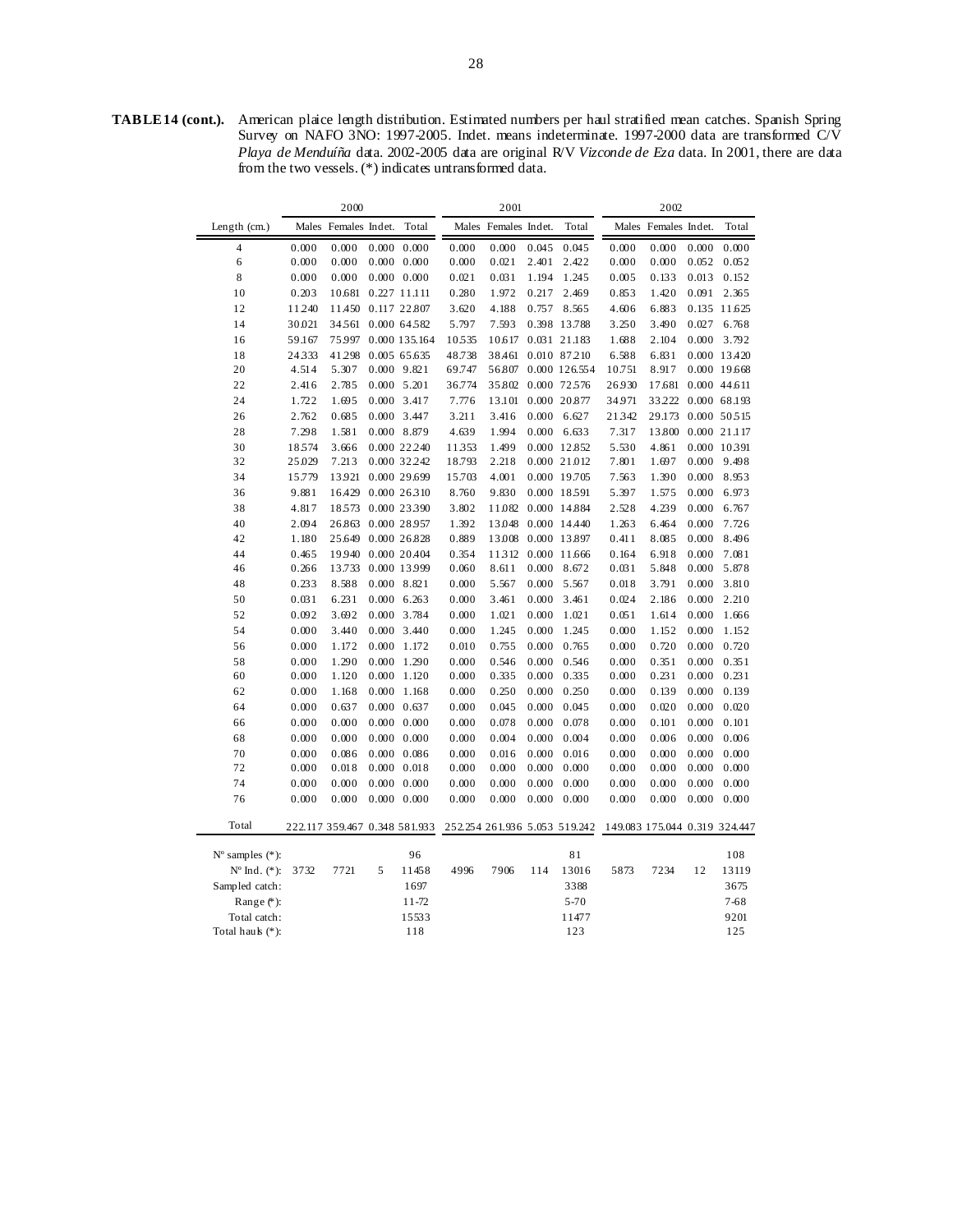**TABLE 14 (cont.).** American plaice length distribution. Estimated numbers per haul stratified mean catches. Spanish Spring Survey on NAFO 3NO: 1997-2005. Indet. means indeterminate. 1997-2000 data are transformed C/V *Playa de Menduíña* data. 2002-2005 data are original R/V *Vizconde de Eza* data. In 2001, there are data from the two vessels. (\*) indicates untransformed data.

|                             |        | 2003                          |       |              |        | 2004                           |        |        |                               | 2005                 |       |              |
|-----------------------------|--------|-------------------------------|-------|--------------|--------|--------------------------------|--------|--------|-------------------------------|----------------------|-------|--------------|
| Length $(cm.)$              |        | Males Females Indet.          |       | Total        |        | Males Females                  | Indet. | Total  |                               | Males Females Indet. |       | Total        |
| $\overline{4}$              | 0.000  | 0.000                         | 0.000 | 0.000        | 0.000  | 0.000                          | 0.000  | 0.000  | 0.000                         | 0.000                | 0.000 | 0.000        |
| 6                           | 0.188  | 0.044                         | 0.287 | 0.519        | 0.084  | 0.090                          | 8.701  | 8.875  | 0.014                         | 0.007                | 0.513 | 0.534        |
| 8                           | 0.356  | 0.223                         | 0.056 | 0.635        | 1.027  | 0.746                          | 49.783 | 51556  | 0.172                         | 0.400                | 1.875 | 2.446        |
| 10                          | 0.074  | 0.142                         | 0.065 | 0.280        | 0.133  | 0.271                          | 6.226  | 6.630  | 1.474                         | 1.177                | 0.099 | 2.750        |
| 12                          | 0.814  | 0.891                         | 0.000 | 1.705        | 1.164  | 1.209                          | 0.004  | 2.377  | 29.728                        | 22.828               |       | 0.062 52.618 |
| 14                          | 1.576  | 1.005                         | 0.000 | 2.581        | 6.529  | 4.615                          | 0.000  | 11.145 | 46.137                        | 45.635               |       | 0.056 91.828 |
| 16                          | 6.969  | 5.441                         | 0.000 | 12.410       | 3.692  | 3.184                          | 0.000  | 6.875  | 22.245                        | 20.487               |       | 0.000 42.733 |
| 18                          | 17.873 | 13.925                        |       | 0.000 31.798 | 1.904  | 1.239                          | 0.000  | 3.143  | 6.715                         | 6.709                |       | 0.000 13.424 |
| 20                          | 7.441  | 7.791                         |       | 0.000 15.232 | 4.051  | 3.190                          | 0.000  | 7.241  | 6.343                         | 5.253                | 0.000 | 11596        |
| 22                          | 14.162 | 8.973                         |       | 0.000 23.135 | 18341  | 8.930                          | 0.000  | 27.271 | 3.618                         | 3.026                | 0.000 | 6.644        |
| 24                          | 35.284 | 11.606                        |       | 0.000 46.890 | 18592  | 14.481                         | 0.000  | 33.073 | 7.908                         | 3.341                |       | 0.000 11.249 |
| 26                          | 62.238 | 21586                         | 0.000 | 83.823       | 27.188 | 10344                          | 0.000  | 37532  | 17567                         | 6.709                |       | 0.000 24276  |
| 28                          | 42.882 | 44576                         |       | 0.000 87.458 | 46.289 | 14.760                         | 0.000  | 61.048 | 31.709                        | 13.734               |       | 0.000 45.444 |
| 30                          | 17.283 | 42.818                        |       | 0.000 60.100 | 36.904 | 23.718                         | 0.000  | 60.622 | 46328                         | 13.928               |       | 0.000 60.256 |
| 32                          | 11.921 | 19.885                        |       | 0.000 31.805 | 17960  | 43.845                         | 0.000  | 61.804 | 32.463                        | 16.433               |       | 0.000 48.896 |
| 34                          | 11.256 | 8.363                         |       | 0.000 19.618 | 10580  | 42.211                         | 0.000  | 52.791 | 14535                         | 26.469               |       | 0.000 41.005 |
| 36                          | 8.333  | 3.467                         |       | 0.000 11.800 | 6.172  | 20.482                         | 0.000  | 26.654 | 7.360                         | 35.775               |       | 0.000 43.134 |
| 38                          | 4.505  | 2.965                         | 0.000 | 7.470        | 3.628  | 6.955                          | 0.000  | 10583  | 3.353                         | 24.246               |       | 0.000 27.600 |
| 40                          | 1.685  | 4.476                         | 0.000 | 6.161        | 1.587  | 4.815                          | 0.000  | 6.402  | 0.745                         | 10301                | 0.000 | 11.046       |
| 42                          | 0.475  | 7.659                         | 0.000 | 8.135        | 0.582  | 5.407                          | 0.000  | 5.990  | 0.202                         | 4.700                | 0.000 | 4.903        |
| 44                          | 0.147  | 6.731                         | 0.000 | 6.877        | 0.183  | 6.655                          | 0.000  | 6.838  | 0.057                         | 3.419                | 0.000 | 3.477        |
| 46                          | 0.063  | 6.855                         | 0.000 | 6.917        | 0.109  | 7.216                          | 0.000  | 7.325  | 0.164                         | 3.433                | 0.000 | 3.597        |
| 48                          | 0.000  | 5.653                         | 0.000 | 5.653        | 0.000  | 5.071                          | 0.000  | 5.071  | 0.090                         | 2.990                | 0.000 | 3.080        |
| 50                          | 0.000  | 3.517                         | 0.000 | 3.517        | 0.008  | 3.552                          | 0.000  | 3.559  | 0.107                         | 2.272                | 0.000 | 2.379        |
| 52                          | 0.000  | 3.150                         | 0.000 | 3.150        | 0.000  | 2.925                          | 0.000  | 2.925  | 0.049                         | 1.634                | 0.000 | 1.683        |
| 54                          | 0.000  | 2.273                         | 0.000 | 2.273        | 0.000  | 2.326                          | 0.000  | 2.326  | 0.000                         | 1.531                | 0.000 | 1.531        |
| 56                          | 0.000  | 1.159                         | 0.000 | 1.159        | 0.059  | 1.604                          | 0.000  | 1.663  | 0.000                         | 1.546                | 0.000 | 1.546        |
| 58                          | 0.000  | 0.804                         | 0.000 | 0.804        | 0.000  | 1.066                          | 0.000  | 1.066  | 0.000                         | 0.905                | 0.000 | 0.905        |
| 60                          | 0.000  | 0.447                         | 0.000 | 0.447        | 0.000  | 0.271                          | 0.000  | 0.271  | 0.000                         | 0.753                | 0.000 | 0.753        |
| 62                          | 0.000  | 0.073                         | 0.000 | 0.073        | 0.000  | 0.294                          | 0.000  | 0.294  | 0.000                         | 0.407                | 0.000 | 0.407        |
| 64                          | 0.000  | 0.222                         | 0.000 | 0.222        | 0.000  | 0.162                          | 0.000  | 0.162  | 0.000                         | 0.174                | 0.000 | 0.174        |
| 66                          | 0.000  | 0.032                         | 0.000 | 0.032        | 0.000  | 0.132                          | 0.000  | 0.132  | 0.000                         | 0.302                | 0.000 | 0.302        |
| 68                          | 0.000  | 0.000                         | 0.000 | 0.000        | 0.000  | 0.049                          | 0.000  | 0.049  | 0.000                         | 0.081                | 0.000 | 0.081        |
| 70                          | 0.000  | 0.000                         | 0.000 | 0.000        | 0.000  | 0.000                          | 0.000  | 0.000  | 0.000                         | 0.000                | 0.000 | 0.000        |
| 72                          | 0.000  | 0.000                         | 0.000 | 0.000        | 0.000  | 0.000                          | 0.000  | 0.000  | 0.000                         | 0.000                | 0.000 | 0.000        |
| 74                          | 0.000  | 0.000                         | 0.000 | 0.000        | 0.000  | 0.000                          | 0.000  | 0.000  | 0.000                         | 0.000                | 0.000 | 0.000        |
| 76                          | 0.000  | 0.000                         | 0.000 | 0.000        | 0.000  | 0.000                          | 0.000  | 0.000  | 0.000                         | 0.000                | 0.000 | 0.000        |
| Total                       |        | 245.522 236.752 0.407 482.682 |       |              |        | 206.765 241.817 64.714 513.296 |        |        | 279.087 280.604 2.603 562.294 |                      |       |              |
| $N^{\circ}$ samples $(*)$ : |        |                               |       | 91           |        |                                |        | 75     |                               |                      |       | 70           |
| $N^{\circ}$ Ind. $(*)$ :    | 6122   | 7333                          | 9     | 13464        | 5076   | 7561                           | 1353   | 13990  | 6097                          | 8494                 | 62    | 14653        |
| Sampled catch:              |        |                               |       | 3885         |        |                                |        | 4614   |                               |                      |       | 4556         |
| Range (*):                  |        |                               |       | 6-66         |        |                                |        | 6-68   |                               |                      |       | 6-69         |
| Total catch:                |        |                               |       | 13955        |        |                                |        | 13729  |                               |                      |       | 13193        |
| Total hauk (*):             |        |                               |       | 118          |        |                                |        | 120    |                               |                      |       | 119          |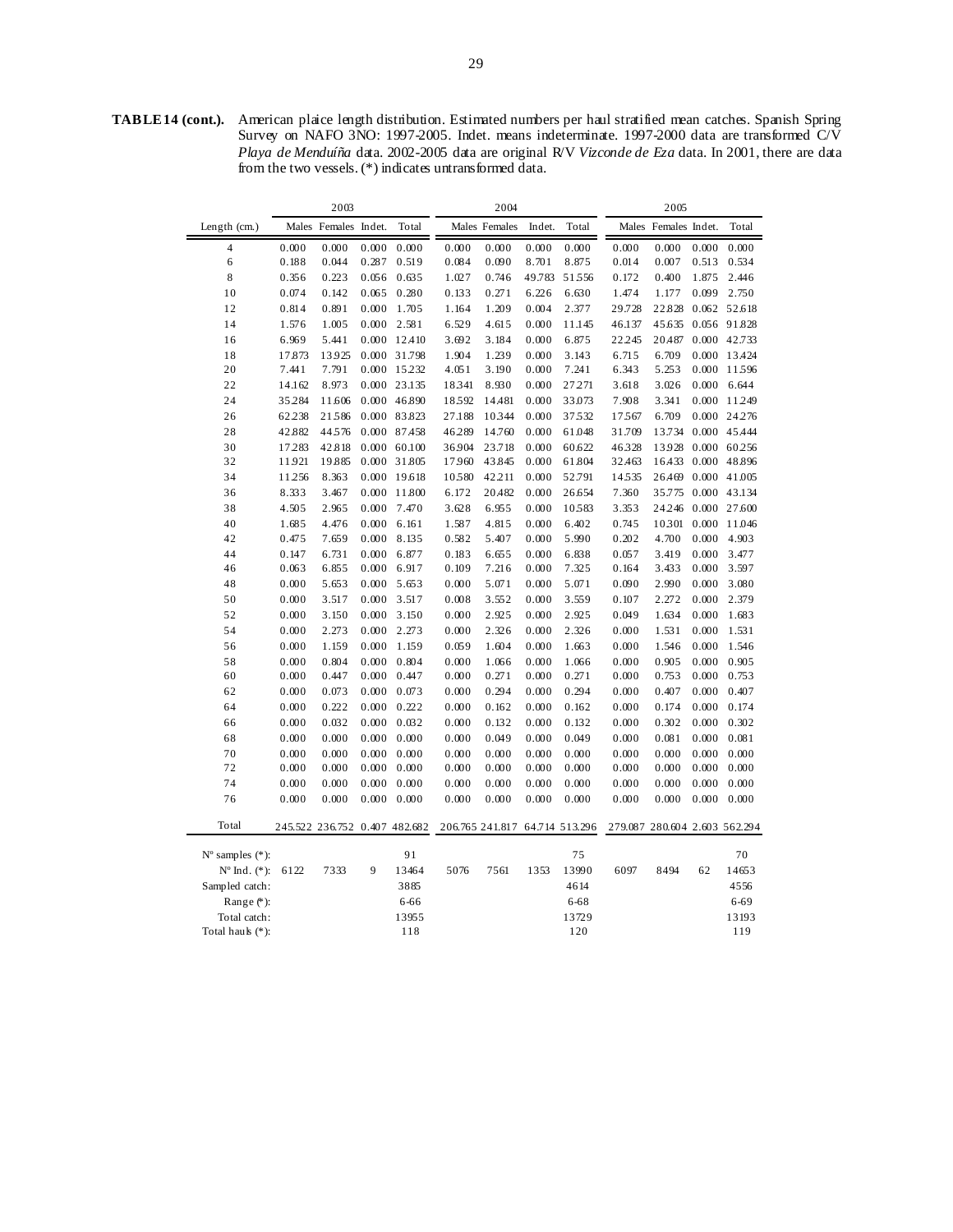**TABLE 15.** American plaice age numbers per haul mean catches by sex and year. Number per stratified mean catches. Spanish Spring Survey on NAFO 3NO: 1997-2005 Indet. means indeterminate. 1997-2000 data are transformed C/V *Playa de Menduíña* data. 2002-2005 data are original R/V *Vizconde de Eza* data. In 2001, there are data form the two vessels.

|                |       | 1997                 |      |       |       | 1998                 |               |        | 1999                 |             |       |
|----------------|-------|----------------------|------|-------|-------|----------------------|---------------|--------|----------------------|-------------|-------|
| Age            | Males | Females Indet. Total |      |       | Males | Females Indet. Total |               | Males  | Females Indet. Total |             |       |
| $\overline{0}$ |       |                      |      |       |       |                      |               |        |                      |             |       |
| 1              |       |                      |      |       |       |                      |               |        |                      |             |       |
| 2              | 0.05  | 0.05                 |      | 0.10  | 0.14  | 0.01                 | 0.15          |        | 16.05                | 5.74        | 21.79 |
| 3              | 1.06  | 0.89                 | 0.01 | 1.96  | 0.28  | 0.16                 | 0.45          | 0.78   | 9.11                 | 4.49        | 1437  |
| $\overline{4}$ | 2.49  | 2.31                 | 0.01 | 4.80  | 2.83  | 3.04                 | 5.87          | 1.78   | 2.32                 | 0.04        | 4.14  |
| 5              | 2.99  | 3.15                 | 0.00 | 6.14  | 4.14  | 4.44                 | 8.58          | 10.45  | 2.44                 |             | 12.89 |
| 6              | 11.99 | 7.93                 |      | 1992  | 8.52  | 5.73                 | 14.25         | 24.16  | 13.76                |             | 37.92 |
| 7              | 15.93 | 9.81                 |      | 25.74 | 14.20 | 15.79                | 29.99         | 1593   | 16.22                |             | 32.15 |
| 8              | 5.19  | 8.49                 |      | 13.68 | 19.26 | 29.24                | 48.49         | 28.20  | 1433                 |             | 4253  |
| 9              | 0.78  | 3.77                 |      | 4.55  | 6.22  | 27.61                | 33.83         | 3152   | 29.00                |             | 6052  |
| 10             | 0.00  | 1.26                 |      | 1.26  | 0.92  | 12.76                | 13.68         | 7.40   | 42.71                |             | 50.12 |
| 11             | 0.03  | 0.45                 |      | 0.48  | 0.27  | 5.12                 | 5.39          | 1.74   | 18.72                |             | 20.46 |
| 12             |       | 0.40                 |      | 0.40  | 0.04  | 1.93                 | 1.97          | 0.20   | 8.99                 |             | 9.19  |
| 13             |       | 0.12                 |      | 0.12  | 0.06  | 0.89                 | 0.95          |        | 5.00                 |             | 5.00  |
| 14             |       | 0.11                 |      | 0.11  |       | 1.03                 | 1.03          |        | 1.87                 |             | 1.87  |
| 15             |       | 0.03                 |      | 0.03  |       | 0.19                 | 0.19          |        | 1.20                 |             | 1.20  |
| 16             |       | 0.04                 |      | 0.04  |       | 0.09                 | 0.09          |        | 0.48                 |             | 0.48  |
| 17             |       |                      |      |       |       |                      |               |        | 0.39                 |             | 0.39  |
| 18             |       | 0.01                 |      | 0.01  |       | 0.05                 | 0.05          |        | 0.35                 |             | 0.35  |
| 19             |       | 0.01                 |      | 0.01  |       | 0.05                 | 0.05          |        |                      |             |       |
| 20             |       |                      |      |       |       |                      |               |        | 0.05                 |             | 0.05  |
| Total          | 4051  | 38.80                | 0.02 | 7933  | 56.88 | 108.12               | $0.00$ 165.01 | 122.14 | 183.01               | 1027 315.43 |       |

|                |       | 2000                       |      |             |        | 2001                       |      |             |       | 2002                       |      |             |
|----------------|-------|----------------------------|------|-------------|--------|----------------------------|------|-------------|-------|----------------------------|------|-------------|
| Age            |       | Males Females Indet. Total |      |             |        | Males Females Indet. Total |      |             |       | Males Females Indet. Total |      |             |
| $\mathbf{0}$   |       |                            |      |             |        |                            |      |             |       |                            |      |             |
| $\mathbf{1}$   |       |                            |      |             | 0.02   | 0.02                       | 1.76 | 1.80        | 0.00  | 0.01                       | 0.04 | 0.05        |
| $\overline{c}$ | 1925  | 31.09                      |      | 0.19 50.52  | 10.71  | 12.12                      | 2.68 | 2551        | 4.54  | 6.04                       | 0.20 | 10.78       |
| 3              | 73.87 | 115.31                     |      | 0.16 189.34 | 135.76 | 120.45                     |      | 0.60 256.81 | 10.72 | 14.24                      | 0.08 | 25.04       |
| 4              | 36.19 | 31.67                      | 0.00 | 67.85       | 38.91  | 39.15                      | 0.01 | 78.07       | 75.72 | 89.62                      |      | 165.33      |
| 5              | 5.46  | 5.54                       | 0.00 | 11.00       | 2.09   | 2.72                       |      | 4.81        | 21.83 | 1657                       |      | 38.40       |
| 6              | 1233  | 7.31                       |      | 19.64       | 9.78   | 1.66                       |      | 11.44       | 7.53  | 3.88                       |      | 11.40       |
| 7              | 2453  | 25.18                      |      | 49.71       | 18.82  | 11.77                      |      | 3059        | 8.07  | 1.98                       |      | 10.04       |
| 8              | 20.83 | 18.66                      |      | 39.49       | 12.20  | 1630                       |      | 2850        | 1357  | 5.27                       |      | 18.84       |
| 9              | 23.00 | 28.90                      |      | 51.90       | 14.72  | 12.44                      |      | 27.17       | 4.41  | 9.87                       |      | 14.28       |
| 10             | 5.44  | 4154                       |      | 46.98       | 6.82   | 13.62                      |      | 20.44       | 1.65  | 7.22                       |      | 8.86        |
| 11             | 0.86  | 28.23                      |      | 29.09       | 2.40   | 18.80                      |      | 21.20       | 0.98  | 9.69                       |      | 10.67       |
| 12             | 0.34  | 13.21                      |      | 1356        |        | 8.26                       |      | 8.26        | 0.06  | 7.39                       |      | 7.45        |
| 13             | 0.02  | 6.36                       |      | 6.38        |        | 2.27                       |      | 2.27        |       | 1.84                       |      | 1.84        |
| 14             |       | 0.97                       |      | 0.97        |        | 0.96                       |      | 0.96        |       | 1.03                       |      | 1.03        |
| 15             |       | 3.32                       |      | 3.32        |        | 0.76                       |      | 0.76        |       | 0.09                       |      | 0.09        |
| 16             |       | 1.59                       |      | 1.59        | 0.01   | 0.21                       |      | 0.22        |       | 0.27                       |      | 0.27        |
| 17             |       | 0.48                       |      | 0.48        |        | 0.20                       |      | 0.20        |       | 0.05                       |      | 0.05        |
| 18             |       |                            |      |             |        | 0.17                       |      | 0.17        |       |                            |      |             |
| 19             |       |                            |      |             |        | 0.02                       |      | 0.02        |       | 0.01                       |      | 0.01        |
| 20             |       | 0.10                       |      | 0.10        |        | 0.01                       |      | 0.01        |       |                            |      |             |
| Total          |       | 222.12 359.47              |      | 0.35 581.93 | 252.25 | 261.94                     |      | 5.05 519.24 |       | 149.08 175.04              |      | 0.32 324.45 |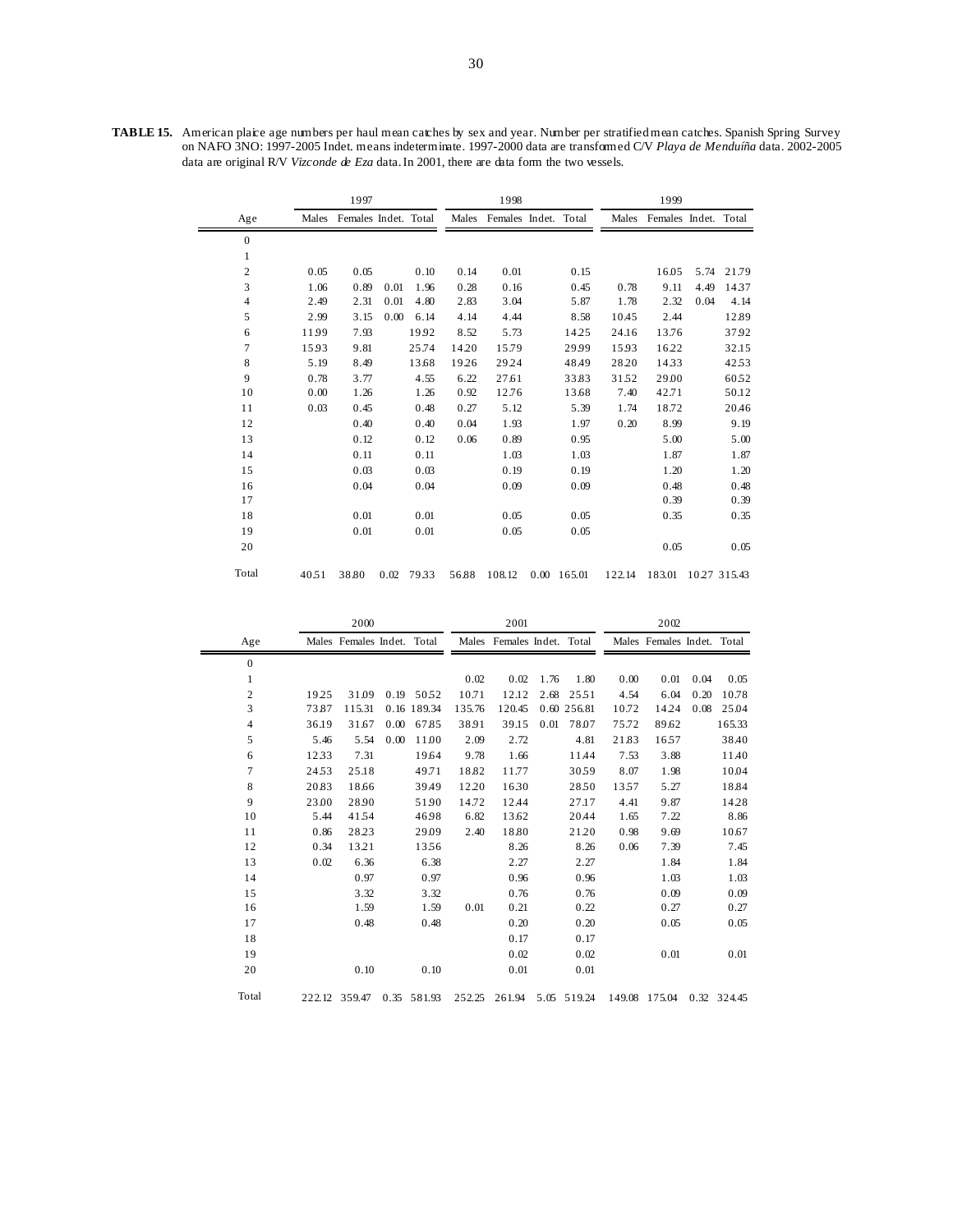**TABLE 15 (Cont.).** American plaice age numbers per haul mean catches by sex and year. Number per stratified mean catches. Spanish Spring Survey on NAFO 3NO: 1997-2005 Indet. means indeterminate. 1997-2000 data are transformed C/V *Playa de Menduíña*  data. 2002-2005 data are original R/V *Vizconde de Eza* data. In 2001, there are data form the two vessels.

|                |        | 2003                       |      |        |        | 2004                       |           |        |        | 2005                       |      |             |
|----------------|--------|----------------------------|------|--------|--------|----------------------------|-----------|--------|--------|----------------------------|------|-------------|
| Age            |        | Males Females Indet. Total |      |        |        | Males Females Indet. Total |           |        |        | Males Females Indet. Total |      |             |
| $\mathbf{0}$   |        |                            |      |        |        |                            |           |        |        |                            |      |             |
| $\mathbf{1}$   | 0.14   | 0.27                       | 0.25 | 0.65   | 0.17   |                            | 0.84 5558 | 5659   | 0.03   | 0.41                       | 1.28 | 1.71        |
| $\overline{c}$ | 2.75   | 1.28                       | 0.16 | 4.19   | 8.18   | 3.18                       | 9.13      | 2050   | 38.79  | 36.13                      | 1.26 | 76.18       |
| 3              | 19.77  | 1558                       |      | 3535   | 6.48   | 6.59                       | 0.00      | 13.07  | 69.41  | 60.61                      |      | 0.06 130.08 |
| $\overline{4}$ | 36.63  | 2135                       |      | 57.98  | 19.63  | 15.40                      |           | 35.03  | 8.67   | 8.40                       |      | 17.07       |
| 5              | 119.14 | 116.03                     |      | 235.17 | 45.07  | 31.73                      |           | 76.80  | 27.91  | 12.71                      |      | 40.63       |
| 6              | 2558   | 30.85                      |      | 56.43  | 9855   | 106.16                     |           | 204.71 | 5734   | 34.11                      |      | 91.46       |
| $\overline{7}$ | 1836   | 4.17                       |      | 2253   | 16.71  | 30.43                      |           | 47.14  | 50.92  | 70.21                      |      | 121.13      |
| $\,8\,$        | 1233   | 4.58                       |      | 16.91  | 7.92   | 4.91                       |           | 12.83  | 1357   | 28.80                      |      | 4237        |
| 9              | 8.42   | 11.00                      |      | 19.43  | 2.88   | 8.29                       |           | 11.17  | 9.76   | 8.06                       |      | 17.82       |
| 10             | 1.94   | 6.17                       |      | 8.11   | 1.02   | 10.93                      |           | 11.95  | 2.39   | 3.72                       |      | 6.11        |
| 11             | 0.44   | 8.06                       |      | 8.50   | 0.00   | 6.44                       |           | 6.44   | 0.21   | 4.18                       |      | 4.39        |
| 12             | 0.02   | 10.40                      |      | 10.41  | 0.09   | 7.80                       |           | 7.90   | 0.05   | 4.25                       |      | 4.29        |
| 13             |        | 3.88                       |      | 3.88   |        | 4.39                       |           | 4.39   | 0.05   | 3.25                       |      | 3.30        |
| 14             |        | 1.73                       |      | 1.73   | 0.02   | 3.78                       |           | 3.80   |        | 2.38                       |      | 2.38        |
| 15             |        | 0.78                       |      | 0.78   | 0.02   | 0.64                       |           | 0.66   |        | 1.76                       |      | 1.76        |
| 16             |        | 0.48                       |      | 0.48   | 0.02   | 0.19                       |           | 0.21   |        | 0.82                       |      | 0.82        |
| 17             |        | 0.11                       |      | 0.11   |        |                            |           |        |        | 0.09                       |      | 0.09        |
| 18             |        | 0.04                       |      | 0.04   |        | 0.08                       |           | 0.08   |        | 0.63                       |      | 0.63        |
| 19             |        |                            |      |        |        | 0.02                       |           | 0.02   |        | 0.08                       |      | 0.08        |
| 20             |        |                            |      |        |        |                            |           |        |        |                            |      |             |
| Total          | 245.52 | 236.75                     | 0.41 | 482.68 | 206.77 | 241.82 64.71 513.30        |           |        | 279.09 | 280.60                     |      | 2.60 562.29 |

**TABLE 16.** American plaice mean length (cm) per haul mean catches by sex and y ear. Number per stratified mean catches. Spanish Spring Survey on NAFO 3NO: 1997-2005. Indet. means indeterminate. 1997-2000 data are transformed C/V *Playa de Menduíña* data. 2002-2005 data are original R/V *Vizconde de Eza* data. In 2001, there are data form the two vessels.

|                  |       | 1997    |              |             |       | 1998    |              |       |       | 1999    |              |       |
|------------------|-------|---------|--------------|-------------|-------|---------|--------------|-------|-------|---------|--------------|-------|
| Age              | Males | Females | Indet. Total |             | Males | Females | Indet. Total |       | Males | Females | Indet. Total |       |
| $\boldsymbol{0}$ |       |         |              |             |       |         |              |       |       |         |              |       |
| 1                |       |         |              |             |       |         |              |       |       |         |              |       |
| 2                | 16.20 | 1636    |              | 16.28       | 16.88 | 13.00   |              | 16.68 |       | 11.05   | 1131         | 11.12 |
| 3                | 20.00 | 19.84   | 19.00        | 1992        | 16.90 | 17.00   |              | 1693  | 16.63 | 14.09   | 12.64        | 13.77 |
| 4                | 22.71 | 2332    | 19.00        | 23.00       | 24.68 | 26.67   |              | 25.71 | 19.69 | 19.26   | 15.00        | 19.40 |
| 5                | 24.88 | 25.92   | 19.00        | 25.41       | 26.09 | 27.79   |              | 26.97 | 28.04 | 27.20   |              | 27.88 |
| 6                | 28.79 | 30.21   |              | 2935        | 29.13 | 28.81   |              | 29.00 | 29.95 | 30.69   |              | 30.22 |
| $\tau$           | 31.63 | 34.77   |              | 32.82       | 3133  | 33.73   |              | 3259  | 3127  | 3235    |              | 31.81 |
| 8                | 35.20 | 38.91   |              | 3750        | 3354  | 36.78   |              | 35.49 | 3233  | 35.83   |              | 3351  |
| 9                | 40.00 | 41.66   |              | 4138        | 35.26 | 40.19   |              | 3928  | 33.76 | 3853    |              | 36.05 |
| 10               | 49.00 | 45.60   |              | 45.60       | 39.49 | 42.52   |              | 4231  | 3658  | 41.18   |              | 4050  |
| 11               | 47.61 | 47.57   |              | 47.57       | 4430  | 45.94   |              | 45.86 | 40.90 | 44.01   |              | 43.75 |
| 12               |       | 51.85   |              | 51.85       | 46.10 | 49.16   |              | 49.09 | 43.85 | 46.89   |              | 46.83 |
| 13               |       | 56.49   |              | 56.49       | 50.67 | 5138    |              | 5134  |       | 49.44   |              | 49.44 |
| 14               |       | 62.46   |              | 62.46       |       | 59.22   |              | 5922  |       | 53.85   |              | 53.85 |
| 15               |       | 62.46   |              | 62.46       |       | 5852    |              | 5852  |       | 56.43   |              | 56.43 |
| 16               |       | 6331    |              | 6331        |       | 63.83   |              | 63.83 |       | 57.41   |              | 57.41 |
| 17               |       |         |              |             |       |         |              |       |       | 6154    |              | 6154  |
| 18               |       | 6856    |              | 6856        |       | 68.67   |              | 68.67 |       | 62.71   |              | 62.71 |
| 19               |       | 69.00   |              | 69.00       |       | 69.00   |              | 69.00 |       |         |              |       |
| 20               |       |         |              |             |       |         |              |       |       | 77.00   |              | 77.00 |
| Total            | 30.05 | 3453    |              | 19.00 32.24 | 3158  | 37.85   |              | 35.69 | 31.84 | 35.48   | 1191         | 3330  |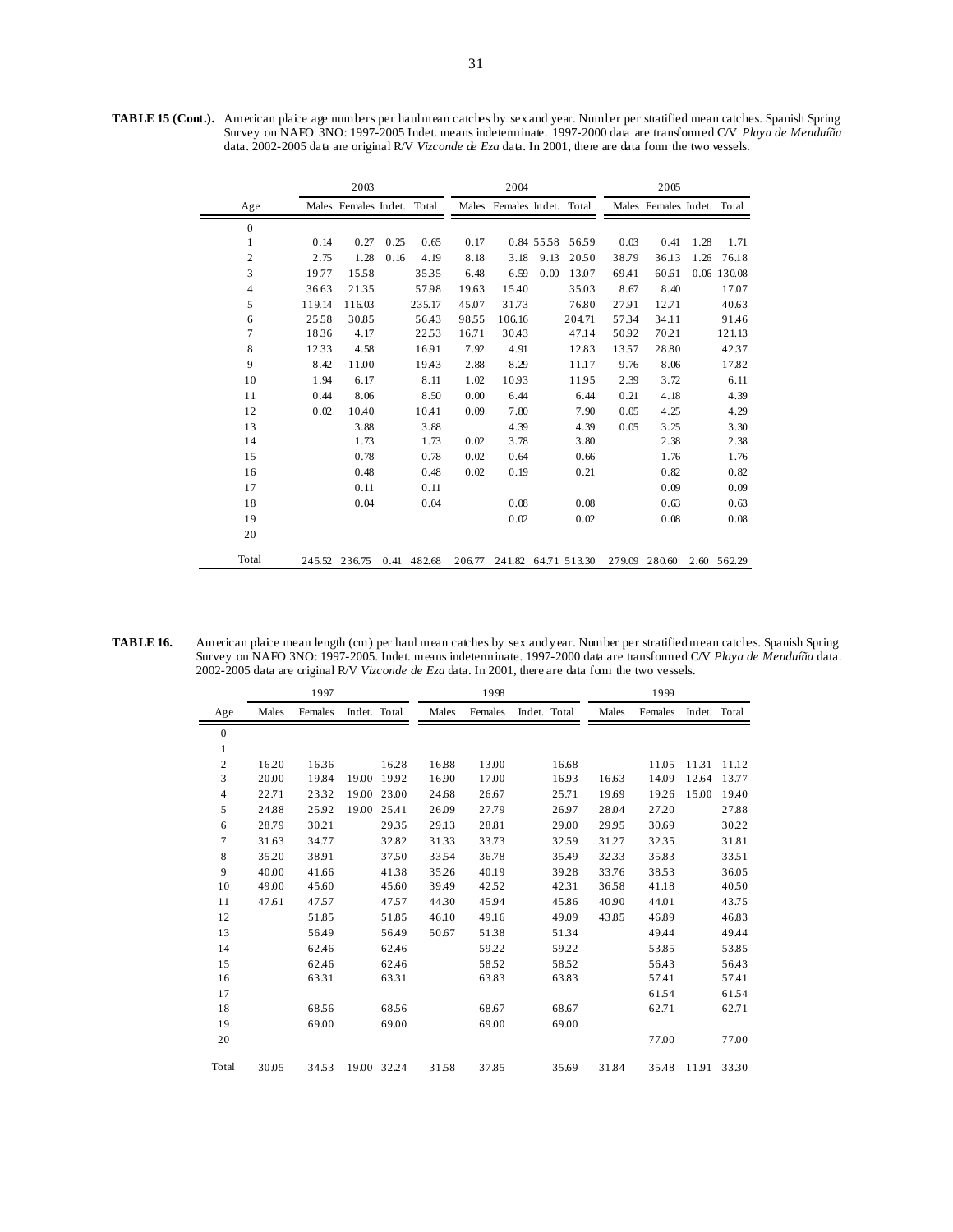**TABLE 16 (Cont.).** American plaice mean length (cm) per haul mean catches by sex and year. Number per stratified mean catches. Spanish Spring Survey on NAFO 3NO: 1997-2005. Indet. means indeterminate. 1997-2000 data are transformed C/V *Playa de Menduíña* data. 2002-2005 data are original R/V *Vizconde de Eza* data. In 2001, there are data form the two vessels.

|                |       | 2000    |              |       |       | 2001    |              |       |       | 2002    |              |       |
|----------------|-------|---------|--------------|-------|-------|---------|--------------|-------|-------|---------|--------------|-------|
| Age            | Males | Females | Indet. Total |       | Males | Females | Indet. Total |       | Males | Females | Indet. Total |       |
| $\mathbf{0}$   |       |         |              |       |       |         |              |       |       |         |              |       |
| 1              |       |         |              |       | 9.00  | 7.20    | 7.08         | 7.10  | 9.00  | 9.00    | 7.07         | 7.52  |
| $\mathbf{2}$   | 15.47 | 15.70   | 1139         | 15.60 | 15.13 | 1458    | 9.83         | 1431  | 13.03 | 12.65   | 11.48        | 12.79 |
| 3              | 16.41 | 1623    | 12.13        | 1630  | 20.78 | 20.88   | 12.84        | 20.81 | 18.06 | 18.13   | 13.27        | 18.08 |
| $\overline{4}$ | 18.45 | 1896    | 19.00        | 18.69 | 21.21 | 2158    | 17.72        | 2139  | 23.99 | 24.99   |              | 2453  |
| 5              | 2151  | 20.88   | 19.00        | 21.19 | 29.82 | 29.77   |              | 29.79 | 26.15 | 27.62   |              | 26.79 |
| 6              | 30.78 | 32.45   |              | 31.40 | 3133  | 3437    |              | 31.77 | 2959  | 30.84   |              | 30.01 |
| 7              | 32.24 | 35.87   |              | 34.08 | 33.26 | 36.76   |              | 34.61 | 32.15 | 3721    |              | 33.14 |
| 8              | 3357  | 37.63   |              | 35.49 | 3431  | 39.83   |              | 37.46 | 34.40 | 39.20   |              | 35.74 |
| 9              | 3523  | 40.61   |              | 38.22 | 35.60 | 40.82   |              | 37.99 | 35.89 | 41.82   |              | 39.99 |
| 10             | 39.01 | 42.85   |              | 42.41 | 35.60 | 43.15   |              | 40.63 | 3857  | 4454    |              | 43.43 |
| 11             | 42.80 | 4558    |              | 4550  | 3657  | 4557    |              | 4455  | 41.10 | 46.24   |              | 45.77 |
| 12             | 50.18 | 4857    |              | 48.61 |       | 47.80   |              | 47.80 | 52.00 | 4928    |              | 4930  |
| 13             | 51.00 | 52.68   |              | 52.68 |       | 51.72   |              | 51.72 |       | 50.73   |              | 50.73 |
| 14             |       | 54.91   |              | 54.91 |       | 50.96   |              | 50.96 |       | 5521    |              | 55.21 |
| 15             |       | 59.15   |              | 59.15 |       | 58.43   |              | 58.43 |       | 57.62   |              | 57.62 |
| 16             |       | 6023    |              | 60.23 | 57.00 | 6194    |              | 61.72 |       | 6351    |              | 6351  |
| 17             |       | 62.98   |              | 62.98 |       | 58.49   |              | 58.49 |       | 63.00   |              | 63.00 |
| 18             |       |         |              |       |       | 61.80   |              | 61.80 |       |         |              |       |
| 19             |       |         |              |       |       | 65.00   |              | 65.00 |       | 66.96   |              | 66.96 |
| 20             |       | 7134    |              | 7134  |       | 71.00   |              | 71.00 |       |         |              |       |
| Total          | 23.60 | 29.26   | 11.78 27.09  |       | 24.09 | 28.07   | 9.24         | 25.95 | 25.86 | 29.44   | 11.45 27.78  |       |

|                  |       | 2003    |              |       |       | 2004    |        |       |       | 2005    |              |       |
|------------------|-------|---------|--------------|-------|-------|---------|--------|-------|-------|---------|--------------|-------|
| Age              | Males | Females | Indet. Total |       | Males | Females | Indet. | Total | Males | Females | Indet. Total |       |
| $\boldsymbol{0}$ |       |         |              |       |       |         |        |       |       |         |              |       |
| $\mathbf{1}$     | 7.64  | 8.67    | 7.45         | 7.99  | 8.51  | 8.78    | 8.79   | 8.79  | 8.50  | 8.97    | 8.47         | 8.58  |
| $\overline{c}$   | 14.00 | 13.17   | 8.61         | 1354  | 14.09 | 14.28   | 9.73   | 12.18 | 14.01 | 14.60   | 9.09         | 14.21 |
| 3                | 19.79 | 1955    |              | 19.68 | 1831  | 16.23   | 13.00  | 17.26 | 15.94 | 15.81   | 14.15        | 15.88 |
| $\overline{4}$   | 22.84 | 21.16   |              | 22.22 | 24.11 | 25.41   |        | 24.68 | 22.82 | 20.41   |              | 21.64 |
| 5                | 27.20 | 2931    |              | 28.24 | 26.66 | 27.17   |        | 26.87 | 27.26 | 27.98   |              | 27.49 |
| 6                | 29.74 | 31.44   |              | 30.67 | 29.90 | 33.11   |        | 3157  | 30.21 | 31.40   |              | 30.66 |
| $\overline{7}$   | 3152  | 3554    |              | 32.26 | 33.18 | 34.84   |        | 34.25 | 32.14 | 35.83   |              | 34.28 |
| 8                | 35.69 | 38.92   |              | 3656  | 35.47 | 38.87   |        | 36.78 | 3435  | 38.45   |              | 37.14 |
| 9                | 36.88 | 42.31   |              | 39.95 | 3932  | 42.08   |        | 4136  | 34.79 | 40.92   |              | 3756  |
| 10               | 39.04 | 46.18   |              | 44.48 | 4133  | 4453    |        | 44.25 | 39.18 | 4452    |              | 42.43 |
| 11               | 3837  | 46.69   |              | 46.26 | 51.00 | 46.82   |        | 46.82 | 44.85 | 4750    |              | 4738  |
| 12               | 45.00 | 49.13   |              | 49.12 | 45.10 | 49.10   |        | 49.06 | 49.73 | 4833    |              | 4834  |
| 13               |       | 52.73   |              | 52.73 |       | 5199    |        | 51.99 | 53.00 | 51.06   |              | 51.09 |
| 14               |       | 53.75   |              | 53.75 | 57.00 | 55.83   |        | 55.84 |       | 5496    |              | 54.96 |
| 15               |       | 58.22   |              | 5822  | 57.00 | 64.15   |        | 63.94 |       | 57.83   |              | 57.83 |
| 16               |       | 61.98   |              | 61.98 | 57.00 | 51.00   |        | 5157  |       | 58.81   |              | 58.81 |
| 17               |       | 61.00   |              | 61.00 |       |         |        |       |       | 65.00   |              | 65.00 |
| 18               |       | 63.00   |              | 63.00 |       | 63.48   |        | 63.48 |       | 65.10   |              | 65.10 |
| 19               |       |         |              |       |       | 69.00   |        | 69.00 |       | 66.93   |              | 66.93 |
| 20               |       |         |              |       |       |         |        |       |       |         |              |       |
| Total            | 27.26 | 31.64   | 7.91         | 2939  | 2832  | 33.90   | 8.92   | 28.50 | 24.69 | 28.90   | 8.91         | 26.72 |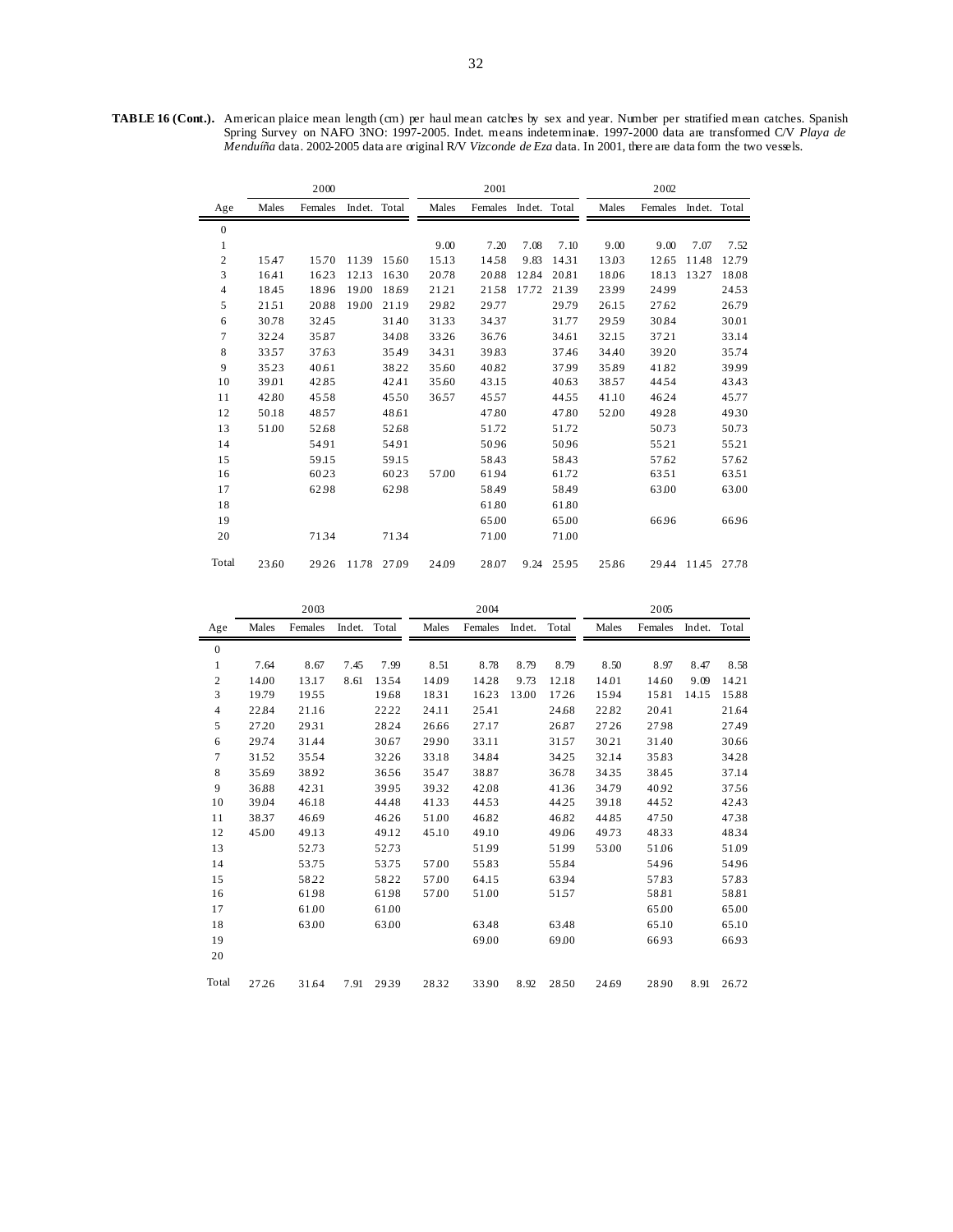**TABLE 17.** American plaice mean weight (gr) per haul mean catches by sex and y ear. Number per stratified mean catches. Spanish Spring Survey on NAFO 3NO: 1997-2005. Indet. means indeterminate. 1997-2000 data are transformed C/V *Playa de Menduíña* data. 2002-2005 data are original R/V *Vizconde de Eza* data. In 2001, there are data from the two vessels.

|                  |         | 1997         |        |         |         | 1998    |        |         |        | 1999    |        |         |
|------------------|---------|--------------|--------|---------|---------|---------|--------|---------|--------|---------|--------|---------|
| Age              | Males   | Females      | Indet. | Total   | Males   | Females | Indet. | Total   | Males  | Females | Indet. | Total   |
| $\boldsymbol{0}$ |         |              |        |         |         |         |        |         |        |         |        |         |
| 1                |         |              |        |         |         |         |        |         |        |         |        |         |
| $\overline{c}$   | 3058    | 30.09        |        | 3032    | 34.08   | 1356    |        | 33.00   |        | 9.81    | 8.24   | 9.40    |
| 3                | 60.98   | 5953         | 48.25  | 60.25   | 34.14   | 33.05   |        | 33.75   | 34.19  | 23.00   | 12.02  | 20.17   |
| 4                | 9053    | 102.43       | 48.25  | 96.16   | 115.88  | 160.85  |        | 139.18  | 6534   | 60.28   | 21.02  | 62.07   |
| 5                | 122.41  | 143.19       | 48.25  | 133.03  | 142.60  | 176.64  |        | 160.21  | 180.39 | 180.47  |        | 180.40  |
| 6                | 192.63  | 236.88       |        | 210.25  | 197.61  | 195.48  |        | 196.75  | 219.78 | 253.61  |        | 232.06  |
| 7                | 259.54  | 373.88       |        | 303.10  | 252.15  | 331.81  |        | 294.09  | 253.60 | 300.02  |        | 277.02  |
| 8                | 368.81  | 542.51       |        | 476.56  | 311.29  | 438.62  |        | 388.05  | 282.41 | 415.58  |        | 327.29  |
| 9                | 548.18  | 678.61       |        | 656.33  | 368.71  | 590.74  |        | 549.92  | 323.00 | 523.92  |        | 419.27  |
| 10               | 1019.79 | 911.38       |        | 911.53  | 526.59  | 713.13  |        | 700.57  | 414.67 | 642.60  |        | 608.93  |
| 11               | 933.18  | 1064.95      |        | 1055.90 | 746.72  | 910.89  |        | 902.75  | 585.62 | 796.73  |        | 778.79  |
| 12               |         | 1384.64      |        | 1384.64 | 841.32  | 1137.44 |        | 1130.94 | 726.28 | 971.49  |        | 966.25  |
| 13               |         | 184351       |        | 1843.51 | 1157.79 | 1325.51 |        | 1315.68 |        | 1140.42 |        | 1140.42 |
| 14               |         | 2580.03      |        | 2580.03 |         | 2111.99 |        | 2111.99 |        | 149555  |        | 149555  |
| 15               |         | 2565.46      |        | 2565.46 |         | 2027.53 |        | 2027.53 |        | 1727.69 |        | 1727.69 |
| 16               |         | 2681.12      |        | 2681.12 |         | 2684.74 |        | 2684.74 |        | 1828.20 |        | 1828.20 |
| 17               |         |              |        |         |         |         |        |         |        | 2283.43 |        | 2283.43 |
| 18               |         | 3491.89      |        | 3491.89 |         | 3415.05 |        | 3415.05 |        | 2413.08 |        | 2413.08 |
| 19               |         | 3564.93      |        | 3564.93 |         | 3468.37 |        | 3468.37 |        |         |        |         |
| 20               |         |              |        |         |         |         |        |         |        | 4610.97 |        | 4610.97 |
| Total            | 233.91  | 421.32 48.25 |        | 325.51  | 268.47  | 527.64  |        | 438.29  | 276.33 | 519.04  | 9.94   | 408.48  |

|              |         | 2000    |        |         |         | 2001    |        |         |        | 2002    |        |         |
|--------------|---------|---------|--------|---------|---------|---------|--------|---------|--------|---------|--------|---------|
| Age          | Males   | Females | Indet. | Total   | Males   | Females | Indet. | Total   | Males  | Females | Indet. | Total   |
| $\mathbf{0}$ |         |         |        |         |         |         |        |         |        |         |        |         |
| $\mathbf{1}$ |         |         |        |         | 5.52    | 2.36    | 2.58   | 2.61    | 4.53   | 4.27    | 2.03   | 2.55    |
| 2            | 24.78   | 26.73   | 8.24   | 25.92   | 28.14   | 24.01   | 8.97   | 24.16   | 1531   | 13.47   | 10.57  | 14.19   |
| 3            | 29.96   | 2838    | 10.43  | 28.98   | 74.66   | 74.78   | 17.85  | 7458    | 48.02  | 51.69   | 16.15  | 50.00   |
| 4            | 45.19   | 47.76   | 45.86  | 4639    | 80.14   | 84.04   | 4536   | 82.09   | 107.46 | 126.02  |        | 117.52  |
| 5            | 85.85   | 67.41   | 45.86  | 7656    | 224.47  | 241.89  |        | 234.33  | 141.66 | 175.42  |        | 156.23  |
| 6            | 240.11  | 293.64  |        | 260.03  | 259.90  | 361.60  |        | 274.64  | 213.89 | 247.39  |        | 225.28  |
| 7            | 282.85  | 409.54  |        | 347.02  | 312.53  | 459.67  |        | 369.14  | 273.99 | 454.37  |        | 309.50  |
| 8            | 323.42  | 484.21  |        | 399.40  | 345.34  | 585.81  |        | 482.85  | 336.57 | 541.72  |        | 393.92  |
| 9            | 379.83  | 622.11  |        | 514.73  | 385.35  | 636.37  |        | 500.33  | 388.21 | 662.77  |        | 577.97  |
| 10           | 537.06  | 743.81  |        | 719.87  | 392.43  | 762.73  |        | 639.11  | 482.17 | 812.73  |        | 751.27  |
| 11           | 724.88  | 923.47  |        | 917.61  | 425.17  | 899.33  |        | 845.69  | 584.61 | 928.89  |        | 897.25  |
| 12           | 122132  | 1139.85 |        | 1141.90 |         | 1053.94 |        | 1053.94 | 123438 | 1142.20 |        | 1142.96 |
| 13           | 1283.48 | 1494.13 |        | 1493.61 |         | 1356.99 |        | 1356.99 |        | 1256.80 |        | 1256.80 |
| 14           |         | 1707.48 |        | 1707.48 |         | 1291.89 |        | 1291.89 |        | 1645.89 |        | 1645.89 |
| 15           |         | 2232.76 |        | 2232.76 |         | 198157  |        | 198157  |        | 1875.93 |        | 1875.93 |
| 16           |         | 2334.60 |        | 2334.60 | 1607.50 | 2379.43 |        | 2344.69 |        | 2589.45 |        | 2589.45 |
| 17           |         | 273630  |        | 273630  |         | 1989.94 |        | 1989.94 |        | 2499.50 |        | 249950  |
| 18           |         |         |        |         |         | 2364.16 |        | 2364.16 |        |         |        |         |
| 19           |         |         |        |         |         | 277659  |        | 2776.59 |        | 3061.95 |        | 3061.95 |
| 20           |         | 4149.65 |        | 4149.65 |         | 3691.44 |        | 3691.44 |        |         |        |         |
| Total        | 153.75  | 393.67  | 9.49   | 301.87  | 142.91  | 305.31  | 7.85   | 223.52  | 156.68 | 311.92  | 11.07  | 240.29  |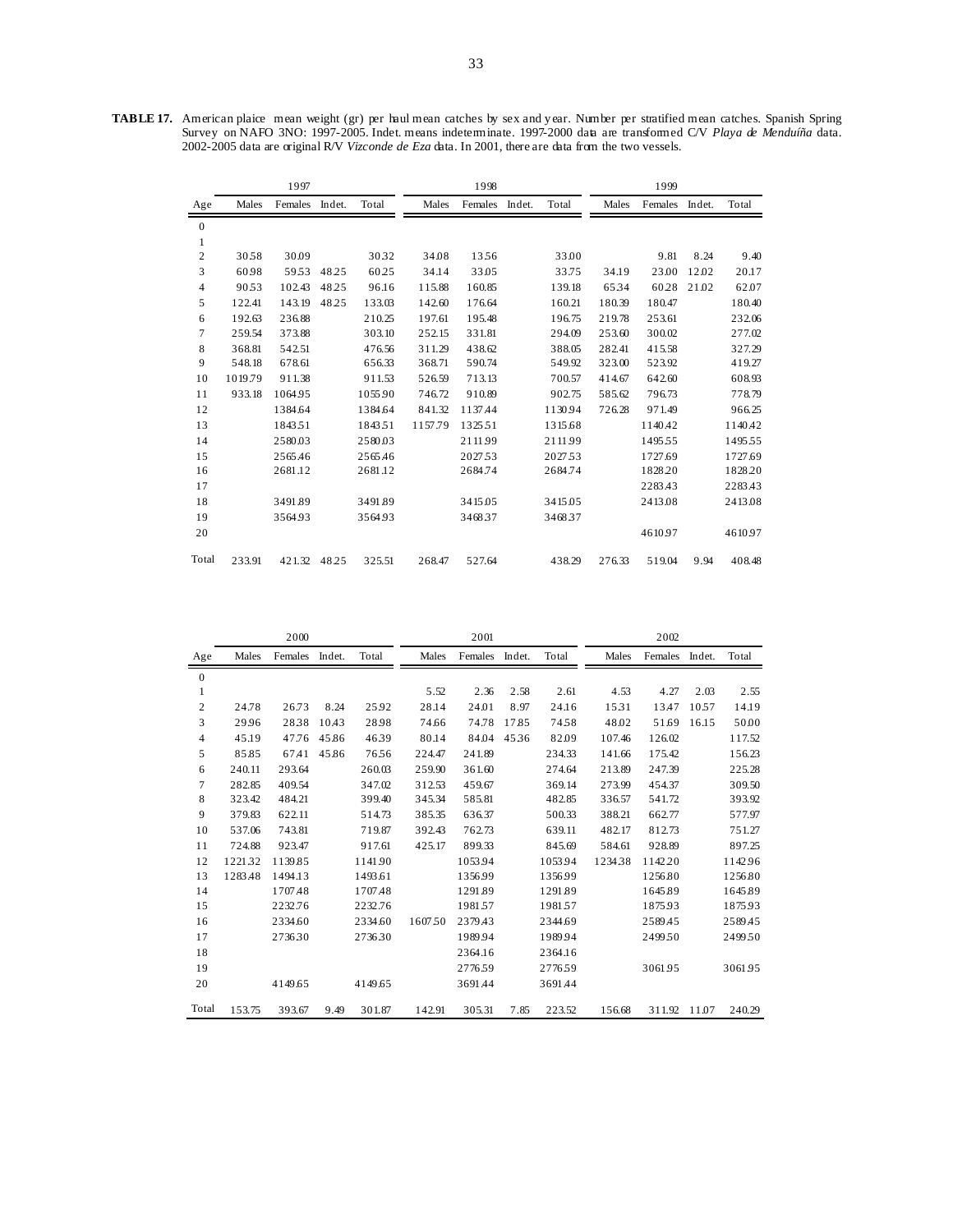**TABLE 17 (Cont.).** American plaice mean weight (gr) per haul mean catches by sex and y ear. Number per stratified mean catches. Spanish Spring Survey on NAFO 3NO: 1997-2005. Indet. means indeterminate. 1997-2000 data are transformed C/V *Playa de Menduíña* data. 2002-2005 data are original R/V *Vizconde de Eza* data. In 2001, there are data from the two vessels.

|                  |        | 2003    |        |         |         | 2004    |        |         |         | 2005    |        |         |
|------------------|--------|---------|--------|---------|---------|---------|--------|---------|---------|---------|--------|---------|
| Age              | Males  | Females | Indet. | Total   | Males   | Females | Indet. | Total   | Males   | Females | Indet. | Total   |
| $\boldsymbol{0}$ |        |         |        |         |         |         |        |         |         |         |        |         |
| 1                | 2.77   | 3.78    | 2.40   | 3.05    | 5.04    | 4.74    | 5.53   | 5.52    | 3.49    | 4.05    | 3.33   | 3.51    |
| $\mathbf{2}$     | 20.82  | 14.97   | 4.43   | 18.40   | 23.80   | 2239    | 8.27   | 16.66   | 1832    | 21.44   | 4.47   | 1957    |
| 3                | 6132   | 5736    |        | 5958    | 53.80   | 3433    | 18.13  | 43.98   | 2937    | 29.28   | 18.27  | 2932    |
| $\overline{4}$   | 96.29  | 73.44   |        | 87.88   | 118.24  | 148.37  |        | 131.49  | 103.39  | 67.26   |        | 85.60   |
| 5                | 162.64 | 209.46  |        | 185.74  | 162.74  | 177.90  |        | 169.00  | 165.83  | 187.83  |        | 172.71  |
| 6                | 219.41 | 263.99  |        | 243.78  | 224.80  | 324.26  |        | 276.38  | 234.71  | 271.80  |        | 248.54  |
| 7                | 265.20 | 406.54  |        | 291.34  | 311.03  | 377.96  |        | 354.24  | 285.75  | 415.68  |        | 361.06  |
| 8                | 386.93 | 539.83  |        | 428.35  | 375.48  | 540.09  |        | 438.48  | 357.86  | 519.53  |        | 467.77  |
| 9                | 432.35 | 692.92  |        | 579.94  | 507.87  | 698.52  |        | 649.34  | 371.97  | 637.50  |        | 492.07  |
| 10               | 515.51 | 927.79  |        | 829.32  | 597.92  | 832.90  |        | 812.86  | 558.48  | 852.01  |        | 737.11  |
| 11               | 489.24 | 958.75  |        | 934.29  | 1108.14 | 964.46  |        | 964.56  | 885.54  | 1066.20 |        | 1057.75 |
| 12               | 804.42 | 1130.44 |        | 1129.93 | 764.27  | 1117.01 |        | 1112.85 | 1209.09 | 112037  |        | 112131  |
| 13               |        | 1432.20 |        | 1432.20 |         | 1335.85 |        | 1335.85 | 1480.60 | 1334.19 |        | 133637  |
| 14               |        | 1516.23 |        | 151623  | 155196  | 1679.11 |        | 1678.45 |         | 171156  |        | 171156  |
| 15               |        | 1958.44 |        | 1958.44 | 155196  | 258525  |        | 255439  |         | 2022.18 |        | 2022.18 |
| 16               |        | 2416.37 |        | 241637  | 1551.96 | 1243.96 |        | 1273.41 |         | 2136.98 |        | 2136.98 |
| 17               |        | 2266.74 |        | 2266.74 |         |         |        |         |         | 2953.40 |        | 2953.40 |
| 18               |        | 2520.70 |        | 2520.70 |         | 2522.62 |        | 2522.62 |         | 298658  |        | 298658  |
| 19               |        |         |        |         |         | 3248.73 |        | 3248.73 |         | 326633  |        | 326633  |
| 20               |        |         |        |         |         |         |        |         |         |         |        |         |
| Total            | 180.42 | 351.16  | 3.20   | 264.02  | 206.83  | 417.77  | 5.92   | 280.87  | 166.30  | 329.92  | 4.24   | 247.20  |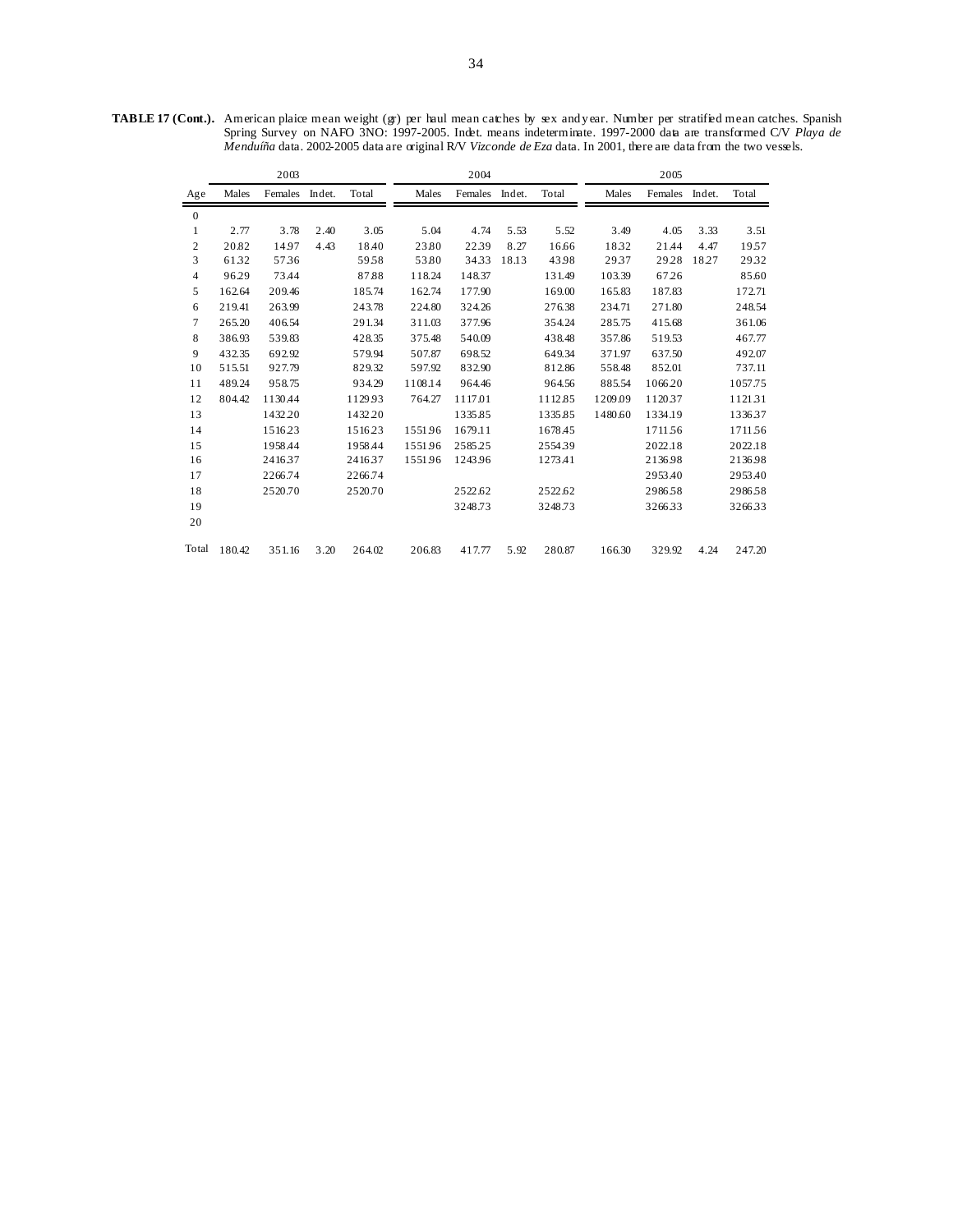

Fig. 1. Greenland halibut stratified mean catches in Kg and  $\pm SD$  by year. Spanish Spring surveys on NAFO Div. 3NO: 1997-2005 (1997-2000 transformed data from C/V *Playa de Menduíña*; 2002-2005 original data from R/V *Vizconde de Eza*. In 2001, there are data from the two vessels).



**Fig. 2.** Greenland halibut biomass in tons and ±SD by year. Spanish Spring surveys on NAFO Div. 3NO: 1997- 2005 (1997-2000 transformed data from C/V *Playa de Menduíña*; 2002-2005 original data from R/V *Vizconde de Eza*. In 2001, there are data from the two vessels).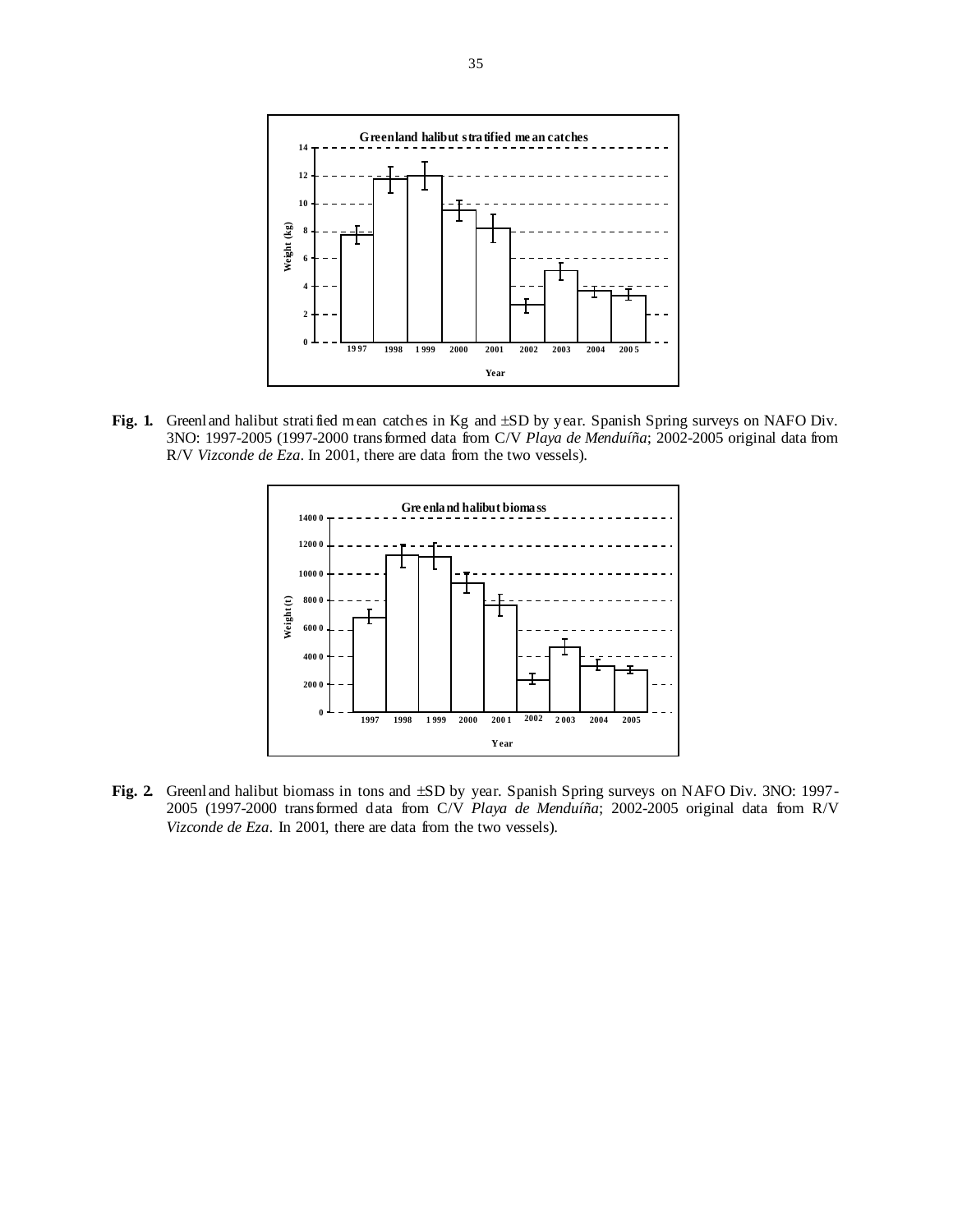

**Fig. 3.** Ratios of *Campelen* catch to *Pedreira* catch, by length group, of Greenland halibut, from comparative fishing trials between the two gears on the C/V *Playa de Menduíña* and the R/V *Vizconde de Eza*. The dots are the observed ratios and the curve is the fitted line.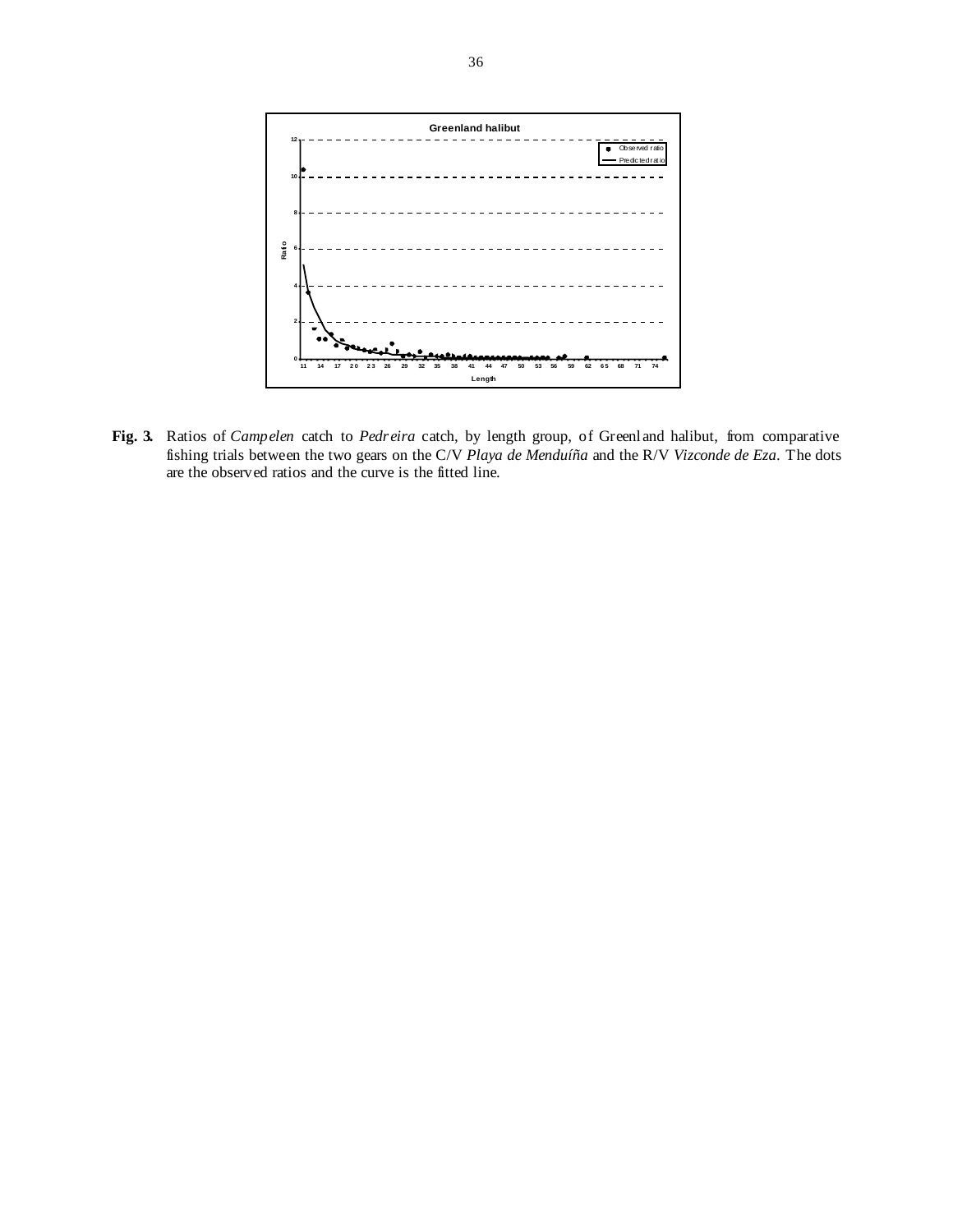

**Fig. 4.** Greenland halibut length distribution (cm) on NAFO 3NO: 1997-2005. Number per stratified mean catches. 1997-2000 data are transformed data from C/V *Playa de Menduíña*, and 2002-2005 data are original from R/V *Vizconde de Eza*. In 2001, there are data from the two vessels.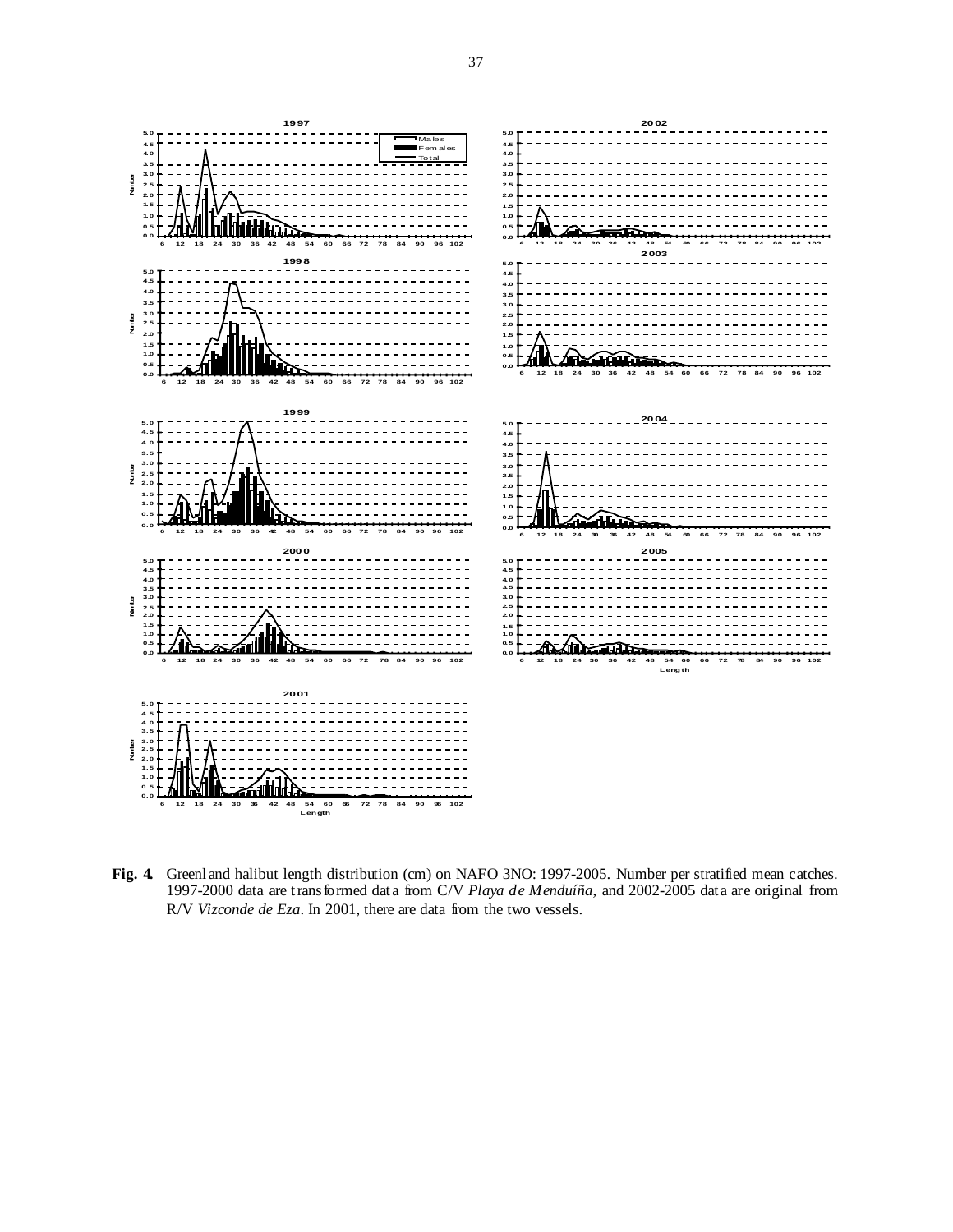![](_page_37_Figure_0.jpeg)

**Fig. 5.** Greenland halibut length distribution (cm) on NAFO 3NO: 1997-2005.

![](_page_37_Figure_2.jpeg)

**Fig. 6.** Greenland halibut age distribution on NAFO 3NO: 1997-2005.

![](_page_37_Figure_4.jpeg)

**Fig. 7.** Greenland halibut mean length (cm) at age on NAFO 3NO: 1997-2005. Ages from 0 to 14+.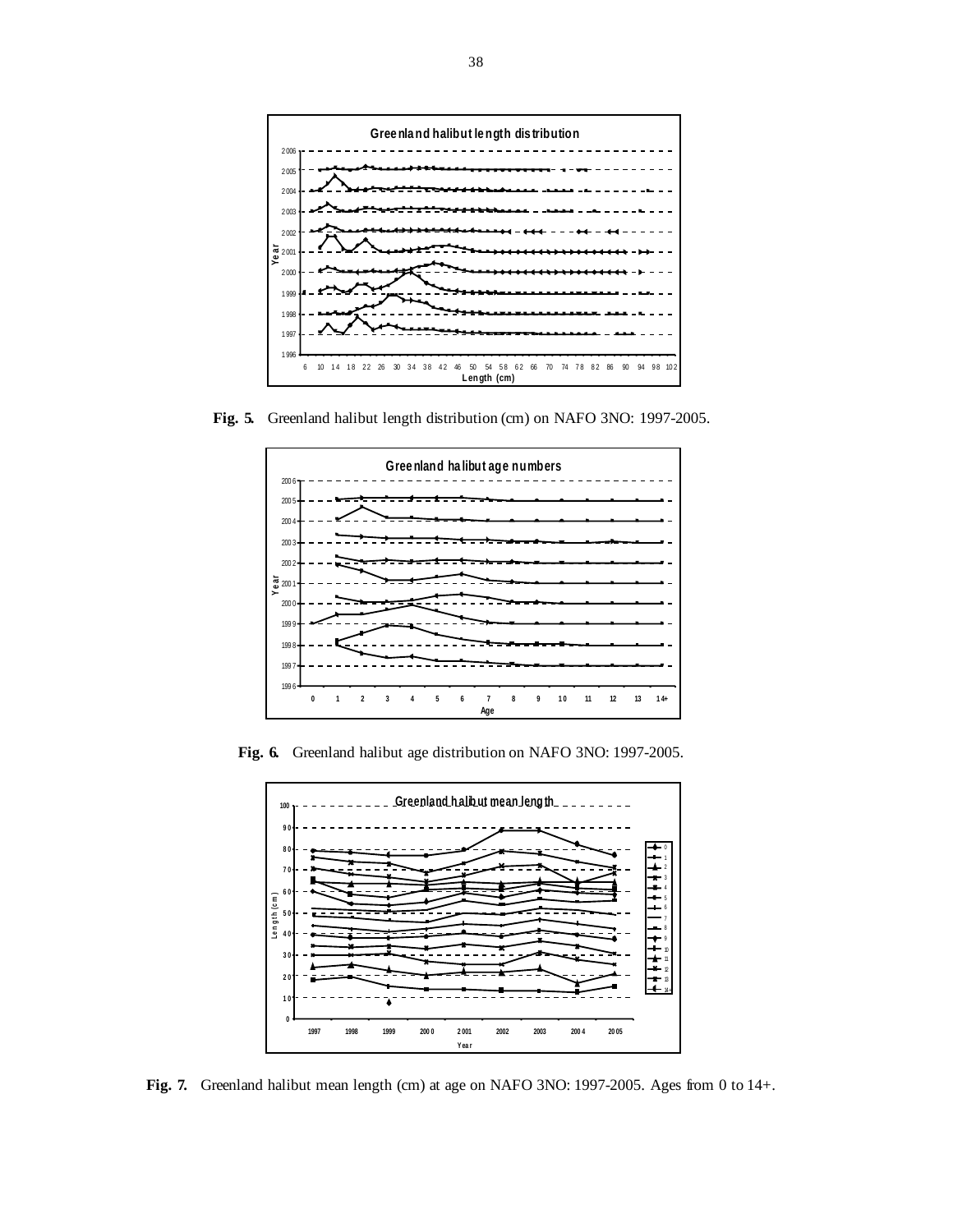![](_page_38_Figure_0.jpeg)

**Fig. 8.** Greenland halibut mean weight (gr) at age on NAFO 3NO: 1997-2005. Ages from 0 to 14+.

![](_page_38_Figure_2.jpeg)

Fig. 9. American plaice stratified mean catches in Kg and  $\pm SD$  by year. Spanish Spring surveys on NAFO Div. 3NO: 1997-2005 (1997-2000 transformed data from C/V *Playa de Menduíña*; 2002-2005 original data from R/V *Vizconde de Eza*. In 2001, there are data from the two vessels).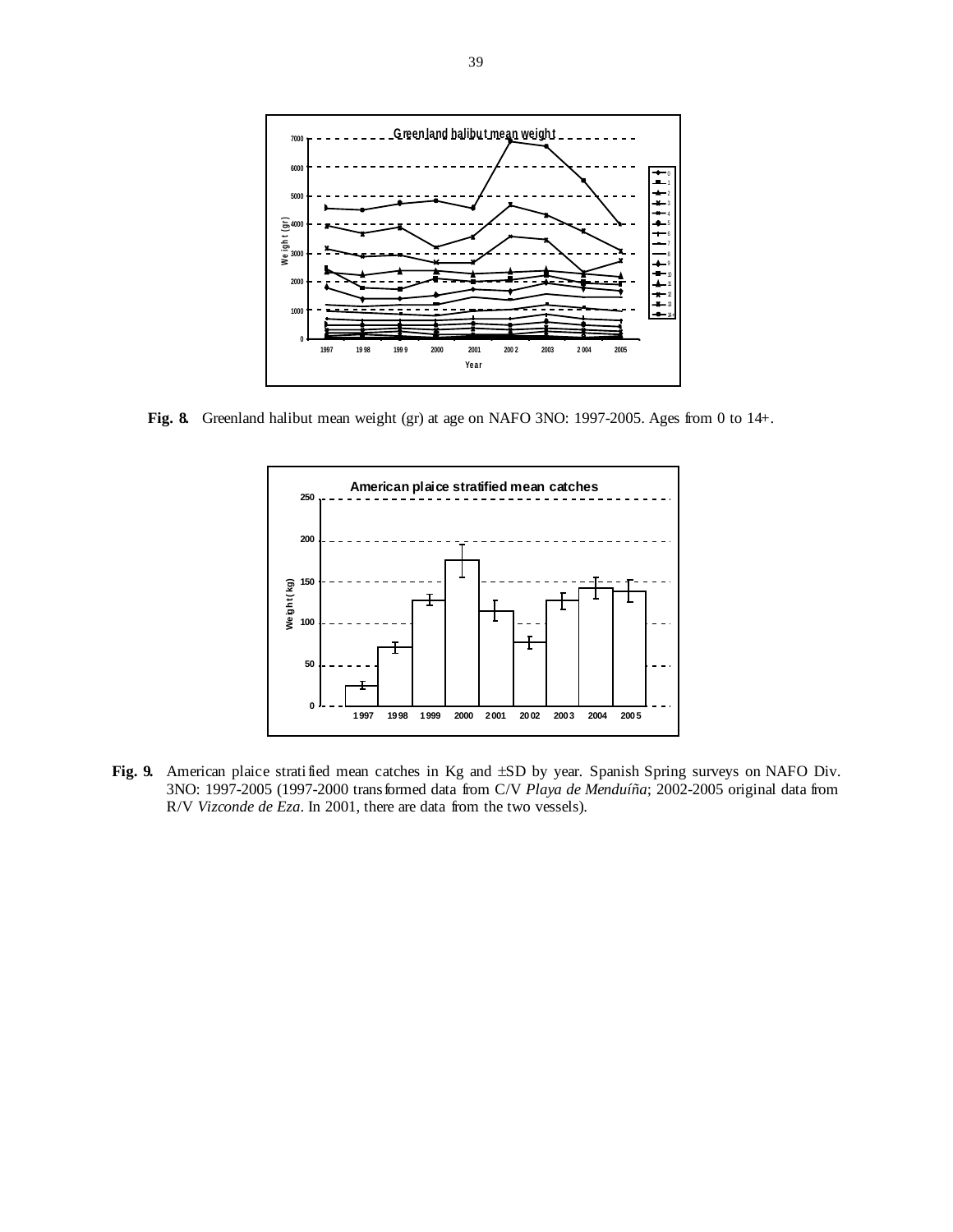![](_page_39_Figure_0.jpeg)

**Fig. 10.** American plaice biomass in tons and ±SD by year. Spanish Spring surveys on NAFO Div. 3NO: 1997-2005 (1997-2000 transformed data from C/V *Playa de Menduíña*; 2002-2005 original data from R/V *Vizconde de Eza*. In 2001, there are data from the two vessels).

![](_page_39_Figure_2.jpeg)

**Fig. 11.** Ratios of *Campelen* catch to *Pedreira* catch, by length group, of American plaice, from comparative fishing trials between the two gears on the C/V *Playa de Menduíña* and the R/V *Vizconde de Eza*. The dots are the observed ratios and the curve is the fitted line.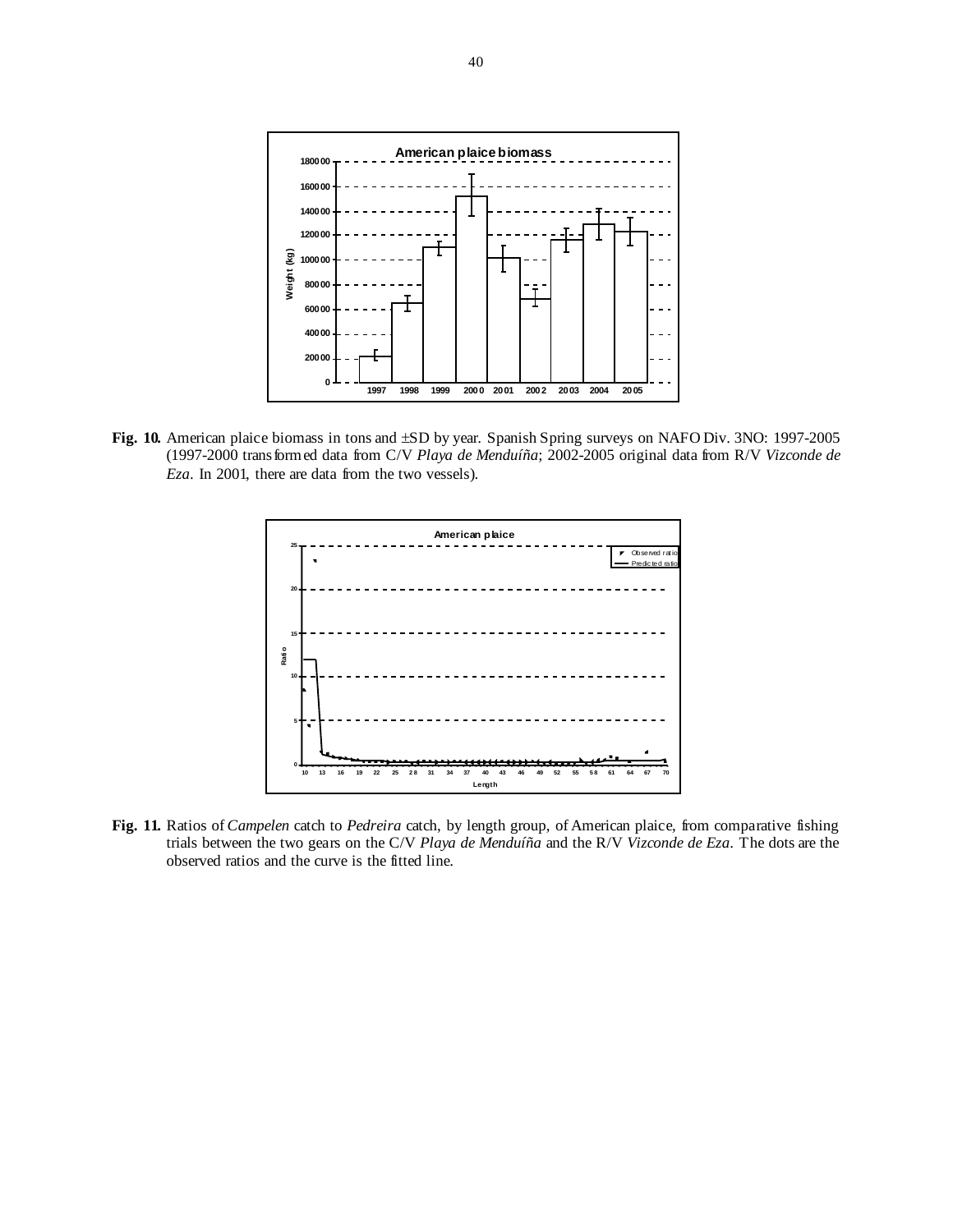![](_page_40_Figure_0.jpeg)

**Fig. 12.** American plaice length distribution (cm) on NAFO 3NO: 1997-2005. Estimated numbers per haul stratified mean catches. 1997-2000 data are transformed data from C/V *Playa de Menduíña*, and 2002-2005 data are original from R/V *Vizconde de Eza*. In 2001, there are data from the two vessels.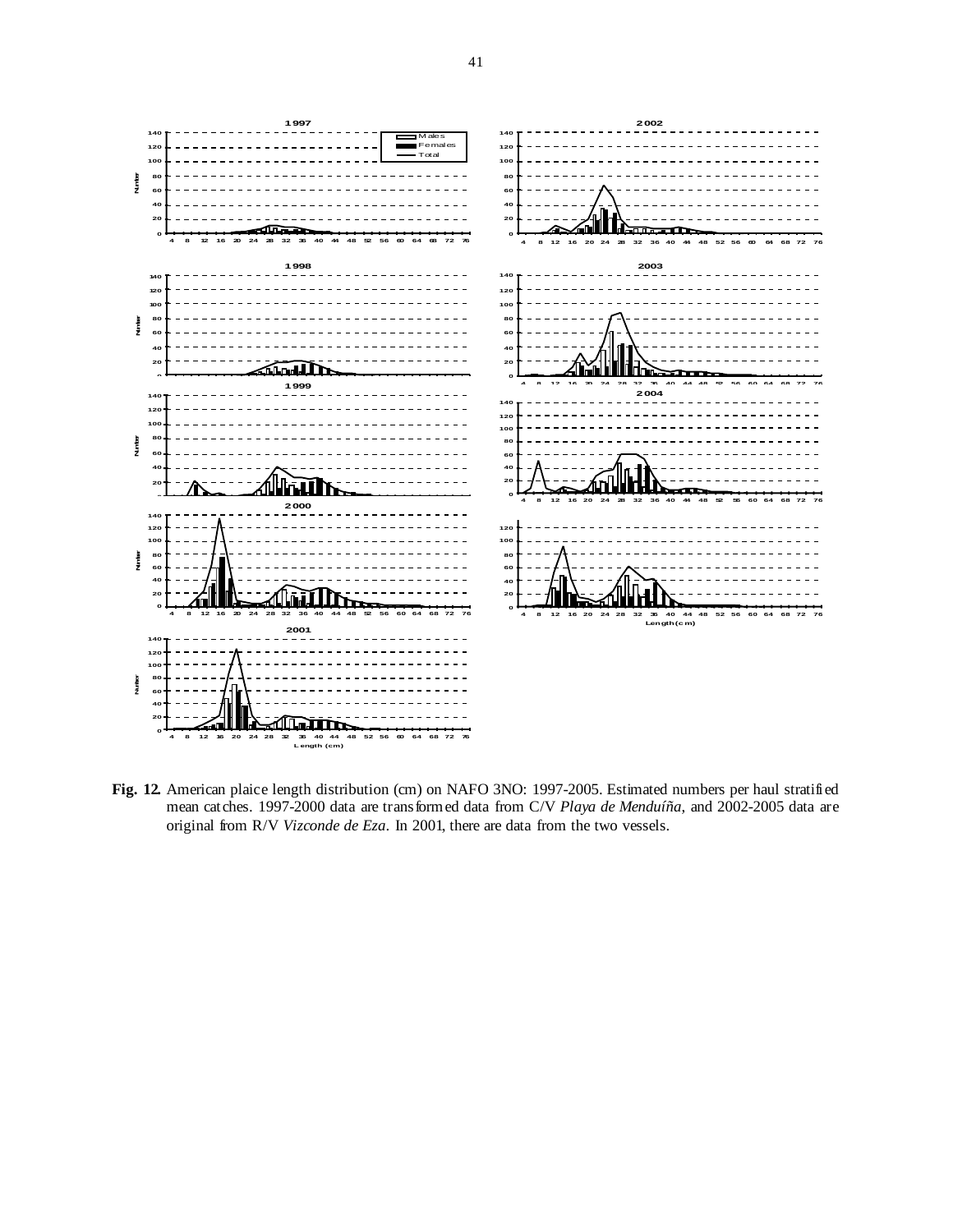![](_page_41_Figure_0.jpeg)

**Fig. 13.** Series of American plaice length distribution (cm) on NAFO 3NO: 1997-2005.

![](_page_41_Figure_2.jpeg)

**Fig. 14.** Series of American plaice age distribution on NAFO 3NO: 1997-2005.